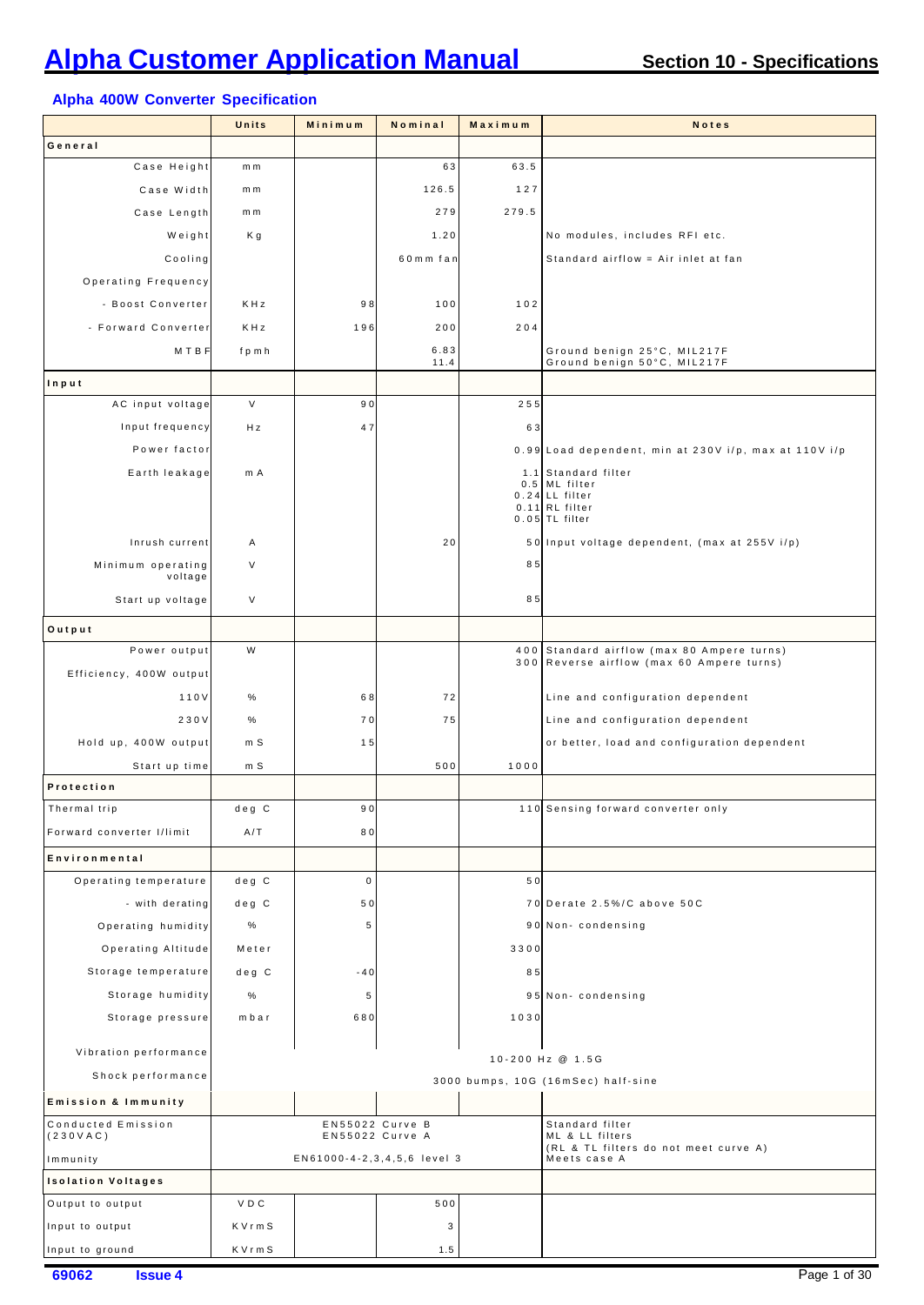#### **Alpha 600W Converter Specification**

|                                | Units          | Minimum                         | Nominal                            | Maximum    | <b>Notes</b>                                                                      |  |  |
|--------------------------------|----------------|---------------------------------|------------------------------------|------------|-----------------------------------------------------------------------------------|--|--|
| General                        |                |                                 |                                    |            |                                                                                   |  |  |
| Case Height                    | m <sub>m</sub> |                                 | 63                                 | 63.5       |                                                                                   |  |  |
| Case Width                     | m <sub>m</sub> |                                 | 126.5                              | 127        |                                                                                   |  |  |
| Case Length                    | m m            |                                 | 323                                | 323.5      |                                                                                   |  |  |
| Weight                         | Κg             |                                 | 1.56                               |            | No modules, includes RFI etc.                                                     |  |  |
| Cooling                        |                |                                 | 60mm fan                           |            | Standard airflow = Air inlet at fan                                               |  |  |
| Operating Frequency            |                |                                 |                                    |            |                                                                                   |  |  |
| - Boost Converter              | KHz            | 192                             | 197                                | 202        |                                                                                   |  |  |
| - Forward Converter            | KHz            | 192                             | 197                                |            | 202 Forward Converter & Boost Converter Synchronised                              |  |  |
| MTBF                           | fpmh           |                                 | 9.83                               |            | Ground benign 25°C, MIL217F                                                       |  |  |
|                                |                |                                 | 13.85                              |            | Ground benign 50°C, MIL217F                                                       |  |  |
| Input<br>AC input voltage      | $\vee$         | 90                              |                                    | 255        |                                                                                   |  |  |
| Input frequency                | H z            | 47                              |                                    | 63         |                                                                                   |  |  |
| Power factor                   |                | 0.9                             |                                    |            |                                                                                   |  |  |
|                                |                |                                 |                                    |            | 0.99 Load dependent, min at 230V i/p, max at 110V i/p                             |  |  |
| Earth leakage                  | m A            |                                 |                                    |            | 1.1 Standard filter<br>$0.24$ LL filter                                           |  |  |
|                                |                |                                 |                                    |            | 0.11 RL filter<br>$0.05$ TL filter                                                |  |  |
| Inrush current                 | Α              |                                 | 20                                 |            | 50 Input voltage dependent, (253V i/p)                                            |  |  |
| Minimum operating              | V              |                                 |                                    | 85         |                                                                                   |  |  |
| voltage                        |                |                                 |                                    |            |                                                                                   |  |  |
| Start up voltage               | $\vee$         |                                 |                                    | 85         |                                                                                   |  |  |
| Output                         |                |                                 |                                    |            |                                                                                   |  |  |
| Power output                   | W              |                                 |                                    | 600<br>475 | Standard airflow (max 120 Ampere turns)<br>Reverse airflow (max 100 Ampere turns) |  |  |
| Efficiency, 600W output        |                |                                 |                                    |            |                                                                                   |  |  |
| 90V                            | $\%$           | 68                              | 70                                 |            | Configuration dependent                                                           |  |  |
| 230V                           | %              | 70                              | 75                                 |            | Configuration dependent                                                           |  |  |
| Hold up, 600W output           | m S            | 15                              |                                    |            | or better, load and configuration dependent                                       |  |  |
| Start up time                  | m S            |                                 | 300                                | 500        |                                                                                   |  |  |
| Protection                     |                |                                 |                                    |            |                                                                                   |  |  |
| Thermal trip                   | deg C          | 90                              |                                    |            | 110 Sensing forward converter and/or PFC converter                                |  |  |
| Forward converter I/limit      | A/T            | 120                             |                                    |            |                                                                                   |  |  |
| Environmental                  |                |                                 |                                    |            |                                                                                   |  |  |
| Operating temperature          | deg C          | $\mathbf 0$                     |                                    | 50         |                                                                                   |  |  |
| - with derating                | deg C          | 50                              |                                    |            | 70 Derate 2.5%/C                                                                  |  |  |
| Operating humidity             | $\%$           | 5                               |                                    |            | 90 Non-condensing                                                                 |  |  |
| Operating Altitude             | Meter          |                                 |                                    | 3300       |                                                                                   |  |  |
| Storage temperature            | deg C          | $-40$                           |                                    | 85         |                                                                                   |  |  |
| Storage humidity               | %              | 5                               |                                    |            | 95 Non-condensing                                                                 |  |  |
| Storage pressure               | mbar           | 680                             |                                    | 1030       |                                                                                   |  |  |
|                                |                |                                 |                                    |            |                                                                                   |  |  |
| Vibration performance          |                |                                 |                                    |            | 10-200 Hz @ 1.5G                                                                  |  |  |
| Shock performance              |                |                                 |                                    |            | 3000 bumps, 10G (16mSec) half-sine                                                |  |  |
| <b>Emission &amp; Immunity</b> |                |                                 |                                    |            |                                                                                   |  |  |
| Conducted Emission<br>(230VAC) |                |                                 | EN55022 Curve B<br>EN55022 Curve A |            | Standard filter<br>LL & RL filters                                                |  |  |
| Immunity                       |                | EN61000-4-2, 3, 4, 5, 6 level 3 |                                    |            | (TL filters do not meet curve A)<br>Meets case A                                  |  |  |
| <b>Isolation Voltages</b>      |                |                                 |                                    |            |                                                                                   |  |  |
| Output to output               | VDC            |                                 |                                    | 500        |                                                                                   |  |  |
| Input to output                | KVrmS          |                                 |                                    | 3.0        |                                                                                   |  |  |
| Input to ground                | KVrmS          |                                 |                                    | 1.5        |                                                                                   |  |  |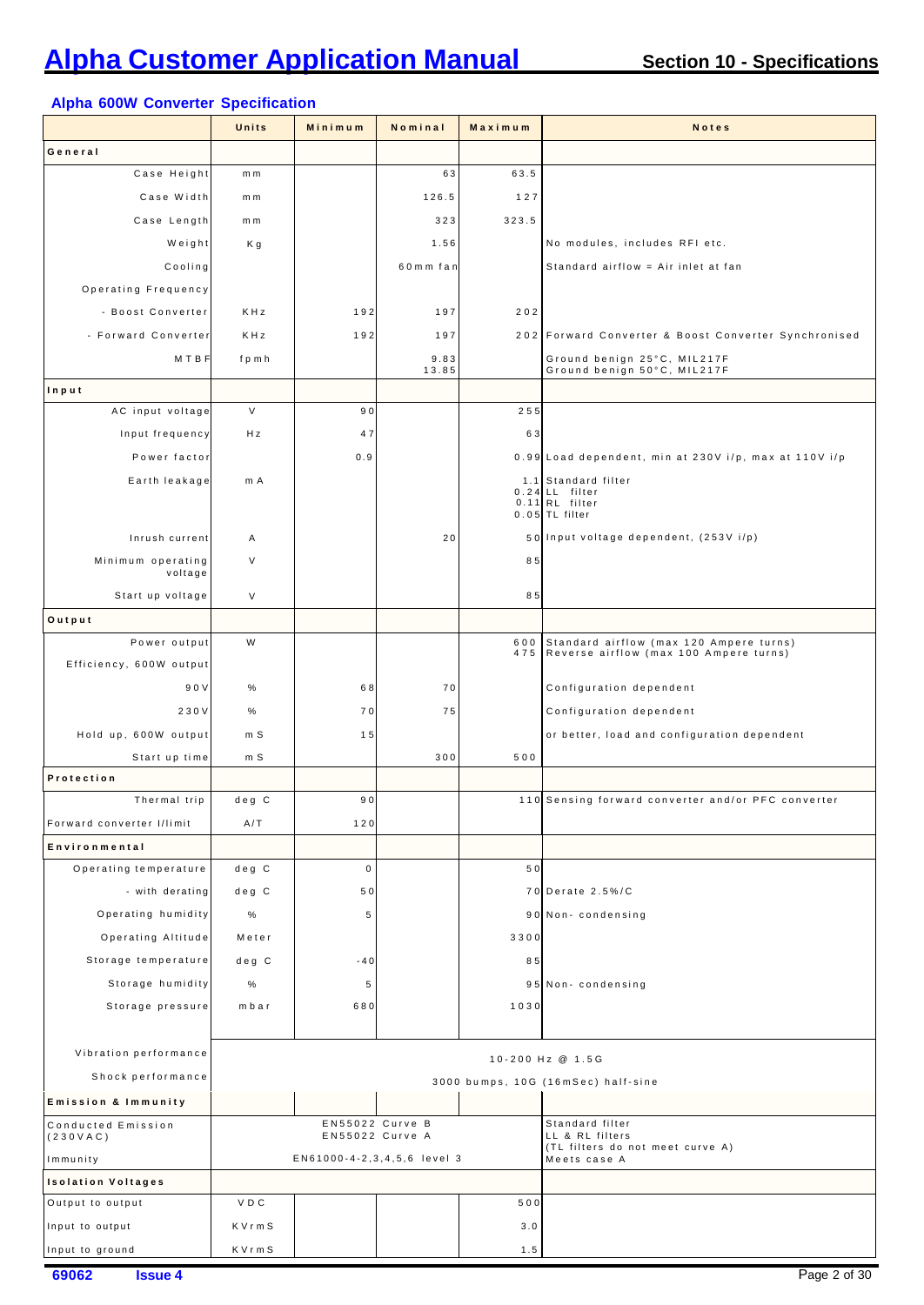#### **Alpha 1000W Converter Specification**

|                                        | Units    | Minimum        | Nominal                     | Maximum | <b>Notes</b>                                                                               |  |  |  |
|----------------------------------------|----------|----------------|-----------------------------|---------|--------------------------------------------------------------------------------------------|--|--|--|
| General                                |          |                |                             |         |                                                                                            |  |  |  |
| Case Height                            | m m      |                | 63                          | 63.5    |                                                                                            |  |  |  |
| Case WidthC                            | m m      |                | 175.5                       | 176     |                                                                                            |  |  |  |
| ase Length                             | m m      |                | 279                         | 279.5   |                                                                                            |  |  |  |
|                                        |          |                |                             |         |                                                                                            |  |  |  |
| Weight                                 | Κg       |                | 1.9                         |         | No modules, includes RFI etc.                                                              |  |  |  |
| Cooling                                |          |                | $60mm$ fan $(s)$            |         | Standard Airflow = Air inlet at fan                                                        |  |  |  |
| Operating Frequency                    |          |                |                             |         |                                                                                            |  |  |  |
| - Boost Converter                      | KHz      | 98             | 100                         | 102     |                                                                                            |  |  |  |
| - Forward Converter                    | KHz      | 196            | 200                         |         | 204 Forward Converter & Boost Converter Synchronised                                       |  |  |  |
| <b>MTBF</b>                            | fpmh     |                | 14.0<br>23.15               |         | Ground benign 25°C, MIL217F<br>Ground benign 50°C, MIL217F                                 |  |  |  |
| Input                                  |          |                |                             |         |                                                                                            |  |  |  |
| AC input voltage                       | $\vee$   | 85             |                             | 264     |                                                                                            |  |  |  |
| Input frequency                        | H z      | 47             |                             | 63      |                                                                                            |  |  |  |
| Power factor                           |          |                |                             |         | 0.99 Load dependent, min at 230V i/p, max at 110V i/p                                      |  |  |  |
| Earth leakage                          | m A      |                |                             |         | 1.0 Standard filter                                                                        |  |  |  |
|                                        |          |                |                             |         | 0.21LL filter                                                                              |  |  |  |
|                                        |          |                |                             |         | 0.1 RL filter<br>$0.05$ TL filter                                                          |  |  |  |
| Inrush current                         | Α        |                | 20                          |         | 50 Input voltage dependent, results are for 253V i/p                                       |  |  |  |
| Minimum operating                      | V        |                |                             | 85      |                                                                                            |  |  |  |
| voltage                                |          |                |                             |         |                                                                                            |  |  |  |
| Start up voltage                       | V        |                |                             | 85      |                                                                                            |  |  |  |
| Output                                 |          |                |                             |         |                                                                                            |  |  |  |
| Power output                           | W        |                |                             | 1000    | Continuous Vin $>=90V$ a/c, max ambient = 45C                                              |  |  |  |
|                                        |          |                |                             | 1000    | Continuous Vin $> = 100V$ a/c.                                                             |  |  |  |
|                                        |          |                |                             | 800     | Max 30 seconds for $85 \le x \le 100$ a/c, duty $\lt = 0.25$<br>Continuous Vin $>=85V$ a/c |  |  |  |
|                                        |          |                |                             |         |                                                                                            |  |  |  |
| Efficiency                             |          |                |                             |         |                                                                                            |  |  |  |
| 1000W, 150V a/c                        | $\%$     | 70             | 72                          |         | Configuration dependent                                                                    |  |  |  |
| 800W, 85V a/c<br>Hold up, 1000W output | %<br>m S | 65<br>13       | 68                          |         | Configuration dependent                                                                    |  |  |  |
| 800W output                            |          | 16             |                             |         |                                                                                            |  |  |  |
| Start up time                          | m S      |                | 500                         | 1000    |                                                                                            |  |  |  |
| Protection                             |          |                |                             |         |                                                                                            |  |  |  |
| Thermal trip                           | deg C    | 90             |                             |         | 110 Sensing forward converter and PFC converter                                            |  |  |  |
| Forward converter I/limit              | A/T      | $2 \times 120$ |                             |         | Max 200AT total                                                                            |  |  |  |
| Environmental                          |          |                |                             |         |                                                                                            |  |  |  |
| Operating temperature                  | deg C    | $\mathsf 0$    |                             | 50      |                                                                                            |  |  |  |
| - with derating                        | deg C    | 50             |                             |         | 65 Derate 3.3%/C                                                                           |  |  |  |
| Start-up temperature                   | deg C    | $-35$          |                             | $+65$   |                                                                                            |  |  |  |
| Operating humidity                     | %        | 5              |                             |         | 90 Non-condensing                                                                          |  |  |  |
|                                        |          |                |                             |         |                                                                                            |  |  |  |
| Operating Altitude                     | Meter    |                |                             | 3300    |                                                                                            |  |  |  |
| Storage temperature                    | $deg$ C  | $-40$          |                             | 85      |                                                                                            |  |  |  |
| Storage humidity                       | $\%$     | 5              |                             |         | 95 Non-condensing                                                                          |  |  |  |
| Storage pressure                       | mbar     | 680            |                             | 1030    |                                                                                            |  |  |  |
|                                        |          |                |                             |         |                                                                                            |  |  |  |
| Vibration performance                  |          |                |                             |         | 10-200 Hz @ 1.5G                                                                           |  |  |  |
| Shock performance                      |          |                |                             |         | 3000 bumps, 10G (16mSec) half-sine                                                         |  |  |  |
| <b>Emission &amp; Immunity</b>         |          |                |                             |         |                                                                                            |  |  |  |
| Conducted Emission                     |          |                | EN55022 Curve A             |         | Standard & LL filters                                                                      |  |  |  |
| (230VAC)<br>Immunity                   |          |                | EN61000-4-2,3,4,5,6 level 4 |         | (RL & TL filters do not meet curve A)<br>Meets case A                                      |  |  |  |
| <b>Isolation Voltages</b>              |          |                |                             |         |                                                                                            |  |  |  |
| Output to output                       | VDC      |                |                             | 500     |                                                                                            |  |  |  |
| Input to output                        | KVrmS    |                |                             | 3       |                                                                                            |  |  |  |
|                                        | KVrmS    |                |                             |         |                                                                                            |  |  |  |
| Input to ground                        |          |                |                             | 1.5     |                                                                                            |  |  |  |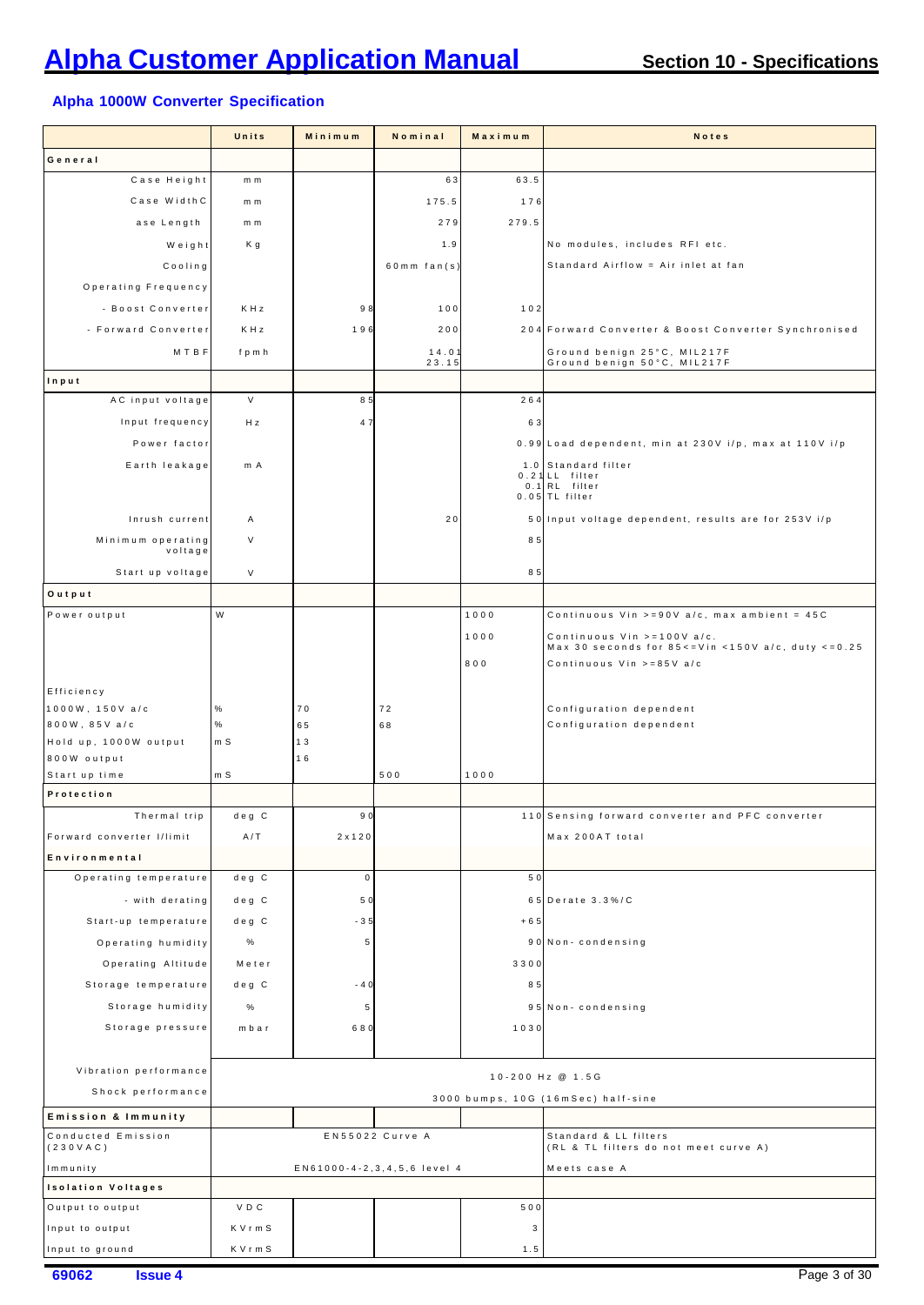|                                | Units          | Minimum     | Nominal                         | Maximum      | <b>Notes</b>                                                                     |  |  |  |
|--------------------------------|----------------|-------------|---------------------------------|--------------|----------------------------------------------------------------------------------|--|--|--|
| General                        |                |             |                                 |              |                                                                                  |  |  |  |
| Case Height                    | m m            |             | 63                              | 63.5         |                                                                                  |  |  |  |
| Case WidthC                    | m m            |             | 199.75                          | 200.25       |                                                                                  |  |  |  |
| ase Length                     | m m            |             | 279                             | 279.5        |                                                                                  |  |  |  |
| Weight                         | Κg             |             | 2.04                            |              | No modules, includes RFI etc.                                                    |  |  |  |
| Cooling                        |                |             | $60mm$ fan $(s)$                |              | Standard Airflow = Air inlet at fan                                              |  |  |  |
| Operating Frequency            |                |             |                                 |              |                                                                                  |  |  |  |
| - Boost Converter              | KHz            | 98          | 100                             | 102          |                                                                                  |  |  |  |
| - Forward Converter            | KHz            | 196         | 200                             |              | 204 Forward Converter & Boost Converter Synchronised                             |  |  |  |
|                                |                |             | 14.27                           |              |                                                                                  |  |  |  |
| MTBF                           | fpmh           |             | 23.66                           |              | Ground benign 25°C, MIL217F<br>Ground benign 50°C, MIL217F                       |  |  |  |
| Input                          |                |             |                                 |              |                                                                                  |  |  |  |
| AC input voltage               | $\vee$         | 85          |                                 | 264          |                                                                                  |  |  |  |
| Input frequency                | H <sub>z</sub> | 47          |                                 | 63           |                                                                                  |  |  |  |
| Power factor                   |                |             |                                 |              | 0.99 Load dependent, min at 230V i/p, max at 110V i/p                            |  |  |  |
| Earth leakage                  | m A            |             |                                 |              | 1.0 Standard filter                                                              |  |  |  |
|                                |                |             |                                 |              | 0.21LL filter<br>0.1 RL filter                                                   |  |  |  |
|                                |                |             |                                 |              | $0.05$ TL filter                                                                 |  |  |  |
| Inrush current                 | Α              |             | 20                              |              | 50 Input voltage dependent, results are for 253V i/p                             |  |  |  |
| Minimum operating<br>voltage   | V              |             |                                 | 85           |                                                                                  |  |  |  |
| Start up voltage               | V              |             |                                 | 85           |                                                                                  |  |  |  |
| Output                         |                |             |                                 |              |                                                                                  |  |  |  |
| Power output                   | W              |             |                                 | 1690         | Continuous Vin >=180V a/c                                                        |  |  |  |
|                                |                |             |                                 | 1500<br>1000 | Continuous Vin $> = 150V$ a/c.<br>Continuous Vin>=90V a/c (max ambient = $45C$ ) |  |  |  |
|                                |                |             |                                 | 800          | Continuous Vin $>=85V$ a/c                                                       |  |  |  |
|                                |                |             |                                 |              |                                                                                  |  |  |  |
|                                |                |             |                                 |              |                                                                                  |  |  |  |
| Efficiency<br>1690W, 180V      |                |             |                                 |              |                                                                                  |  |  |  |
| 1500W, 150V a/c                | $\%$           |             |                                 |              | Configuration dependent                                                          |  |  |  |
| 800W, 85V a/c                  | %              | 65          | 68                              |              | Configuration dependent                                                          |  |  |  |
| Hold up, 1500W output          | m S            | 8           |                                 |              |                                                                                  |  |  |  |
| 800W output<br>Start up time   | m S            | 16          | 500                             | 1000         |                                                                                  |  |  |  |
| Protection                     |                |             |                                 |              |                                                                                  |  |  |  |
| Thermal trip                   | deg C          | 90          |                                 |              | 110 Sensing forward converter and PFC converter                                  |  |  |  |
| Forward converter I/limit      | A/T            | 2x138       |                                 |              | Max 260AT total                                                                  |  |  |  |
| Environmental                  |                |             |                                 |              |                                                                                  |  |  |  |
| Operating temperature          |                | $\mathsf 0$ |                                 | 50           |                                                                                  |  |  |  |
|                                | deg C          |             |                                 |              |                                                                                  |  |  |  |
| - with derating                | deg C          | 50          |                                 |              | 65 Derate 3.3%/C                                                                 |  |  |  |
| Start-up temperature           | $deq$ $C$      | $-35$       |                                 | $+65$        |                                                                                  |  |  |  |
| Operating humidity             | $\%$           | 5           |                                 |              | 90 Non-condensing                                                                |  |  |  |
| Operating Altitude             | Meter          |             |                                 | 3300         |                                                                                  |  |  |  |
| Storage temperature            | $deq$ $C$      | $-40$       |                                 | 85           |                                                                                  |  |  |  |
| Storage humidity               | %              | 5           |                                 |              | 95 Non-condensing                                                                |  |  |  |
| Storage pressure               | mbar           | 680         |                                 | 1030         |                                                                                  |  |  |  |
|                                |                |             |                                 |              |                                                                                  |  |  |  |
| Vibration performance          |                |             |                                 |              | 10-200 Hz @ 1.5G                                                                 |  |  |  |
| Shock performance              |                |             |                                 |              | 3000 bumps, 10G (16mSec) half-sine                                               |  |  |  |
| <b>Emission &amp; Immunity</b> |                |             |                                 |              |                                                                                  |  |  |  |
| Conducted Emission             |                |             | EN55022 Curve A                 |              | Standard & LL filters                                                            |  |  |  |
| (230VAC)                       |                |             |                                 |              | (RL & TL filters do not meet curve A)                                            |  |  |  |
| Immunity                       |                |             | EN61000-4-2, 3, 4, 5, 6 level 4 |              | Meets case A                                                                     |  |  |  |
| <b>Isolation Voltages</b>      | VDC            |             |                                 |              |                                                                                  |  |  |  |
| Output to output               |                |             |                                 | 500          |                                                                                  |  |  |  |
| Input to output                | K V r m S      |             |                                 | 3            |                                                                                  |  |  |  |
| Input to ground                | KVrmS          |             |                                 | 1.5          |                                                                                  |  |  |  |

#### **Alpha 1500W Converter Specification**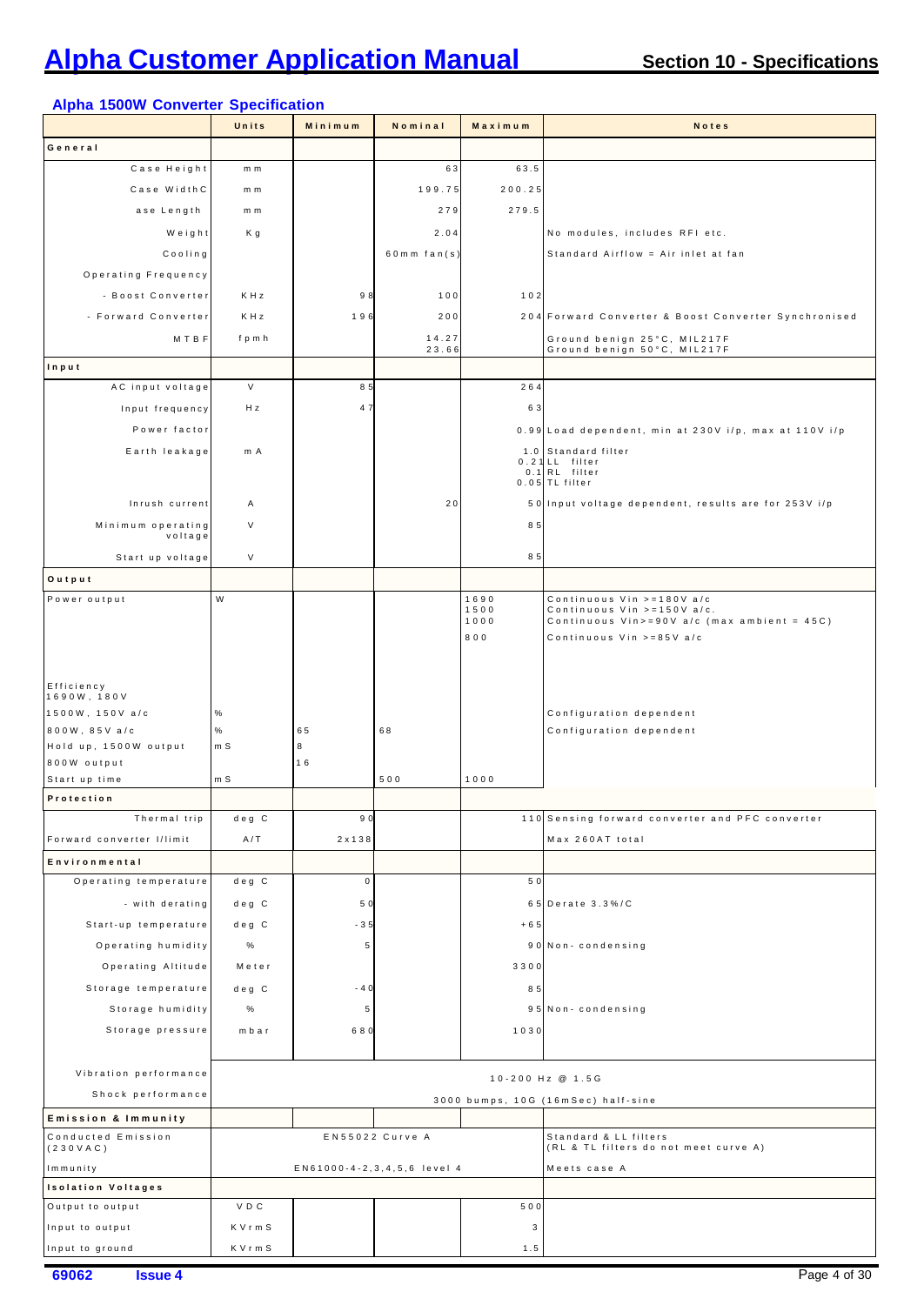#### **Alpha A Module Specification**

|                                                         | <b>Units</b> | <b>Minimum</b> | <b>Nominal</b>          | <b>Maximum</b>  | <b>Notes</b>                                                                  |  |  |  |
|---------------------------------------------------------|--------------|----------------|-------------------------|-----------------|-------------------------------------------------------------------------------|--|--|--|
| General                                                 |              |                |                         |                 |                                                                               |  |  |  |
| Grade                                                   |              |                | $\boldsymbol{2}$        |                 |                                                                               |  |  |  |
| Case dimensions                                         | mm           |                | 46                      |                 |                                                                               |  |  |  |
| Module weight                                           | g            |                | 239                     |                 |                                                                               |  |  |  |
| <b>Transformer Turns</b>                                |              |                | 1                       |                 |                                                                               |  |  |  |
| Power Output                                            | W            |                | 300                     |                 |                                                                               |  |  |  |
| <b>MTBF</b>                                             | fpmh         |                | $0.8\,$<br>1.17         |                 | Ground benign 25°C, MIL217F<br>Ground benign 50°C, MIL217F                    |  |  |  |
| <b>Operating Temperature</b>                            | deg C        | $\mathbf 0$    |                         | 50              |                                                                               |  |  |  |
| - With derating                                         | deg C        | 50             |                         |                 | 70 Derating 2.5%/C                                                            |  |  |  |
|                                                         |              |                |                         |                 |                                                                               |  |  |  |
| Output                                                  |              |                |                         |                 |                                                                               |  |  |  |
| Output voltage                                          | V V          | 4.5            | 5                       |                 | 5.5 at sense terminals                                                        |  |  |  |
| Output Adjustment                                       | V/Tum        | 4.2            |                         | 6.39            |                                                                               |  |  |  |
| Resolution                                              | $\%$         | 0.139          |                         | 0.167           |                                                                               |  |  |  |
| Initial setting accuracy                                | $\vee$       | -1             |                         | 1               |                                                                               |  |  |  |
| Remote sense                                            | % lout       |                |                         |                 | 0.5 Total Volt drop                                                           |  |  |  |
| Minimum load                                            | %/deg C      | None           |                         |                 |                                                                               |  |  |  |
| Temperature coefficient                                 | $\%$         |                | 0.02                    | 0.03            |                                                                               |  |  |  |
| Line regulation                                         | $\%$         |                |                         | 0.5             |                                                                               |  |  |  |
| Load regulation                                         | $\%$         |                | 0.1                     | 0.5             | Sense terminals connected                                                     |  |  |  |
| Load regulation                                         | $\%$         |                | 1                       | $\overline{2}$  | sense not connected                                                           |  |  |  |
| Ripple                                                  | %            |                | $0.5\,$                 | 1               | Switching ripple at 200KHz                                                    |  |  |  |
| <b>PARD</b>                                             | $\%$         |                | 1.5                     | $\overline{2}$  | 20 MHz bandwidth, differential mode, modules isolated or non-<br>isolated     |  |  |  |
| Common mode noise                                       |              |                | 2                       |                 | 4 20 MHz bandwidth, modules non-isolated and earthed.                         |  |  |  |
| Transient response time                                 | $\mathsf S$  |                | 100                     |                 | Recovery to within 1%, 50% load change in the region 25% to<br>500 100% lout. |  |  |  |
|                                                         | $\%$         |                | 5                       | 10              |                                                                               |  |  |  |
| Transient response overshoot<br>Over voltage protection | $\sf V$      |                |                         |                 |                                                                               |  |  |  |
|                                                         | Amps         | 6.26           |                         | 7               |                                                                               |  |  |  |
| Output current                                          | % lout       |                |                         | 60              |                                                                               |  |  |  |
| <b>Current limit</b>                                    |              | 105            |                         | 130             |                                                                               |  |  |  |
| Short circuit current                                   |              | 85             |                         | 150             |                                                                               |  |  |  |
| Output rise                                             |              |                | Monotonic               |                 |                                                                               |  |  |  |
| Output rise time                                        | mS           |                |                         | 50              | Into non-capacitive load                                                      |  |  |  |
| Turn on overshoot                                       | $\%$         |                | $\overline{\mathbf{c}}$ | 10 <sup>°</sup> | Into capacitive load                                                          |  |  |  |
| Overshoot recovery from Mimit                           | mS           |                | 2                       | 10              | Into capacitive load                                                          |  |  |  |
| Isolation o/p to gnd                                    | Vdc          |                |                         | 500             |                                                                               |  |  |  |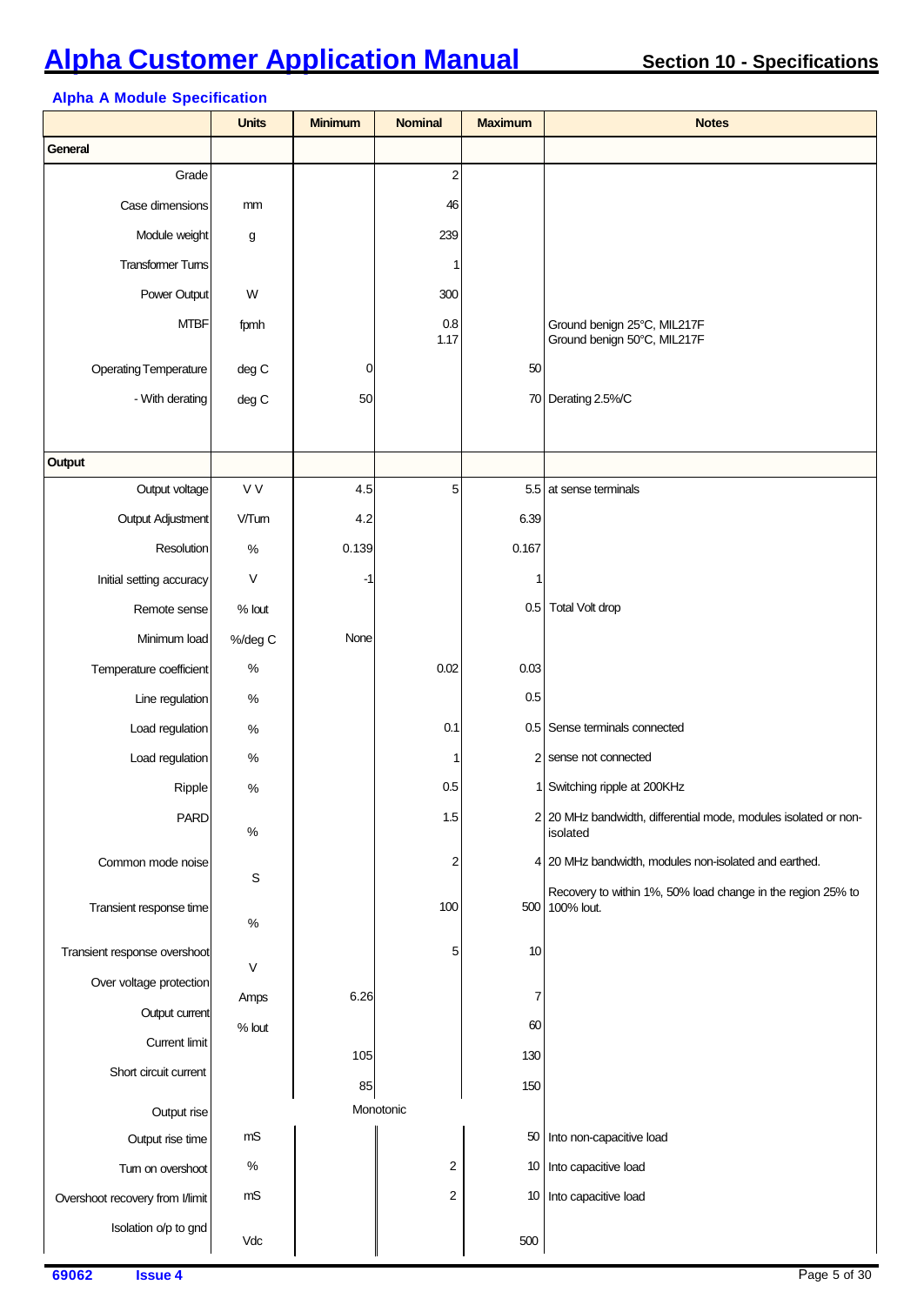| Alpha AA Module Opechication   | <b>Units</b> | <b>Minimum</b> | <b>Nominal</b>          | <b>Maximum</b> | <b>Notes</b>                                                                  |  |  |  |  |
|--------------------------------|--------------|----------------|-------------------------|----------------|-------------------------------------------------------------------------------|--|--|--|--|
| General                        |              |                |                         |                |                                                                               |  |  |  |  |
| Grade                          |              |                | $\overline{\mathbf{c}}$ |                |                                                                               |  |  |  |  |
| Case dimensions                | mm           |                | 46                      |                |                                                                               |  |  |  |  |
| Module weight                  | g            |                | 239                     |                |                                                                               |  |  |  |  |
| <b>Transformer Tums</b>        |              |                | 1                       |                |                                                                               |  |  |  |  |
| Power Output                   | W            |                | 360                     |                |                                                                               |  |  |  |  |
| <b>MTBF</b>                    | fpmh         |                | 1.12                    |                | Ground benign 25°C, MIL217F                                                   |  |  |  |  |
|                                |              |                | 1.91                    |                | Ground benign 50°C, MIL217F                                                   |  |  |  |  |
| <b>Operating Temperature</b>   | deg C        | $\mathbf 0$    |                         | 50             |                                                                               |  |  |  |  |
| - With derating                | deg C        | 50             |                         |                | 70 Derating 2.5%/C                                                            |  |  |  |  |
|                                |              |                |                         |                |                                                                               |  |  |  |  |
| Output                         |              |                |                         |                |                                                                               |  |  |  |  |
| Output voltage                 | $\mathsf V$  | 4.5            | 5.5                     |                | 6.0 at sense terminals                                                        |  |  |  |  |
| Resolution                     | V/Tum        |                | 0.15                    |                |                                                                               |  |  |  |  |
| Initial setting accuracy       | $\%$         | -1             |                         | 1              |                                                                               |  |  |  |  |
| Remote sense                   | V            |                |                         | 0.5            |                                                                               |  |  |  |  |
| Minimum load                   | % lout       | None           |                         |                | <b>Total Volt drop</b>                                                        |  |  |  |  |
| Temperature coefficient        | %/deg C      |                | 0.02                    | 0.03           |                                                                               |  |  |  |  |
| Line regulation                | $\%$         |                |                         | 0.5            |                                                                               |  |  |  |  |
| Load regulation                | $\%$         |                | 0.1                     |                | 0.5 Sense terminals connected                                                 |  |  |  |  |
| Load regulation                | $\%$         |                | 1                       |                | 2 sense not connected                                                         |  |  |  |  |
| Ripple                         | %            |                | $0.5\,$                 |                | 1 Switching ripple at 200KHz                                                  |  |  |  |  |
| <b>PARD</b>                    | $\%$         |                | $1.5\,$                 |                | 2 20 MHz bandwidth, differential mode, modules isolated or non-<br>isolated   |  |  |  |  |
| Common mode noise              | $\%$         |                | $\mathbf 2$             |                | 4 20 MHz bandwidth, modules non-isolated and earthed.                         |  |  |  |  |
| Transient response time        | S            |                | 100                     |                | 500 Recovery to within 1%, 50% load change in the region 25% to<br>100% lout. |  |  |  |  |
| Transient response overshoot   | %V           |                | 5                       | 10             |                                                                               |  |  |  |  |
| Over voltage protection        | Amps         | 7.61           |                         | 8.46           |                                                                               |  |  |  |  |
| Output current                 | % lout       |                |                         | 60             |                                                                               |  |  |  |  |
| Current limit                  |              | 104            |                         | 132            |                                                                               |  |  |  |  |
| Short circuit current          |              | 85             |                         | 160            |                                                                               |  |  |  |  |
|                                |              |                |                         |                |                                                                               |  |  |  |  |
| Output rise                    |              |                | Monotonic               |                |                                                                               |  |  |  |  |
| Output rise time               | $mS$         |                |                         |                | 50 Into non-capacitive load                                                   |  |  |  |  |
| Turn on overshoot              | $\%$         |                | $\overline{\mathbf{c}}$ |                | 10 Into capacitive load                                                       |  |  |  |  |
| Overshoot recovery from Vlimit | mS           |                | $\overline{c}$          |                | 10 Into capacitive load                                                       |  |  |  |  |
| Isolation o/p to gnd           | Vdc          |                |                         | 500            |                                                                               |  |  |  |  |

#### **Alpha AA Module Specification**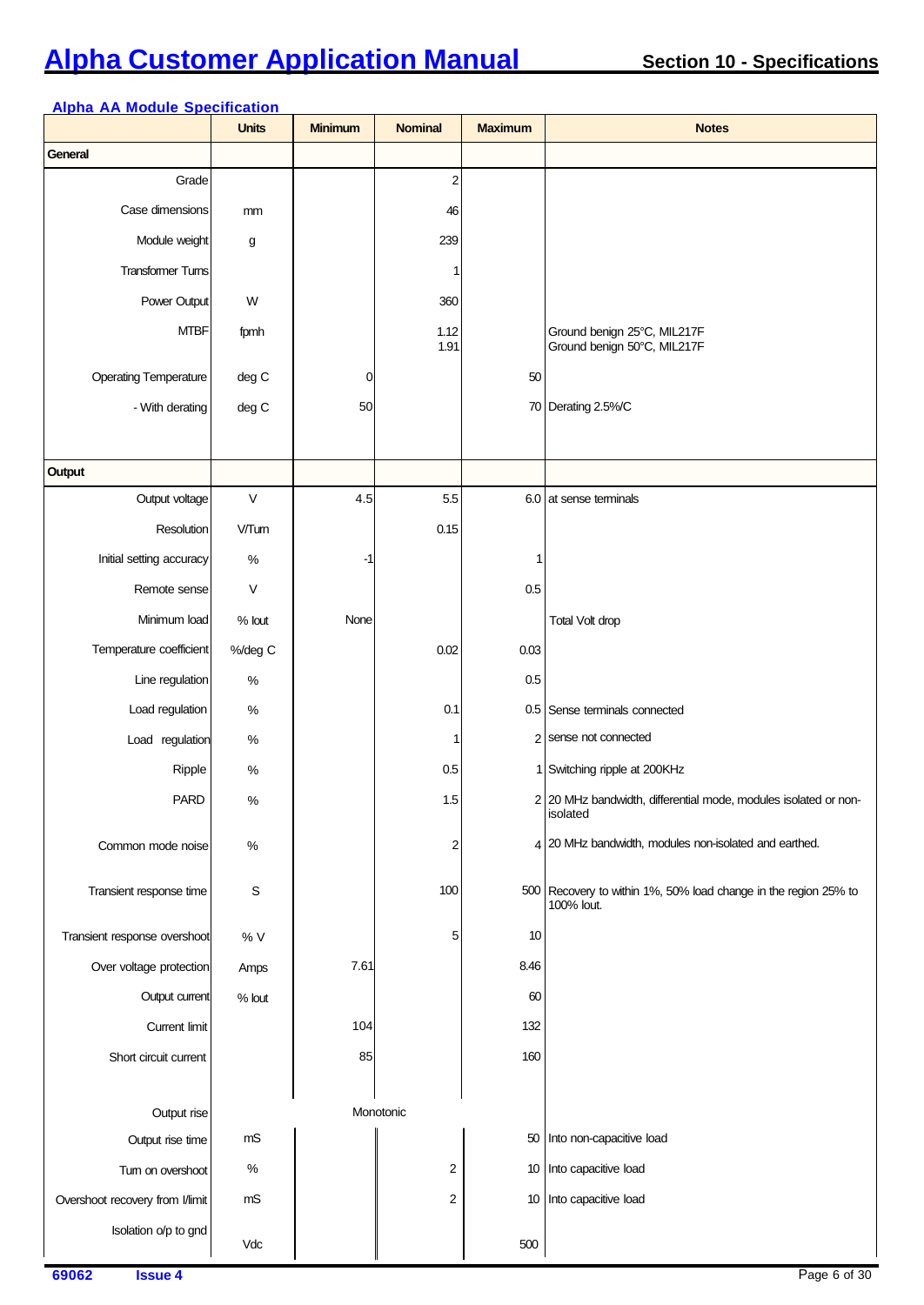### **Alpha B Module Specification**

|                                 | <b>Units</b> | <b>Minimum</b> | <b>Nominal</b>      | <b>Maximum</b> | <b>Notes</b>                                             |  |  |
|---------------------------------|--------------|----------------|---------------------|----------------|----------------------------------------------------------|--|--|
| General                         |              |                |                     |                |                                                          |  |  |
| Grade                           |              |                | 2                   |                |                                                          |  |  |
| Case dimensions                 | mm           |                | 23                  |                |                                                          |  |  |
| Module weight                   | g            |                | 145                 |                |                                                          |  |  |
| <b>Transformer Turns</b>        |              |                | 1                   |                |                                                          |  |  |
| Power Output                    | W            |                | 125                 |                |                                                          |  |  |
| <b>MTBF</b>                     | fpmh         |                | 0.90                |                | Ground benign 25°C, MIL217F                              |  |  |
|                                 |              |                | 1.31                |                | Ground benign 50°C, MIL217F                              |  |  |
| <b>Operating Temperature</b>    | deg C        | 0              |                     | 50             |                                                          |  |  |
| - With derating                 | deg C        | 50             |                     |                | 70 Derating 2.5%/C                                       |  |  |
| Output                          |              |                |                     |                |                                                          |  |  |
| Output voltage                  | V V          | 4.5            | 5                   |                | 5.5 at sense terminals                                   |  |  |
| Output Adjustment               | V/Turn       | 4.35           |                     | 6.84           |                                                          |  |  |
| Resolution                      | $\%$         | 0.15           |                     | 1.85           |                                                          |  |  |
| Initial setting accuracy        | V            | -1             |                     | 1              |                                                          |  |  |
| Remote sense                    | % lout       |                |                     |                | 0.5 Total Volt drop                                      |  |  |
| Minimum load                    | %/deg C      | None           |                     |                |                                                          |  |  |
| Temperature coefficient         | $\%$         |                | 0.02                | 0.03           |                                                          |  |  |
| Line regulation                 | $\%$         |                | 0.05                | 0.5            |                                                          |  |  |
| Load regulation                 | $\%$         |                | 0.1                 |                | 0.5 Sense terminals connected                            |  |  |
| Load regulation                 | $\%$         |                | 1                   |                | 2 sense not connected                                    |  |  |
| Ripple                          | $\%$         |                | 0.5                 |                | 1 Switching ripple at 200KHz                             |  |  |
| PARD                            |              |                |                     |                | 2 20 MHz bandwidth, differential mode, modules           |  |  |
|                                 |              |                |                     |                | isolated or non-isolated                                 |  |  |
| Common mode noise               | S            |                |                     |                | 4 20 MHz bandwidth, modules non-isolated and<br>earthed. |  |  |
| Transient response time         |              |                | 300                 |                | 500 Recovery to within 1%, 50% load change in the        |  |  |
|                                 | %            |                |                     |                | region 25% to 100% lout.                                 |  |  |
| Transient response<br>overshoot | V            |                | 5                   | 10             |                                                          |  |  |
| Over voltage protection         | Amps         | 6              |                     | 7              |                                                          |  |  |
| Output current                  | % lout       |                |                     | 25             |                                                          |  |  |
| <b>Current limit</b>            | % lout       | 104            |                     | 132            |                                                          |  |  |
| Short circuit current           |              | 85             |                     |                | 140 Not protected against continuous (greater than 2     |  |  |
| Output rise                     |              |                | Monotonic           |                | mins) short circuit above $50C$ $100\% = 16A$            |  |  |
| Output rise time                | mS           |                |                     |                | 50 Into non-capacitive load                              |  |  |
| Output rise time                | mS           |                | (CxVout)/(lim-lout) |                | Into capacitive load                                     |  |  |
| Turn on overshoot               | $\%$         |                |                     |                | 10 Into capacitive load                                  |  |  |
| Overshoot recovery from         | $\%$         |                | 5                   |                | 10 Into capacitive load                                  |  |  |
| I/limit                         |              |                |                     |                |                                                          |  |  |
| Isolation o/p to gnd            | Vdc          |                |                     | 500            |                                                          |  |  |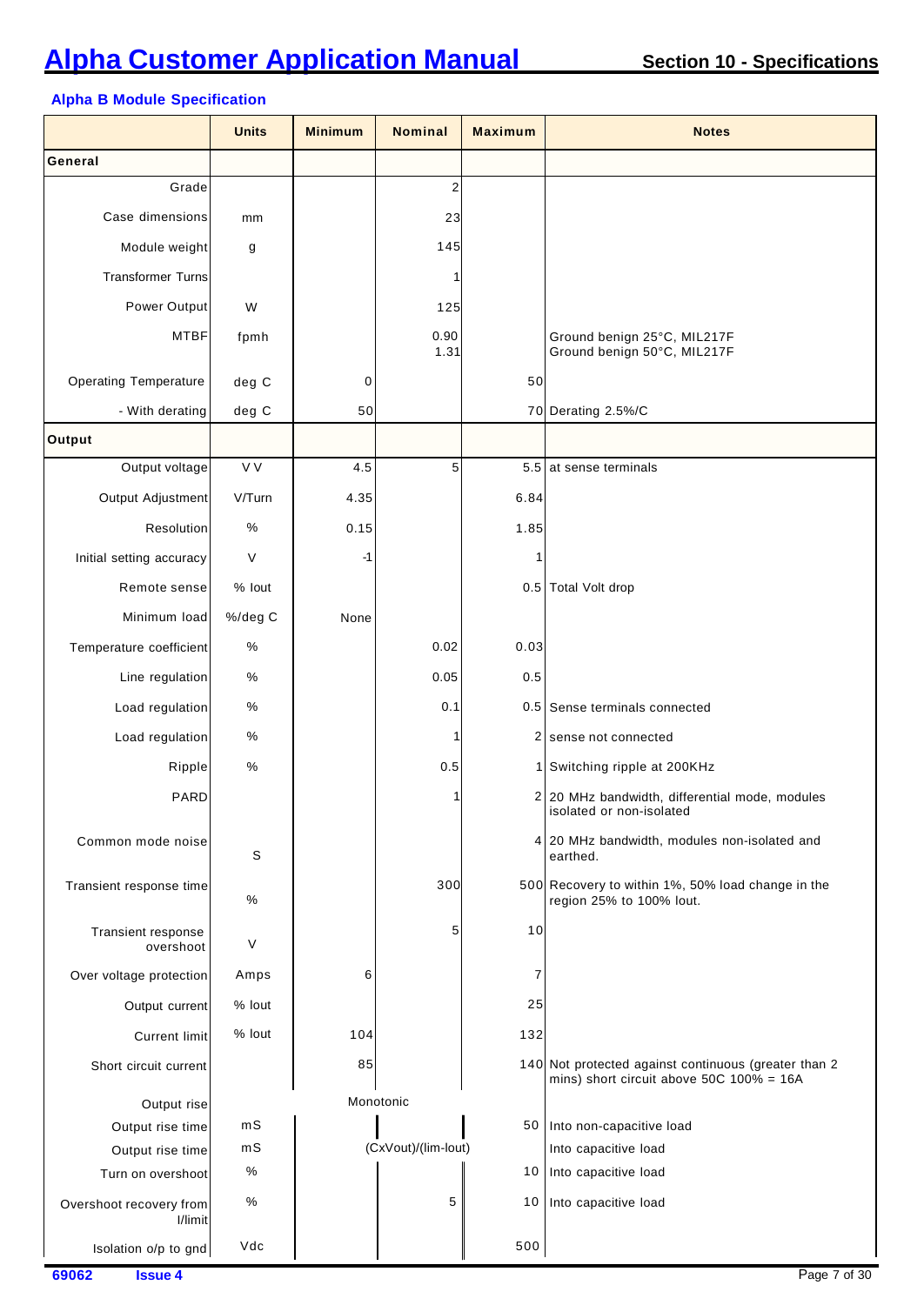### **Alpha BB Module Specification**

|                                    | <b>Units</b> | <b>Minimum</b> | <b>Nominal</b>      | <b>Maximum</b> | <b>Notes</b>                                                                  |  |  |
|------------------------------------|--------------|----------------|---------------------|----------------|-------------------------------------------------------------------------------|--|--|
| General                            |              |                |                     |                |                                                                               |  |  |
| Grade                              |              |                | $\overline{c}$      |                |                                                                               |  |  |
| Case dimensions                    | mm           |                | 23                  |                |                                                                               |  |  |
| Module weight                      | g            |                | 145                 |                |                                                                               |  |  |
| <b>Transformer Turns</b>           |              |                | 1                   |                |                                                                               |  |  |
| Power Output                       | W            |                | 150                 |                |                                                                               |  |  |
| <b>MTBF</b>                        | fpmh         |                | 0.97                |                | Ground benign 25°C, MIL217F                                                   |  |  |
|                                    |              |                | 1.51                |                | Ground benign 50°C, MIL217F                                                   |  |  |
| <b>Operating Temperature</b>       | deg C        | 0              |                     | 50             |                                                                               |  |  |
| - With derating                    | deg C        | 50             |                     |                | 70 Derating 2.5%/C                                                            |  |  |
| Output                             |              |                |                     |                |                                                                               |  |  |
| Output voltage                     | $\vee$       | 4.5            | 6                   | 6.5            | at sense terminals                                                            |  |  |
| Resolution                         | V/Turn       | 0.15           | 0.17                | 1.85           |                                                                               |  |  |
| Initial setting accuracy           | $\%$         | $-1$           |                     | 1              |                                                                               |  |  |
| Remote sense                       | V            |                |                     | 0.5            |                                                                               |  |  |
| Minimum load                       | % lout       | None           |                     |                | Total Volt drop                                                               |  |  |
| Temperature coefficient            | %/deg C      |                | 0.02                | 0.03           |                                                                               |  |  |
| Line regulation                    | $\%$         |                | 0.05                | 0.5            |                                                                               |  |  |
| Load regulation                    | %            |                | 0.1                 |                | 0.5 Sense terminals connected                                                 |  |  |
| Load regulation                    | $\%$         |                | 1                   | $\overline{2}$ | sense not connected                                                           |  |  |
| Ripple                             | $\%$         |                | 0.5                 |                | 1 Switching ripple at 200KHz                                                  |  |  |
| PARD                               | %            |                | 1                   | $\overline{2}$ | 20 MHz bandwidth, differential mode, modules<br>isolated or non-isolated      |  |  |
| Common mode noise                  |              |                |                     |                | 4 20 MHz bandwidth, modules non-isolated and<br>earthed.                      |  |  |
| Transient response time            | S            |                | 300                 |                | 500 Recovery to within 1%, 50% load change in the<br>region 25% to 100% lout. |  |  |
| Transient response<br>overshoot    | %            |                | 5                   | 10             |                                                                               |  |  |
| Over voltage protection            | V            | 8.15           |                     | 9.0            |                                                                               |  |  |
| Output current                     | Amps         |                |                     | 25             |                                                                               |  |  |
| <b>Current limit</b>               | % lout       | 104            |                     | 132            |                                                                               |  |  |
| Short circuit current              | % lout       | 85             |                     | 160            |                                                                               |  |  |
|                                    |              |                |                     |                | Not protected against continuous (greater than 2                              |  |  |
| Output rise                        |              |                | Monotonic           |                | mins) short circuit above $50C$ $100\% = 16A$                                 |  |  |
| Output rise time                   | mS           |                |                     | 50             | Into non-capacitive load                                                      |  |  |
| Output rise time                   | mS           |                | (CxVout)/(lim-lout) |                | Into capacitive load                                                          |  |  |
| Turn on overshoot                  | $\%$         |                |                     | 10             | Into capacitive load                                                          |  |  |
| Overshoot recovery from<br>I/limit | $\%$         |                | 5                   | 10             | Into capacitive load                                                          |  |  |
| Isolation o/p to gnd               | Vdc          |                |                     | 500            |                                                                               |  |  |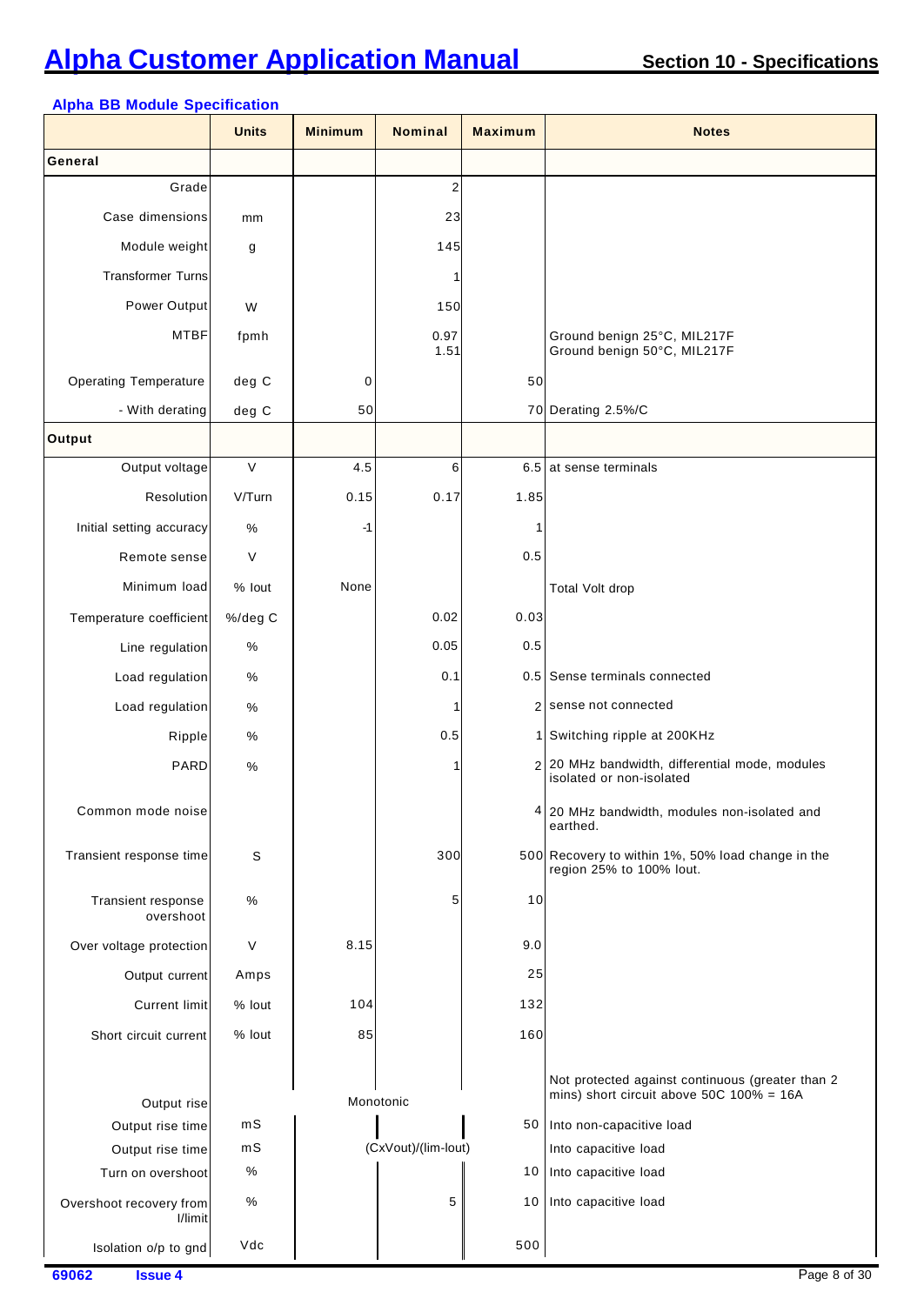### **Alpha C Module Specification**

|                                        | <b>Units</b>      | <b>Minimum</b> | Nominal             | <b>Maximum</b> | <b>Notes</b>                                                                                      |  |  |  |
|----------------------------------------|-------------------|----------------|---------------------|----------------|---------------------------------------------------------------------------------------------------|--|--|--|
| General                                |                   |                |                     |                |                                                                                                   |  |  |  |
| Grade                                  |                   |                | $\mathbf 2$         |                |                                                                                                   |  |  |  |
| Case dimensions                        | mm                |                | 23                  |                |                                                                                                   |  |  |  |
| Module weight                          | g                 |                | 130                 |                |                                                                                                   |  |  |  |
| <b>Transformer Turns</b>               |                   |                | 2                   |                |                                                                                                   |  |  |  |
| Power Output                           | W                 |                | 192                 |                |                                                                                                   |  |  |  |
| <b>MTBF</b>                            | fpmh              |                | 0.84                |                | Ground benign 25°C, MIL217F                                                                       |  |  |  |
|                                        |                   |                | 1.20                |                | Ground benign 50°C, MIL217F                                                                       |  |  |  |
| <b>Operating Temperature</b>           | deg C             | 0              |                     | 50             |                                                                                                   |  |  |  |
| - With derating                        | deg C             | 50             |                     |                | 70 Derating 2.5%/C                                                                                |  |  |  |
| Output                                 |                   |                |                     |                |                                                                                                   |  |  |  |
| Output voltage                         | $\overline{\vee}$ | $\overline{5}$ | 12                  |                | 15 at sense terminals                                                                             |  |  |  |
| Resolution                             | V/Turn            |                | 1.2                 |                |                                                                                                   |  |  |  |
| Initial setting accuracy               | mV                | $-120$         |                     | $+120$         |                                                                                                   |  |  |  |
| Remote sense                           | V                 |                |                     | 1              |                                                                                                   |  |  |  |
| Minimum load                           | % lout            | None           |                     |                | Total Volt drop                                                                                   |  |  |  |
| Temperature coefficient                | %/deg C           |                | 0.02                | 0.03           |                                                                                                   |  |  |  |
| Line regulation                        | %                 |                | 0.1                 | 0.5            |                                                                                                   |  |  |  |
| Load regulation                        | %                 |                | 0.1                 |                | 0.5 Sense terminals connected                                                                     |  |  |  |
| Load regulation                        | %                 |                | 1                   |                | 2 sense not connected                                                                             |  |  |  |
| Ripple 10V-15V output                  | %                 |                | 0.5                 |                | 1 Switching ripple at 200KHz                                                                      |  |  |  |
| PARD 10V-15V output                    | %                 |                | 1.5                 |                | 2 20 MHz bandwidth, differential mode, modules<br>isolated or non-isolated                        |  |  |  |
| Ripple 5V-9.9V output                  | %                 |                |                     |                | 2 Switching ripple at 200Khz                                                                      |  |  |  |
| PARD 5V-9.9V output                    | %                 |                |                     |                | 3 20 MHz bandwidth, differential mode, modules<br>isolated or non-isolated.                       |  |  |  |
| Common mode noise                      | %                 |                |                     |                | 3 20 MHz bandwidth, modules non-isolated and<br>earthed.                                          |  |  |  |
| Transient response time                | S                 | 200            |                     |                | 500 Recovery to within 1%, 50% load change in the<br>region 25% to 100% lout.                     |  |  |  |
| <b>Transient response</b><br>overshoot | %                 |                |                     | 10             |                                                                                                   |  |  |  |
| Over voltage protection                | V                 | 16.8           |                     | 18.1           |                                                                                                   |  |  |  |
| Output current                         | Amps              | 12             |                     | 16<br>12       |                                                                                                   |  |  |  |
| <b>Current limit</b>                   | % lout            | 104            |                     |                | Vout $<$ -12V<br>132 Vout >-12V                                                                   |  |  |  |
| Short circuit current                  | % lout            | 85             |                     |                | $150$ 100% = 16A                                                                                  |  |  |  |
|                                        |                   |                |                     |                | Not protected against continuous (greater than 2<br>mins) short circuit above $50C$ $100\% = 16A$ |  |  |  |
| Output rise                            |                   |                | Monotonic           |                |                                                                                                   |  |  |  |
| Output rise time                       | mS                |                | 10                  | 50             | Into non-capacitive load                                                                          |  |  |  |
| Output rise time                       | mS                |                | (CxVout)/(lim-lout) |                | Into capacitive load                                                                              |  |  |  |
| Turn on overshoot                      | %                 |                |                     | 10             | Into capacitive load                                                                              |  |  |  |
| Overshoot recovery from<br>I/limit     | $\%$              |                |                     | 10             | Into capacitive load                                                                              |  |  |  |
| Isolation o/p to gnd                   | Vdc               |                |                     | 500            |                                                                                                   |  |  |  |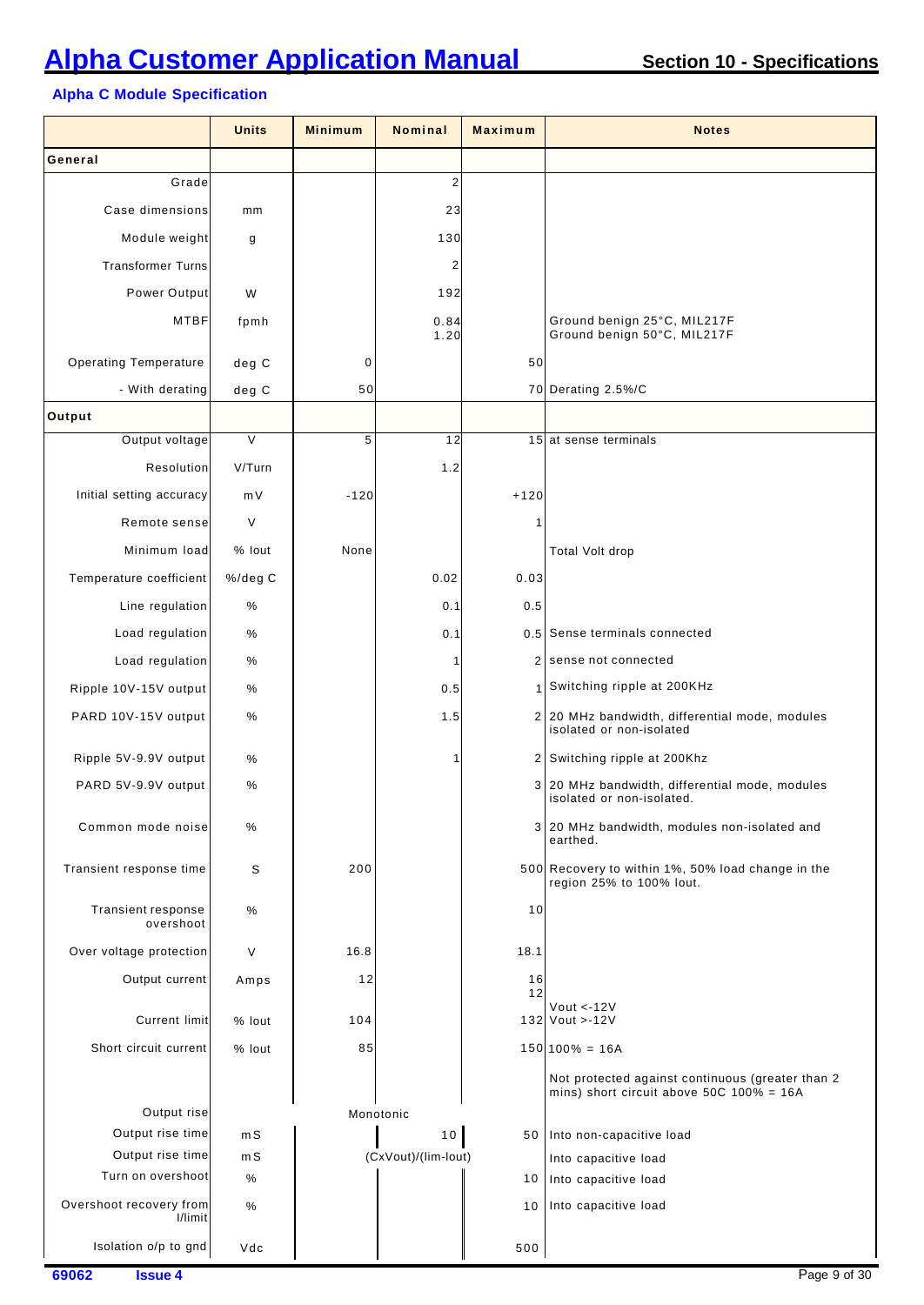### **Alpha D Module Specification**

|                                    | <b>Units</b> | <b>Minimum</b> | <b>Nominal</b>      | <b>Maximum</b> | <b>Notes</b>                                                                  |  |  |  |
|------------------------------------|--------------|----------------|---------------------|----------------|-------------------------------------------------------------------------------|--|--|--|
| General                            |              |                |                     |                |                                                                               |  |  |  |
| Grade                              |              |                | 2                   |                |                                                                               |  |  |  |
| Case dimensions                    | mm           |                | 23                  |                |                                                                               |  |  |  |
| Module weight                      | g            |                | 125                 |                |                                                                               |  |  |  |
| <b>Transformer Turns</b>           |              |                | 4                   |                |                                                                               |  |  |  |
| Power Output                       | W            |                | 192                 |                |                                                                               |  |  |  |
| <b>MTBF</b>                        | fpmh         |                | 0.82<br>1.17        |                | Ground benign 25°C, MIL217F<br>Ground benign 50°C, MIL217F                    |  |  |  |
| <b>Operating Temperature</b>       | deg C        | 0              |                     | 50             |                                                                               |  |  |  |
| - With derating                    | deg C        | 50             |                     |                | 70 Derating 2.5%/C                                                            |  |  |  |
| Output                             |              |                |                     |                |                                                                               |  |  |  |
| Output voltage                     | $\vee$       | 18             | 24                  |                | 28 at sense terminals                                                         |  |  |  |
| Resolution                         | V/Turn       |                | 1.4                 |                |                                                                               |  |  |  |
| Initial setting accuracy           | %            | $-1$           |                     | 1              |                                                                               |  |  |  |
| Remote sense                       | $\vee$       |                |                     | 1              |                                                                               |  |  |  |
| Minimum load                       | % lout       | None           |                     |                | <b>Total Volt drop</b>                                                        |  |  |  |
| Temperature coefficient            | %/deg C      |                |                     | 0.03           |                                                                               |  |  |  |
| Line regulation                    | $\%$         |                | 0.02                | 0.5            |                                                                               |  |  |  |
| Load regulation                    | %            |                | 0.1                 |                | 0.5 Sense terminals connected                                                 |  |  |  |
| Load regulation                    | $\%$         |                | 0.1                 |                | 2 Sense not connected                                                         |  |  |  |
| Ripple                             | $\%$         |                | 1                   |                | 1 Switching Ripple at 200kHz                                                  |  |  |  |
| PARD                               | %            |                | 0.5                 |                | 2 20 MHz bandwidth, differential mode, modules<br>isolated or non-isolated    |  |  |  |
| Common mode noise                  | %            |                |                     |                | 2 20 MHz bandwidth, modules non-isolated and<br>earthed.                      |  |  |  |
| Transient response time            | S            |                |                     |                | 500 Recovery to within 1%, 50% load change in the<br>region 25% to 100% lout. |  |  |  |
| Transient response<br>overshoot    | %            |                |                     | 10             |                                                                               |  |  |  |
| Over voltage protection            | $\vee$       | 33.4           |                     | 36.2           |                                                                               |  |  |  |
| Output current                     | Amps         |                |                     | 8              |                                                                               |  |  |  |
| <b>Current limit</b>               | % of lout    | 104            |                     | 132            |                                                                               |  |  |  |
| Short circuit current              | % of lout    | 85             |                     | 160            |                                                                               |  |  |  |
|                                    |              |                |                     |                | Not protected against continuous (> 2 mins) short<br>circuit above 50C        |  |  |  |
| Output rise                        |              |                | Monotonic           |                |                                                                               |  |  |  |
| Output rise time                   | mS           |                | 10                  |                | 50   Into non-capacitive load                                                 |  |  |  |
| Output rise time                   | mS           |                | (CxVout)/(lim-lout) |                | Into capacitive load                                                          |  |  |  |
| Turn on overshoot                  | $\%$         |                |                     |                | 10 Into capacitive load                                                       |  |  |  |
| Overshoot recovery from<br>I/limit | $\%$         |                |                     |                | 10 Into capacitive load                                                       |  |  |  |
| Isolation o/p to gnd               | Vdc          |                |                     | 500            |                                                                               |  |  |  |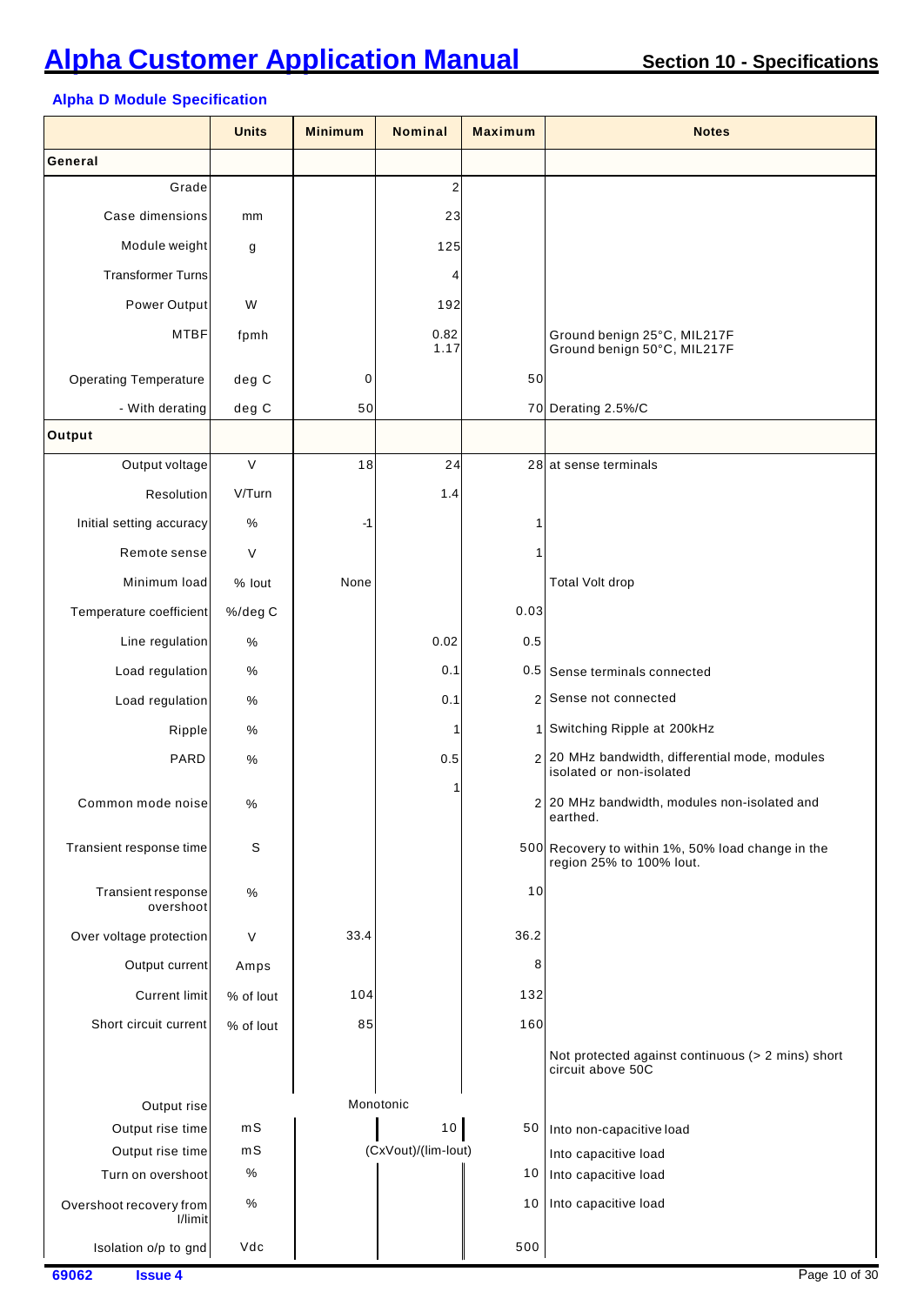#### **Alpha E Module Specification**

|                                 | <b>Units</b> | <b>Minimum</b> |                        | <b>Nominal</b>   |                          | <b>Maximum</b>         |                | <b>Notes</b>                                                                      |
|---------------------------------|--------------|----------------|------------------------|------------------|--------------------------|------------------------|----------------|-----------------------------------------------------------------------------------|
| General                         |              |                |                        |                  |                          |                        |                |                                                                                   |
| Grade                           |              |                |                        |                  | $\overline{2}$           |                        |                |                                                                                   |
| Case dimensions mm              |              |                |                        |                  | 23                       |                        |                |                                                                                   |
| Module weight gms               |              |                |                        | 150              |                          |                        |                |                                                                                   |
| Transformer Turns               |              |                |                        |                  | $CH1 = 2$<br>$CH2 = 2$   |                        |                |                                                                                   |
| Power Output watts              |              |                |                        |                  | $CH1 = 96$<br>$CH2 = 96$ |                        |                |                                                                                   |
| MTBF fpmh                       |              |                |                        |                  | 1.25<br>1.75             |                        |                | Ground benign, 25C, MIL217F<br>Ground benign, 50C, MIL217F                        |
| Operating temperature deg C     |              | 0              |                        |                  |                          |                        | $+50$          |                                                                                   |
| - With derating deg C           |              | $+50$          |                        |                  |                          |                        | $+70$          | Derating 2.5%/C                                                                   |
|                                 |              |                | Channel 1              |                  |                          | Channel 2              |                |                                                                                   |
|                                 |              | Min            | Nom                    | <b>Max</b>       | Min                      | Nom                    | Max            |                                                                                   |
| Output                          |              |                |                        |                  |                          |                        |                |                                                                                   |
| Output Voltage                  | Volts        | 5              | 12                     | 16               | 5                        | 12                     | 16             |                                                                                   |
| Resolution                      | V/Tum        |                | 1.2                    |                  |                          | 1.2                    |                |                                                                                   |
| Initial setting accuracy        | $\%$         | $-1$           |                        | $+1$             | $-1$                     |                        | $+1$           |                                                                                   |
| Minimum load                    | % of lout    | None           |                        |                  | None                     |                        |                |                                                                                   |
| Temperature coefficient         | %/deg C      |                | 0.02                   | 0.03             |                          | 0.02                   | 0.03           |                                                                                   |
| Line regulation                 | $\%$         |                | 0.1                    | 0.5              |                          | 0.1                    | 0.5            |                                                                                   |
| Load regulation                 | $\%$         |                | $\mathbf{1}$           | $\overline{2}$   |                          | $\mathbf{1}$           | $\overline{2}$ |                                                                                   |
| Ripple 10-15V output            | $\%$         |                | 0.5                    | $\mathbf{1}$     |                          | 0.5                    | $\mathbf{1}$   | Switching ripple at 200 KHz                                                       |
| PARD 10V-15V output             | %            |                | 1                      | $\boldsymbol{2}$ |                          | $\mathbf{1}$           | $\overline{2}$ | 20 MHz bandwidth, differential mode,<br>modules isolated or non-isolated          |
| Ripple 5V-9.9V output           | %            |                | 1                      | $\overline{2}$   |                          | $\mathbf{1}$           | 2              | Switching ripple at 200 KHz                                                       |
| PARD 5V-9.9V output             | %            |                |                        | 3                |                          |                        | 3              | 20 MHz bandwidth, differential mode,<br>modules isolated or non-isolated          |
| Common mode noise               | $\%$         |                |                        | $\sqrt{2}$       |                          |                        | $\overline{2}$ | 20 MHz bandwidth, modules non-isolated<br>and earthed                             |
| Transient response time         | S            |                | 300                    | 500              |                          | 300                    | 500            | 50% load change in the region 25% to<br>100% lout.                                |
| Transient response overshoot    | $\%$         |                | 5                      | 10               |                          | 5                      | 10             |                                                                                   |
| Over voltage protection         | Volts        | 16.8           |                        | 18.1             | 16.8                     |                        | 18.1           |                                                                                   |
| Output current                  | Amps         |                |                        | 8                |                          |                        | 8              |                                                                                   |
| Current limit                   | % of lout    | 104            |                        | 132              | 104                      |                        | 132            |                                                                                   |
| Short circuit current           | % of lout    | 85             |                        | 150              | 85                       |                        | 150            | Not protected against continuous (greater<br>than 2 mins) short circuit above 50C |
| Output rise                     |              |                |                        | Monotonic        |                          |                        |                |                                                                                   |
| Output rise time                | mS           |                | 15                     | 50               |                          | 15                     | 50             | Into non-capacitive load                                                          |
| Output rise time                | s            |                | (CxVout)<br>$(lim-lo)$ |                  |                          | (CxVout)<br>$(lim-lo)$ |                | Into capacitive load                                                              |
| Tum on overshoot                | $\%$         |                |                        | 10               |                          |                        | 10             | Into capacitive load                                                              |
| Overshoot recovery from I/limit | $\%$         |                |                        | 10               |                          |                        | 10             | Into capacitive load                                                              |
| Isolation o/p to gnd            | Vdc          |                |                        | 500              |                          |                        | 500            |                                                                                   |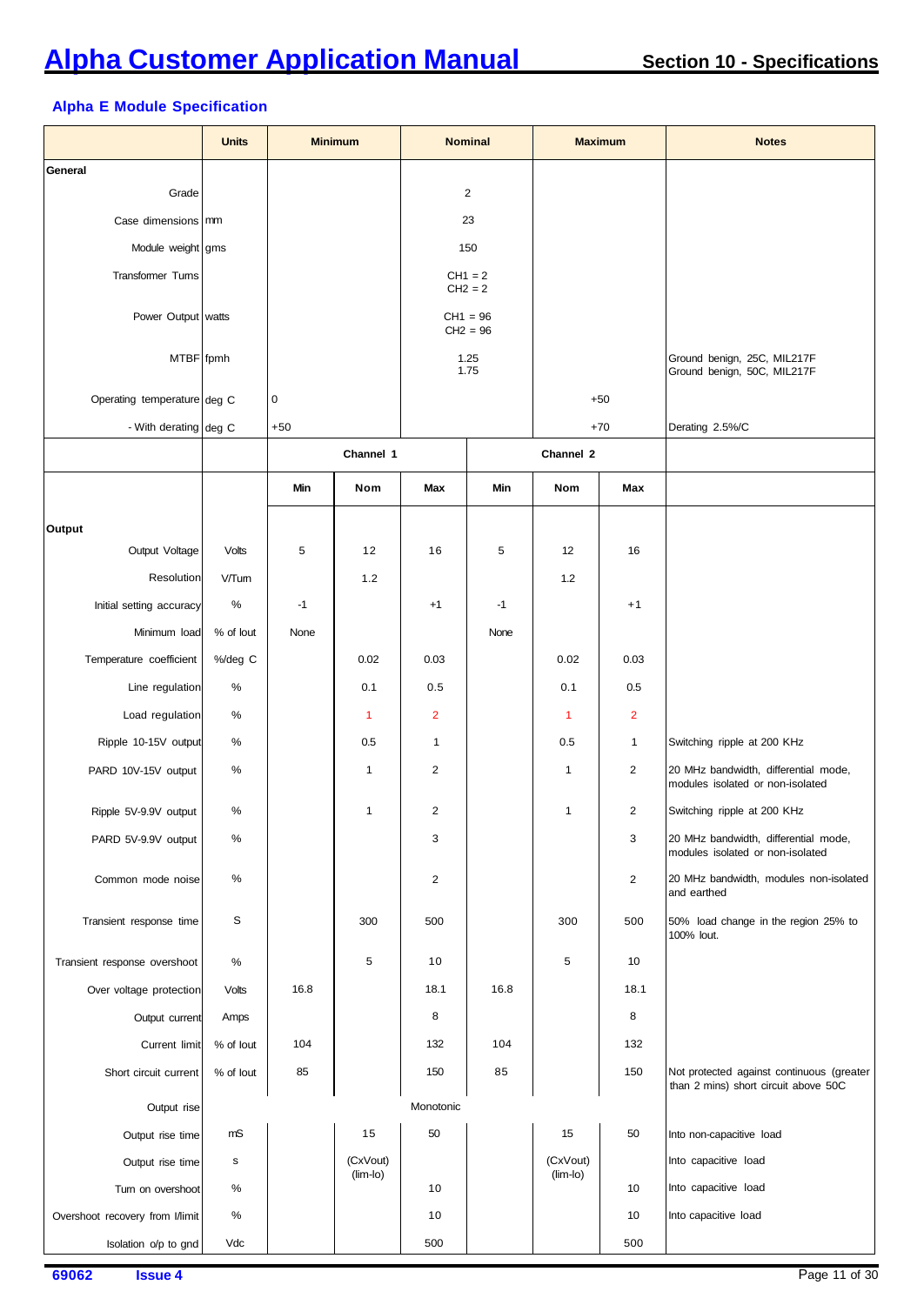#### **Alpha EB Module Specification**

|                               | <b>Units</b> | <b>Minimum</b> |                        | <b>Nominal</b>                 |                          | <b>Maximum</b>         |                 | <b>Notes</b>                                                             |
|-------------------------------|--------------|----------------|------------------------|--------------------------------|--------------------------|------------------------|-----------------|--------------------------------------------------------------------------|
| General                       |              |                |                        |                                |                          |                        |                 |                                                                          |
| Grade                         |              |                |                        |                                | $\overline{2}$           |                        |                 |                                                                          |
| Case dimensions mm            |              |                |                        |                                | 23                       |                        |                 |                                                                          |
| Module weight gms             |              |                |                        |                                | 150                      |                        |                 |                                                                          |
| Transformer Turns             |              |                |                        |                                | $CH1 = 1$                |                        |                 |                                                                          |
|                               |              |                |                        |                                | $CH2 = 1$                |                        |                 |                                                                          |
| Power Output watts            |              |                |                        |                                | $CH1 = 45$<br>$CH2 = 45$ |                        |                 |                                                                          |
| MTBF fpmh                     |              |                |                        |                                | 1.34                     |                        |                 | Ground benign, 25C, MIL217F                                              |
|                               |              |                |                        |                                | 2.10                     |                        |                 | Ground benign, 50C, MIL217F                                              |
| Operating temperature deg C   |              | 0              |                        |                                |                          |                        | $+50$           |                                                                          |
| - With derating deg C         |              | $+50$          |                        |                                |                          |                        | $+70$           | Derating 2.5%/C                                                          |
|                               |              |                | Channel 1              |                                |                          | Channel 2              |                 |                                                                          |
|                               |              | Min            | Nom                    | Max                            | Min                      | Nom                    | Max             |                                                                          |
| Output                        |              |                |                        |                                |                          |                        |                 |                                                                          |
| Output Voltage                | <b>Volts</b> | 4.5            | 5.0                    | 5.5                            | 4.5                      | 5.0                    | 5.5             |                                                                          |
| Resolution                    | V/Tum        |                | 0.17                   |                                |                          | 0.17                   |                 |                                                                          |
| Initial setting accuracy      | $\%$         | $-1$           |                        | $+1$                           | $-1$                     |                        | $+1$            |                                                                          |
| Minimum load                  | % of lout    | None           |                        |                                | None                     |                        |                 |                                                                          |
| Temperature coefficient       | %/deg C      |                | 0.02                   | 0.03                           |                          | 0.02                   | 0.03            |                                                                          |
| Line regulation               | $\%$         |                | 0.1                    | 0.5                            |                          | 0.1                    | $0.5\,$         |                                                                          |
|                               |              |                |                        |                                |                          |                        |                 |                                                                          |
| Load regulation               | $\%$         |                | $\mathbf{1}$           | $\overline{2}$<br>$\mathbf{1}$ |                          | $\mathbf{1}$<br>0.5    | $\overline{2}$  |                                                                          |
| Ripple                        | $\%$         |                | 0.5                    | $\overline{c}$                 |                          | $\mathbf{1}$           | $\mathbf{1}$    | Switching ripple at 200 KHz                                              |
| <b>PARD</b>                   | $\%$         |                | $\mathbf{1}$           |                                |                          |                        | 2               | 20 MHz bandwidth, differential mode,<br>modules isolated or non-isolated |
| Common mode noise             | $\%$         |                |                        | $\overline{c}$                 |                          |                        | $\mathbf{2}$    | 20 MHz bandwidth, modules non-isolated                                   |
|                               |              |                |                        | 500                            |                          | 300                    |                 | and earthed                                                              |
| Transient response time       | S            |                | 300                    |                                |                          |                        | 500             | 50% load change in the region 25% to<br>100% lout.                       |
| Transient response overshoot  | $\%$         |                | 5                      | 10                             |                          | 5                      | 10              |                                                                          |
| Over voltage protection       | <b>Volts</b> | 6.15           |                        | 7.0                            | 6.15                     |                        | 7.0             |                                                                          |
| Output current                | Amps         |                |                        | 9                              |                          |                        | 9               |                                                                          |
| Current limit                 | % of lout    | 104            |                        | 132                            | 104                      |                        | 132             |                                                                          |
| Short circuit current         | % of lout    | 85             |                        | 150                            | 85                       |                        | 150             | Not protected against continuous (greater                                |
|                               |              |                |                        |                                |                          |                        |                 | than 2 mins) short circuit above 50C                                     |
| Output rise                   |              |                |                        | Monotonic                      |                          |                        |                 |                                                                          |
| Output rise time              | mS           |                | 15                     | 50                             |                          | 15                     | 50              | Into non-capacitive load                                                 |
| Output rise time              | s            |                | (CxVout)<br>$(lim-lo)$ |                                |                          | (CxVout)<br>$(lim-lo)$ |                 | Into capacitive load                                                     |
| Tum on overshoot              | $\%$         |                |                        | 10                             |                          |                        | 10              | Into capacitive load                                                     |
| Overshoot recovery from Mimit | $\%$         |                |                        | 10                             |                          |                        | 10 <sup>°</sup> | Into capacitive load                                                     |
| Isolation o/p to gnd          | Vdc          |                |                        | 500                            |                          |                        | 500             |                                                                          |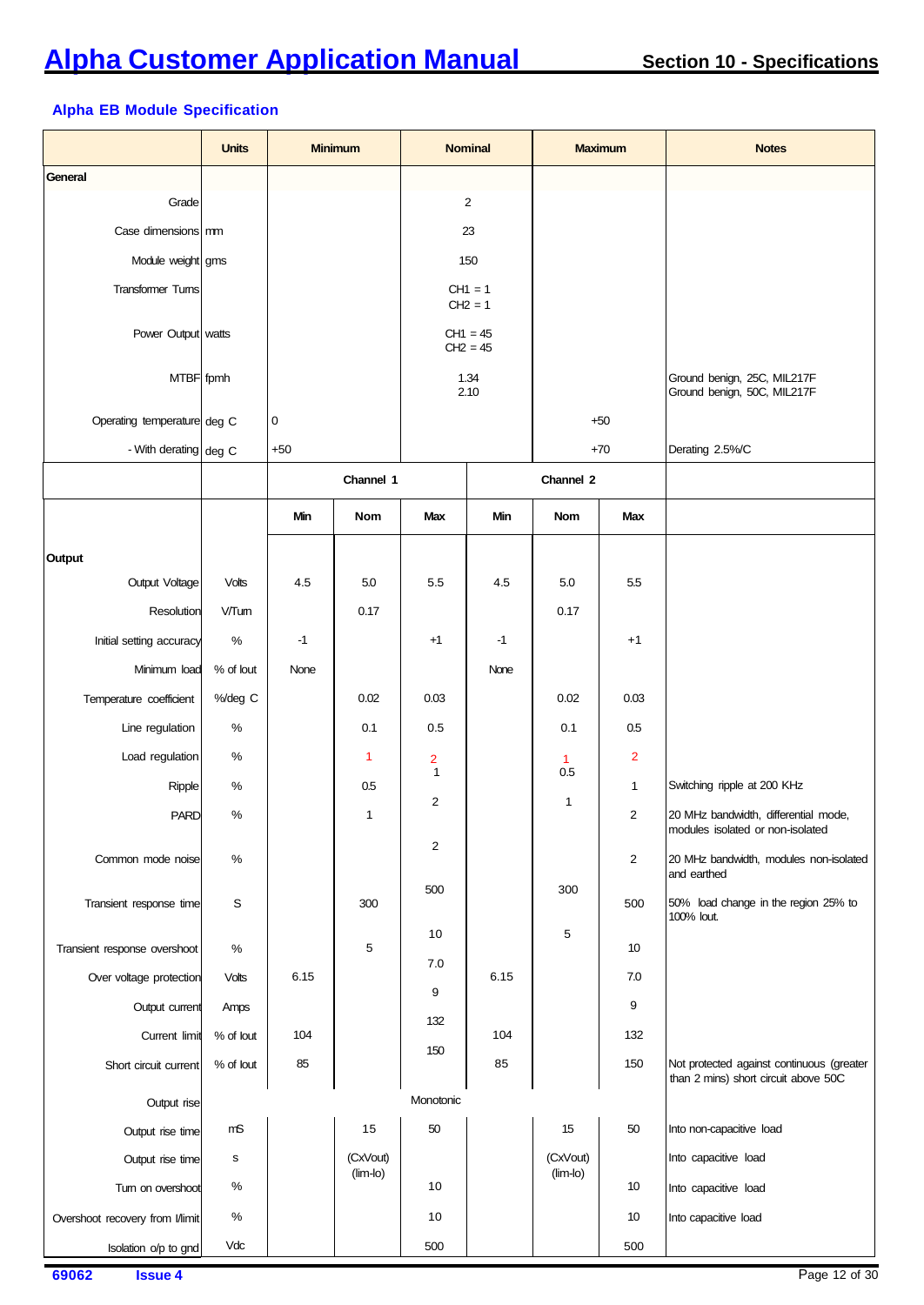#### **Alpha EQ Module Specification**

|                               | <b>Units</b> |       | <b>Minimum</b>         | <b>Nominal</b> |                        | <b>Maximum</b>         |                 | <b>Notes</b>                                                             |
|-------------------------------|--------------|-------|------------------------|----------------|------------------------|------------------------|-----------------|--------------------------------------------------------------------------|
| General                       |              |       |                        |                |                        |                        |                 |                                                                          |
| Grade                         |              |       |                        |                | $\overline{2}$         |                        |                 |                                                                          |
| Case dimensions mm            |              |       |                        |                | 23                     |                        |                 |                                                                          |
| Module weight gms             |              |       |                        |                | 150                    |                        |                 |                                                                          |
| <b>Transformer Turns</b>      |              |       |                        |                | $CH1 = 1$<br>$CH2 = 1$ |                        |                 |                                                                          |
|                               |              |       |                        |                | $CH1 = 45$             |                        |                 |                                                                          |
| Power Output watts            |              |       |                        |                | $CH2 = 45$             |                        |                 |                                                                          |
| MTBF fpmh                     |              |       |                        |                | 1.25<br>1.75           |                        |                 | Ground benign, 25C, MIL217F<br>Ground benign, 50C, MIL217F               |
| Operating temperature deg C   |              | 0     |                        |                |                        |                        | $+50$           |                                                                          |
| - With derating deg C         |              | $+50$ |                        |                |                        |                        | $+70$           | Derating 2.5%/C                                                          |
|                               |              |       | Channel 1              |                |                        | Channel 2              |                 |                                                                          |
|                               |              | Min   | Nom                    | Max            | Min                    | Nom                    | <b>Max</b>      |                                                                          |
|                               |              |       |                        |                |                        |                        |                 |                                                                          |
| Output                        |              |       |                        |                |                        |                        |                 |                                                                          |
| Output Voltage                | <b>Volts</b> | 4.5   | 5.0                    | 5.5            | 2.7                    | 3.3                    | 3.9             |                                                                          |
| Resolution                    | V/Tum        |       | 0.17                   |                |                        | 0.3                    |                 |                                                                          |
| Initial setting accuracy      | $\%$         | $-1$  |                        | $+1$           | $-1$                   |                        | $+1$            |                                                                          |
| Minimum load                  | % of lout    | None  |                        |                | None                   |                        |                 |                                                                          |
| Temperature coefficient       | %/deg C      |       | 0.02                   | 0.03           |                        | 0.02                   | 0.03            |                                                                          |
| Line regulation               | $\%$         |       | 0.1                    | 0.5            |                        | 0.1                    | $0.5\,$         |                                                                          |
| Load regulation               | $\%$         |       | $\mathbf{1}$           | $\overline{2}$ |                        | $\mathbf{1}$           | $\overline{2}$  |                                                                          |
| Ripple                        | $\%$         |       | 0.5                    | $\mathbf 1$    |                        | 0.5                    | $\mathbf{1}$    | Switching ripple at 200 KHz                                              |
| <b>PARD</b>                   | $\%$         |       | $\mathbf{1}$           | $\overline{2}$ |                        | $\mathbf{1}$           | $\overline{2}$  | 20 MHz bandwidth, differential mode,<br>modules isolated or non-isolated |
| Common mode noise             | $\%$         |       |                        | $\overline{c}$ |                        |                        | $\overline{2}$  | 20 MHz bandwidth, modules non-isolated<br>and earthed                    |
| Transient response time       | S            |       | 300                    | 500            |                        | 300                    | 500             | 50% load change in the region 25% to<br>100% lout.                       |
| Transient response overshoot  | $\%$         |       | 5                      | 10             |                        | 5                      | 10              |                                                                          |
| Over voltage protection       | <b>Volts</b> | 6.15  |                        | 7.0            | 4.26                   |                        | 4.59            |                                                                          |
| Output current                | Amps         |       |                        | 9              |                        |                        | 9               |                                                                          |
| Current limit                 | % of lout    | 104   |                        | 132            | 104                    |                        | 132             |                                                                          |
| Short circuit current         | % of lout    | 85    |                        | 150            | 85                     |                        | 150             | Not protected against continuous (greater                                |
|                               |              |       |                        | Monotonic      |                        |                        |                 | than 2 mins) short circuit above 50C                                     |
| Output rise                   |              |       | 15                     | 50             |                        | 15                     | 50              |                                                                          |
| Output rise time              | mS           |       |                        |                |                        |                        |                 | Into non-capacitive load                                                 |
| Output rise time              | s            |       | (CxVout)<br>$(lim-lo)$ |                |                        | (CxVout)<br>$(lim-lo)$ |                 | Into capacitive load                                                     |
| Turn on overshoot             | $\%$         |       |                        | 10             |                        |                        | 10              | Into capacitive load                                                     |
| Overshoot recovery from Mimit | $\%$         |       |                        | 10             |                        |                        | 10 <sup>°</sup> | Into capacitive load                                                     |
| Isolation o/p to gnd          | Vdc          |       |                        | 500            |                        |                        | 500             |                                                                          |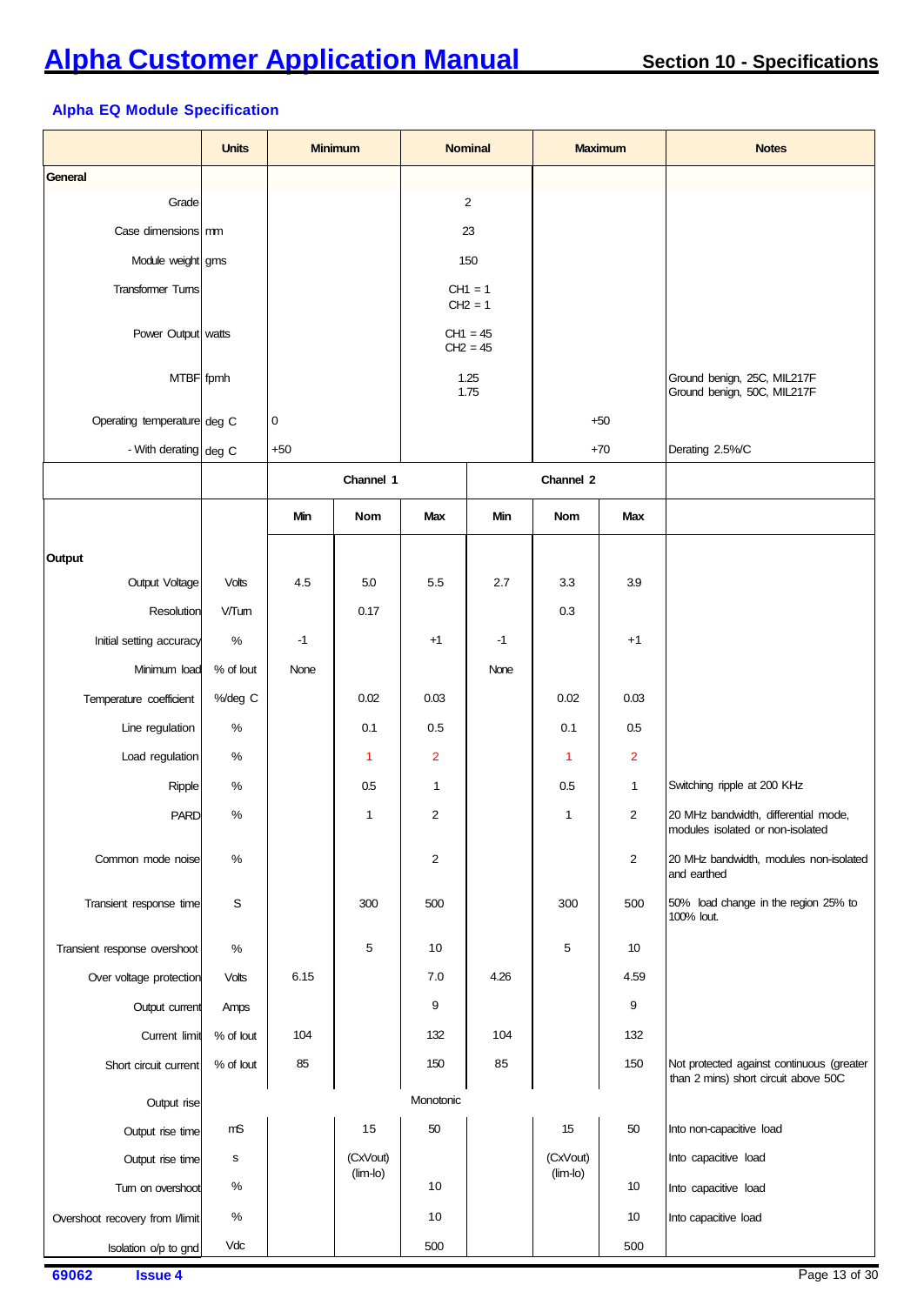#### **Alpha F Module Specification**

|                                 | <b>Units</b> | <b>Minimum</b> | <b>Nominal</b>          | <b>Maximum</b> | <b>Notes</b>                                                                  |
|---------------------------------|--------------|----------------|-------------------------|----------------|-------------------------------------------------------------------------------|
| General                         |              |                |                         |                |                                                                               |
| Grade                           |              |                | $\overline{\mathbf{c}}$ |                |                                                                               |
| Case dimensions                 | mm           |                | 46                      |                |                                                                               |
| Module weight                   | g            |                | 226                     |                |                                                                               |
| <b>Transformer Turns</b>        |              |                | 2                       |                |                                                                               |
| Power Output                    | W            |                | 396                     |                |                                                                               |
| <b>MTBF</b>                     | fpmh         |                | 0.96<br>1.35            |                | Ground benign 25°C, MIL217F<br>Ground benign 50°C, MIL217F                    |
| <b>Operating Temperature</b>    | deg C        | 0              |                         | 50             |                                                                               |
| - With derating                 | deg C        | 50             |                         |                | 70 Derating 2.5%/C                                                            |
| Output                          |              |                |                         |                |                                                                               |
| Output voltage                  | $\vee$       | 9              | 12                      |                | 15 at sense terminals                                                         |
| Resolution                      | V/Turn       |                | 0.63                    |                |                                                                               |
| Initial setting accuracy        | %            | $-1$           |                         | 1              |                                                                               |
| Remote sense                    | V            |                |                         |                | 1 Total Volt drop                                                             |
|                                 |              |                |                         |                |                                                                               |
| Minimum load                    | % lout       | None           |                         |                |                                                                               |
| Temperature coefficient         | %/deg C      |                |                         | 0.03           |                                                                               |
| Line regulation                 | $\%$         |                | 0                       | 0.5            |                                                                               |
| Load regulation                 | %            |                | 0.1                     |                | 0.5 Sense terminals connected                                                 |
| Load regulation                 | $\%$         |                |                         |                | 2 Sense not connected                                                         |
| Ripple                          | %            |                |                         |                | 1 Switching ripple at 200 KHz                                                 |
| PARD                            | %            |                |                         |                | 2 20 MHz bandwidth, differential mode, modules<br>isolated or non-isolated    |
| Common mode noise               | %            |                |                         |                | 4 20 MHz bandwidth, modules non-isolated and<br>earthed.                      |
| Transient response time         | $\mathbf S$  |                |                         |                | 500 Recovery to within 1%, 50% load change in the<br>region 25% to 100% lout. |
| Transient response<br>overshoot | $\%$         |                |                         | 10             |                                                                               |
| Over voltage protection         | V            | 16.8           |                         | 18.1           |                                                                               |
| Output current                  | Amps         |                |                         | 33             |                                                                               |
| <b>Current limit</b>            | % of lout    | 105            |                         | 132            |                                                                               |
| Short circuit current           | % of lout    | 105            |                         | 160            |                                                                               |
|                                 |              |                |                         |                |                                                                               |
| Output rise                     |              |                | Monotonic               |                |                                                                               |
| Output rise time                | mS           |                | 10                      | 50             | Into non-capacitive load                                                      |
| Output rise time                | mS           |                | (CxVout)/(lim-lout)     |                | Into capacitive load                                                          |
| Turn on overshoot               | $\%$         |                | $\overline{\mathbf{c}}$ | 10             | Into capacitive load                                                          |
| Overshoot recovery from         | $\%$         |                |                         | 10             | Into capacitive load                                                          |
| I/limit                         |              |                |                         |                |                                                                               |
| Isolation o/p to gnd            | Vdc          |                |                         | 500            |                                                                               |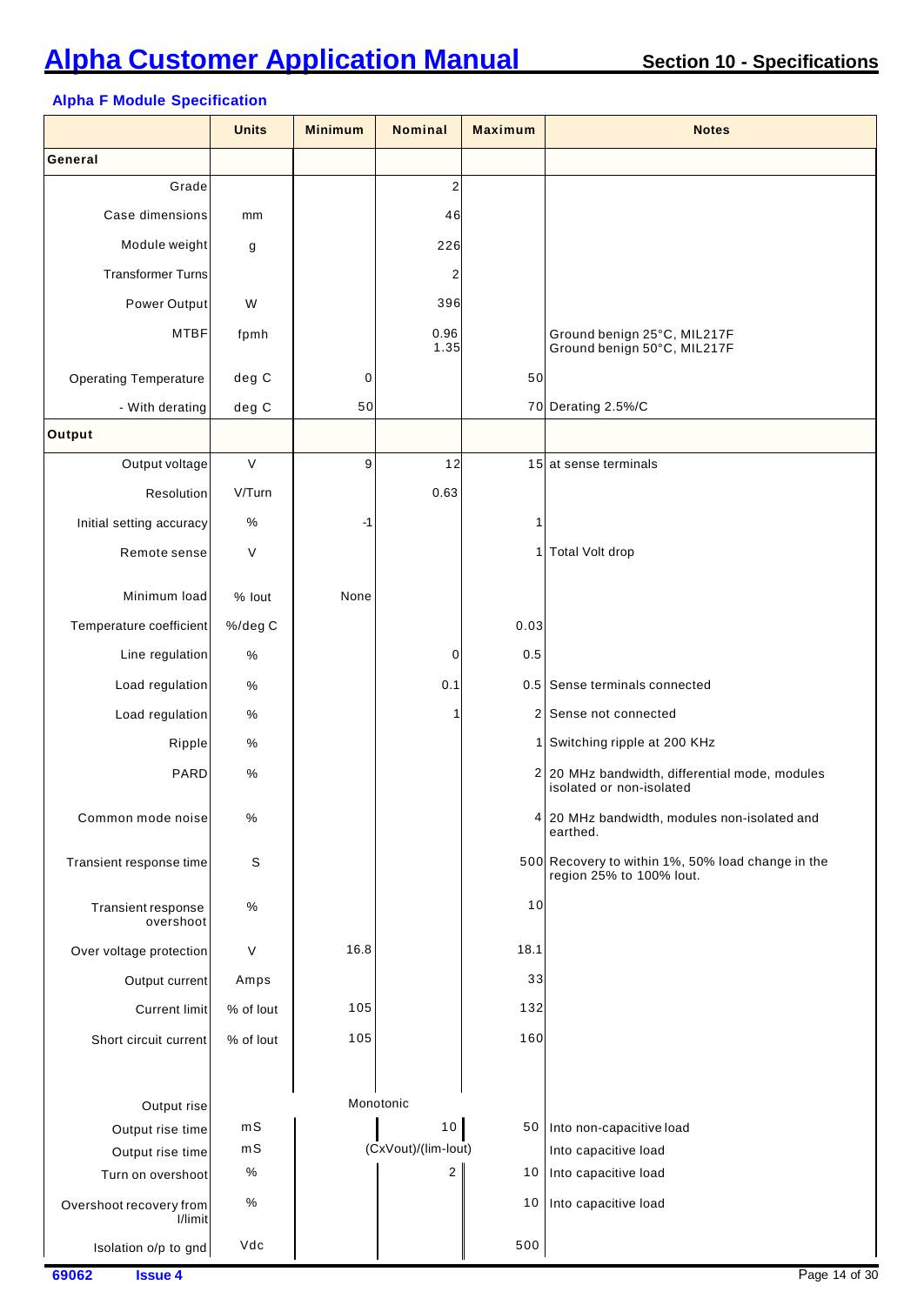#### **Alpha FF Module Specification**

|                                 | <b>Units</b> | <b>Minimum</b> | <b>Nominal</b>      | <b>Maximum</b> | <b>Notes</b>                                                                  |
|---------------------------------|--------------|----------------|---------------------|----------------|-------------------------------------------------------------------------------|
| General                         |              |                |                     |                |                                                                               |
| Grade                           |              |                | $\overline{c}$      |                |                                                                               |
| Case dimensions                 | mm           |                | 46                  |                |                                                                               |
| Module weight                   | g            |                | 226                 |                |                                                                               |
| <b>Transformer Turns</b>        |              |                | $\overline{2}$      |                |                                                                               |
| Power Output                    | W            |                | 396                 |                |                                                                               |
| <b>MTBF</b>                     | fpmh         |                | 0.96<br>1.35        |                | Ground benign 25°C, MIL217F<br>Ground benign 50°C, MIL217F                    |
| <b>Operating Temperature</b>    | deg C        | 0              |                     | 50             |                                                                               |
| - With derating                 | deg C        | 50             |                     |                | 70 Derating 2.5%/C                                                            |
| Output                          |              |                |                     |                |                                                                               |
| Output voltage                  | $\vee$       | 9              | 12                  |                | 15 at sense terminals                                                         |
| Resolution                      | V/Turn       |                | 0.63                |                |                                                                               |
| Initial setting accuracy        | %            | $-1$           |                     | 1              |                                                                               |
| Remote sense                    | V            |                |                     | 1              | Total Volt drop                                                               |
|                                 |              |                |                     |                |                                                                               |
| Minimum load                    | % lout       | None           |                     |                |                                                                               |
| Temperature coefficient         | %/deg C      |                |                     | 0.03           |                                                                               |
| Line regulation                 | %            |                | $\mathbf 0$         | 0.5            |                                                                               |
| Load regulation                 | %            |                | 0.1                 |                | 0.5 Sense terminals connected                                                 |
| Load regulation                 | $\%$         |                |                     |                | 2 Sense not connected                                                         |
| Ripple                          | %            |                |                     |                | 1 Switching ripple at 200 KHz                                                 |
| PARD                            | %            |                |                     |                | 2 20 MHz bandwidth, differential mode, modules<br>isolated or non-isolated    |
| Common mode noise               | $\%$         |                |                     |                | 4 20 MHz bandwidth, modules non-isolated and<br>earthed.                      |
| Transient response time         | $\mathsf S$  |                |                     |                | 500 Recovery to within 1%, 50% load change in the<br>region 25% to 100% lout. |
| Transient response<br>overshoot | $\%$         |                |                     | 10             |                                                                               |
| Over voltage protection         | V            | 16.8           |                     | 18.1           |                                                                               |
| Output current                  | Amps         | 33.5           |                     | 34.5           |                                                                               |
| <b>Current limit</b>            | Amps         | 33.5           |                     | 34.5           |                                                                               |
| Short circuit current           | % of lout    | 33.5           |                     | 45             |                                                                               |
|                                 |              |                |                     |                |                                                                               |
| Output rise                     |              |                | Monotonic           |                |                                                                               |
| Output rise time                | mS           |                | 10                  | 50             | Into non-capacitive load                                                      |
| Output rise time                | mS           |                | (CxVout)/(lim-lout) |                | Into capacitive load                                                          |
| Turn on overshoot               | $\%$         |                | 2                   | 10             | Into capacitive load                                                          |
| Overshoot recovery from         | $\%$         |                |                     | 10             | Into capacitive load                                                          |
| I/limit                         |              |                |                     |                |                                                                               |
| Isolation o/p to gnd            | Vdc          |                |                     | 500            |                                                                               |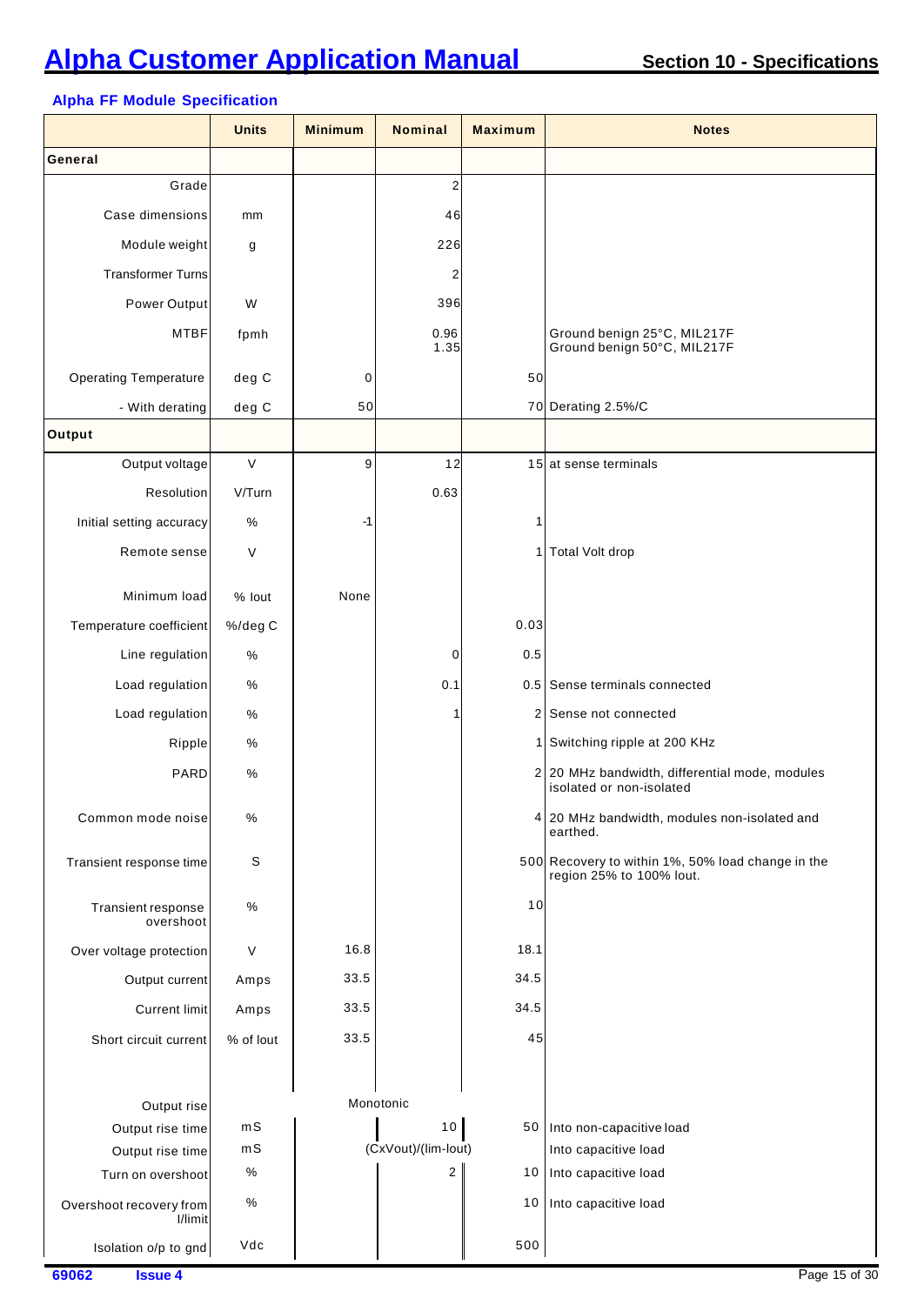### **Alpha G Module Specification**

|                                    | <b>Units</b> | <b>Minimum</b> | Nominal             | Maximum      | <b>Notes</b>                                                                  |  |
|------------------------------------|--------------|----------------|---------------------|--------------|-------------------------------------------------------------------------------|--|
| General                            |              |                |                     |              |                                                                               |  |
| Grade                              |              |                | $\overline{2}$      |              |                                                                               |  |
| Case dimensions                    | mm           |                | 46                  |              |                                                                               |  |
| Module weight                      | g            |                | 222                 |              |                                                                               |  |
| <b>Transformer Turns</b>           |              |                | $\overline{4}$      |              |                                                                               |  |
| Power Output                       | W            |                | 600                 |              |                                                                               |  |
| MTBF                               | fpmh         |                | 0.83                |              | Ground benign 25°C, MIL217F                                                   |  |
|                                    |              |                | 1.12                |              | Ground benign 50°C, MIL217F                                                   |  |
| <b>Operating Temperature</b>       | deg C        | 0              |                     | 50           |                                                                               |  |
| - With derating                    | deg C        | 50             |                     |              | 70 Derating 2.5%/C                                                            |  |
| Output                             |              |                |                     |              |                                                                               |  |
| Output voltage                     | V            | 17.5           | 24                  |              | 28 at sense terminals                                                         |  |
| Resolution                         | V/Turn       |                | 1.39                |              |                                                                               |  |
| Initial setting accuracy           | %            | $-1$           |                     | $\mathbf{1}$ |                                                                               |  |
| Remote sense                       | V            |                |                     |              | 1 Total Volt drop                                                             |  |
|                                    |              |                |                     |              |                                                                               |  |
| Minimum load                       | % lout       | None           |                     |              |                                                                               |  |
| Temperature coefficient            | %/deg C      |                | 0.02                | 0.03         |                                                                               |  |
| Line regulation                    | %            |                | 0.1                 | 0.5          |                                                                               |  |
| Load regulation                    | %            |                | 0.1                 |              | 0.5 Sense terminals connected                                                 |  |
| Load regulation                    | %            |                | 1                   |              | 2 Sense not connected                                                         |  |
| Ripple                             | %            |                | 0.5                 |              | 1 Switching ripple at 200 KHz                                                 |  |
| PARD                               | %            |                | 1                   |              | 2 20 MHz bandwidth, differential mode, modules<br>isolated or non-isolated    |  |
| Common mode noise                  | %            |                | 1                   |              | 2 20 MHz bandwidth, modules non-isolated and<br>earthed.                      |  |
| Transient response time            | S            |                |                     |              | 500 Recovery to within 1%, 50% load change in the<br>region 25% to 100% lout. |  |
| Transient response<br>overshoot    | %            |                | $\sqrt{2}$          | 10           |                                                                               |  |
| Over voltage protection            | V            | 33.46          |                     | 40           |                                                                               |  |
| Output current                     | Amps         |                |                     |              | 16.6 Vout between 18V and 24.5V, 400W converter                               |  |
| Output current                     | Amps         |                |                     |              | 14 Vout between 24.5V and 28V, 400W converter                                 |  |
| Output current                     | Amps         |                |                     |              | 25 Vout between 18V and 24.5V, 600W converter                                 |  |
| Output current                     | Amps         |                |                     |              | 21 Vout between 24.5V and 28V, 600W converter                                 |  |
| <b>Current limit</b>               | Amps         |                |                     |              | 32.5 For 400W converter                                                       |  |
| Short circuit current              | % of lout    |                |                     |              | 100 For 400W converter                                                        |  |
| <b>Current limit</b>               | % of lout    | 105            |                     |              | 130 For 600W & 800W converter                                                 |  |
| Short circuit current              | % of lout    | 85             |                     |              | 150 For 600W & 800W converter                                                 |  |
| Output rise                        |              |                | Monotonic           |              |                                                                               |  |
| Output rise time                   | m S          |                | 5 <sup>5</sup>      | 50           | Into non-capacitive load                                                      |  |
| Output rise time                   | m S          |                | (CxVout)/(lim-lout) |              | Into capacitive load                                                          |  |
| Turn on overshoot                  | %            |                |                     | 10           | Into capacitive load                                                          |  |
| Overshoot recovery from<br>I/limit | $\%$         |                | $\overline{2}$      | 10           | Into capacitive load                                                          |  |
| Isolation o/p to gnd               | Vdc          |                |                     | 500          |                                                                               |  |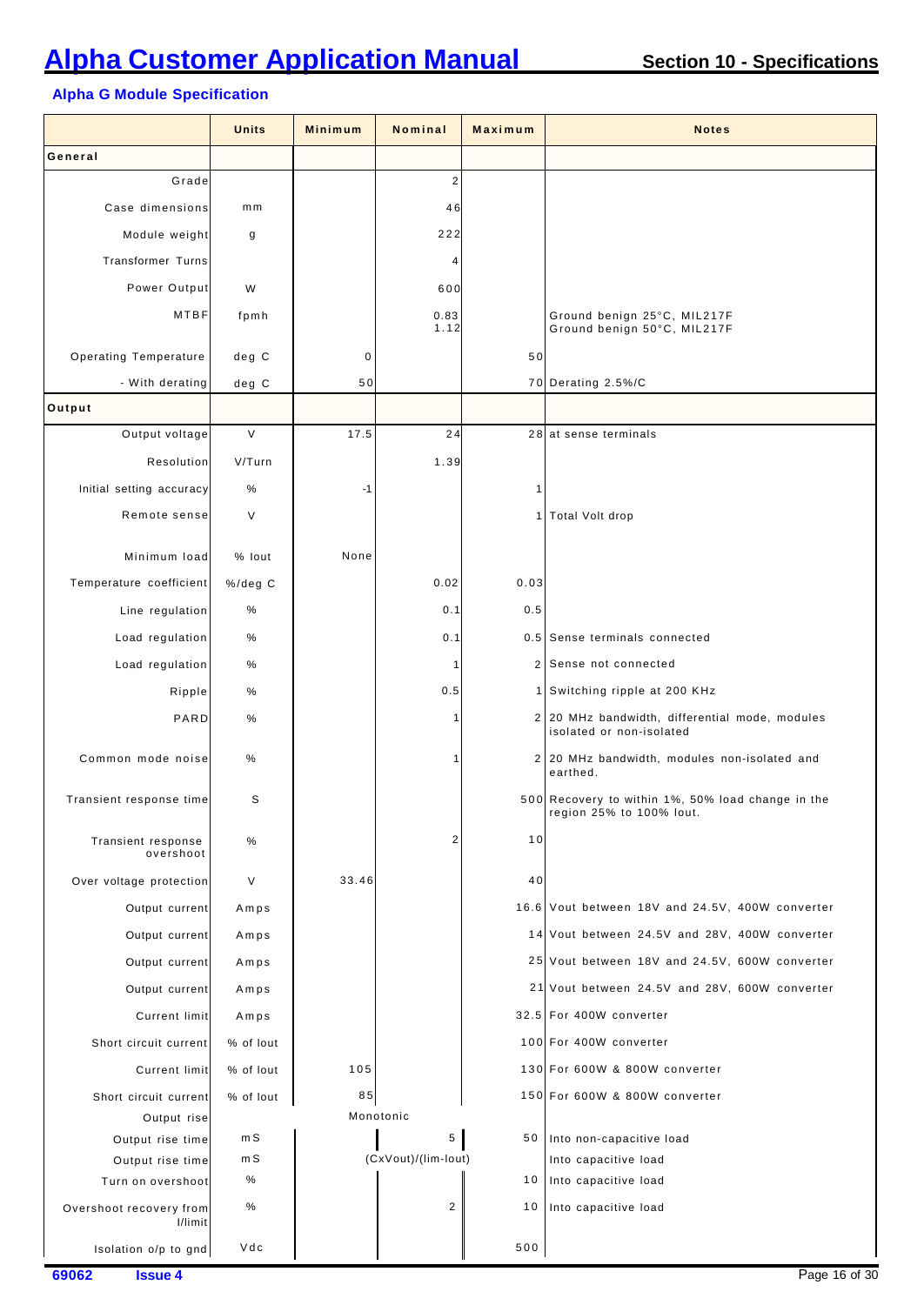### **Alpha H Module Specification**

|                                 | <b>Units</b> |             | <b>Minimum</b>       |                   | <b>Nominal</b>             | <b>Maximum</b>       |                   | <b>Notes</b>                                                                      |
|---------------------------------|--------------|-------------|----------------------|-------------------|----------------------------|----------------------|-------------------|-----------------------------------------------------------------------------------|
| General                         |              |             |                      |                   |                            |                      |                   |                                                                                   |
| Grade                           |              |             |                      |                   | $\overline{2}$             |                      |                   |                                                                                   |
| Case dimensions mm              |              |             |                      | 23                |                            |                      |                   |                                                                                   |
| Module weight gms               |              |             |                      | 145               |                            |                      |                   |                                                                                   |
| <b>Transformer Turns</b>        |              |             |                      |                   | $CH1 = 4$                  |                      |                   |                                                                                   |
|                                 |              |             |                      |                   | $CH2 = 4$                  |                      |                   |                                                                                   |
| Power Output watts              |              |             |                      |                   | $CH1 = 120$<br>$CH1 = 120$ |                      |                   |                                                                                   |
| MTBF fpmh                       |              |             |                      |                   | 1.62                       |                      |                   | Ground benign, 25C, MIL217F                                                       |
|                                 |              |             |                      |                   | 2.30                       |                      |                   | Ground benign, 50C, MIL217F                                                       |
| Operating temperature deg C     |              | $\mathbf 0$ |                      |                   |                            |                      | $+50$             |                                                                                   |
| - With derating deg C           |              | $+50$       |                      |                   |                            |                      | $+70$             | Derating 2.5%/C                                                                   |
|                                 |              |             | Channel 1            |                   |                            | <b>Channel 2</b>     |                   |                                                                                   |
|                                 |              | Min         | <b>Nom</b>           | Max               | Min                        | Nom                  | Max               |                                                                                   |
| Output                          |              |             |                      |                   |                            |                      |                   |                                                                                   |
| Output Voltage                  | <b>Volts</b> | 18          | 24                   | 32                | 18                         | 24                   | 32                |                                                                                   |
| Resolution                      | V/Tum        |             | 1.4                  |                   |                            | 1.4                  |                   |                                                                                   |
| Initial setting accuracy        | $\%$         | $-1$        |                      | $+1$              | $-1$                       |                      | $+1$              |                                                                                   |
| Minimum load                    | % of lout    | None        |                      |                   | None                       |                      |                   |                                                                                   |
| Temperature coefficient         | %/deg C      |             | 0.02                 | 0.03              |                            | 0.02                 | 0.03              |                                                                                   |
| Line regulation                 | $\%$         |             | 0.1                  | 0.5               |                            | 0.1                  | 0.5               |                                                                                   |
| Load regulation                 | $\%$         |             | $\overline{1}$       | $\overline{2}$    |                            | $\mathbf{1}$         | $\overline{2}$    |                                                                                   |
| Ripple                          | $\%$         |             | 0.5                  | $\mathbf{1}$      |                            | 0.5                  | $\mathbf{1}$      | Switching ripple at 200 KHz                                                       |
| <b>PARD</b>                     | %            |             | $\mathbf{1}$         | $\overline{c}$    |                            | 1                    | $\overline{2}$    | 20 MHz bandwidth, differential mode,                                              |
|                                 |              |             |                      |                   |                            |                      |                   | modules isolated or non-isolated                                                  |
| Common mode noise               | $\%$         |             |                      | $\overline{c}$    |                            |                      | $\overline{2}$    | 20 MHz bandwidth, differential mode,<br>modules isolated or non-isolated          |
| Transient response time         | S            |             |                      | 500               |                            |                      | 500               | 50% load change in the region 25% to<br>100% lout.                                |
| Transient response overshoot    | $\%$         |             | $\mathbf{1}$         | $\overline{2}$    |                            | $\mathbf{1}$         | $\overline{2}$    |                                                                                   |
| Over voltage protection         | Volts        | 33.4        |                      | 36.2              | 33.4                       |                      | 36.2              |                                                                                   |
| Output current                  | Amps         |             |                      | 5<br>$\mathbf{1}$ |                            |                      | 5<br>$\mathbf{1}$ | $V$ out $\lt$ - 29 $V$<br>$V$ out $> 29V$                                         |
| Current limit                   | % of lout    | 104         |                      | 132               | 104                        |                      | 132               |                                                                                   |
| Short circuit current           | % of lout    | 85          |                      | 165               | 85                         |                      | 165               | Not protected against continuous (greater<br>than 2 mins) short circuit above 50C |
| Output rise                     |              |             |                      | Monotonic         |                            |                      |                   |                                                                                   |
| Output rise time                | mS           |             |                      | 50                |                            |                      | 50                | Into non-capacitive load, min at 5V                                               |
| Output rise time                | $\mathbf S$  |             | (CxVout)<br>(lim-lo) |                   |                            | (CxVout)<br>(lim-lo) |                   | Into capacitive load                                                              |
| Tum on overshoot                | %            |             | 5                    | 10                |                            | 5                    | 10                | Into capacitive load                                                              |
| Overshoot recovery from I/limit | $\%$         |             | 5                    | 10                |                            | 5                    | 10                | Into capacitive load                                                              |
| Isolation o/p to gnd            | Vdc          |             |                      | 500               |                            |                      | 500               |                                                                                   |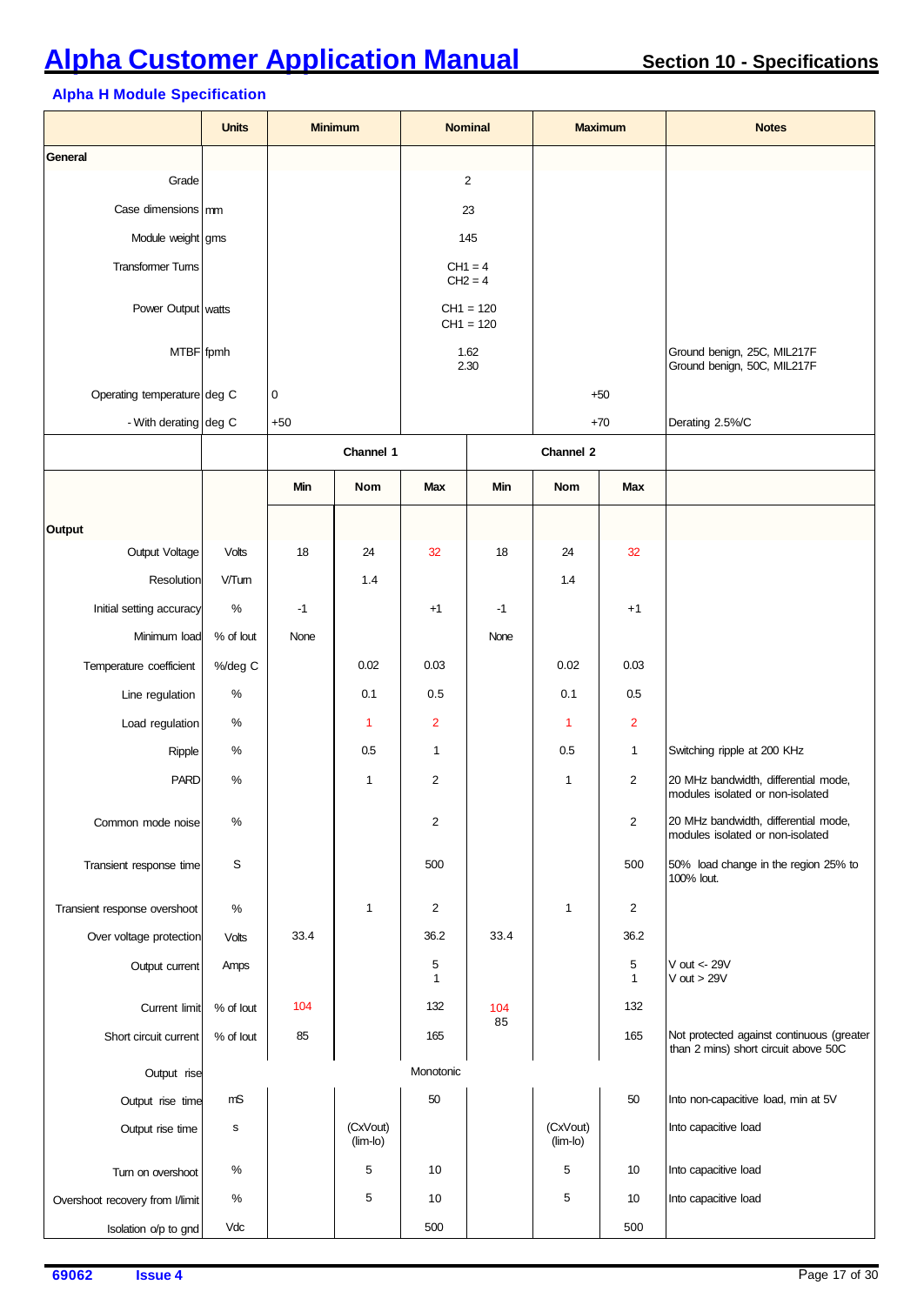### **Alpha J Module Specification**

|                                    | <b>Units</b> | <b>Minimum</b> | <b>Nominal</b>          | <b>Maximum</b> | <b>Notes</b>                                                                          |
|------------------------------------|--------------|----------------|-------------------------|----------------|---------------------------------------------------------------------------------------|
| General                            |              |                |                         |                |                                                                                       |
| Grade                              |              |                | $\overline{\mathbf{c}}$ |                |                                                                                       |
| Case dimensions                    | mm           |                | 46                      |                |                                                                                       |
| Module weight                      | g            |                | 245                     |                |                                                                                       |
| <b>Transformer Turns</b>           |              |                | 4                       |                | Assume 8 turns for ampere turns calculation                                           |
| Power Output                       | W            |                | 400                     |                |                                                                                       |
| <b>MTBF</b>                        | fpmh         |                | 1.07<br>1.62            |                | Ground benign 25°C, MIL217F<br>Ground benign 50°C, MIL217F                            |
| <b>Operating Temperature</b>       | deg C        | 0              |                         | 50             |                                                                                       |
| - With derating                    | deg C        | 50             |                         |                | 70 Derating 2.5%/C                                                                    |
| Output                             |              |                |                         |                |                                                                                       |
| Output voltage                     | $\vee$       | 36             | 40                      |                | 48 at sense terminals                                                                 |
| Resolution                         | V/Turn       |                | 1.39                    |                |                                                                                       |
| Initial setting accuracy           | %            | $-1$           |                         | 1              |                                                                                       |
| Remote sense                       | V            |                |                         |                | 1 Total Volt drop                                                                     |
| Minimum load                       | % lout       | None           |                         |                |                                                                                       |
| Temperature coefficient            | %/deg C      |                | 0.02                    | 0.03           |                                                                                       |
| Line regulation                    | $\%$         |                |                         | 0.5            |                                                                                       |
| Load regulation                    | $\%$<br>%    |                | 0.1                     |                | 0.5 Sense terminals connected<br>2 Sense not connected                                |
| Ripple                             | $\%$         |                | 0.5                     |                | 1 Switching ripple at 200 KHz                                                         |
| PARD                               | %            |                |                         |                | 2 20 MHz bandwidth, differential mode, modules<br>isolated or non-isolated            |
| Common mode noise                  | %            |                |                         |                | 2 20 MHz bandwidth, modules non-isolated and<br>earthed.                              |
| Transient response time            | S            |                |                         |                | 500 Recovery to within 1%, 50% load change in the<br>region 25% to 100% lout.         |
| Transient response<br>overshoot    | %            |                |                         | 10             |                                                                                       |
| Over voltage protection            | V            | 51             |                         | 58             |                                                                                       |
| Output current                     | Amps         |                |                         |                | 10 derate 0.25A/V above 40V.                                                          |
| <b>Current limit</b>               | % of lout    | 105            |                         | 130            |                                                                                       |
| Short circuit current              | % of lout    | 85             |                         |                | 150 Not protected against continuous (greater than 2<br>mins) short circuit above 50C |
| Output rise                        |              |                | Monotonic               |                |                                                                                       |
| Output rise time                   | mS           |                |                         |                | Into non-capacitive load                                                              |
| Output rise time                   | mS           |                | (CxVout)/(lim-lout)     |                | Into capacitive load                                                                  |
| Turn on overshoot                  | $\%$         |                |                         | 10             | Into capacitive load                                                                  |
| Overshoot recovery from<br>I/limit | $\%$         |                |                         | 10             | Into capacitive load (12,500mF)                                                       |
| Isolation o/p to gnd               | Vdc          |                |                         | 500            |                                                                                       |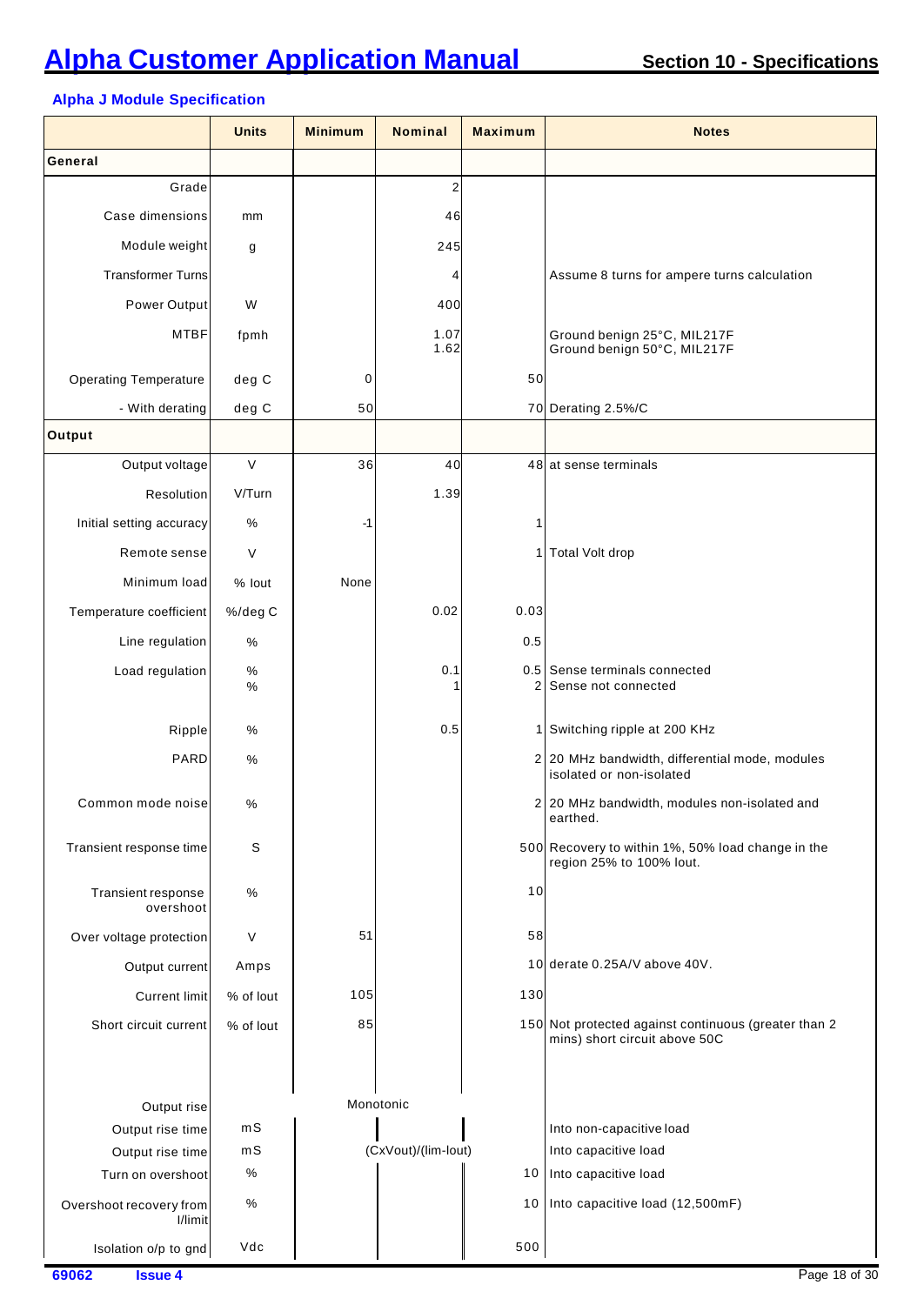### **Alpha K Module Specification**

|                                    | <b>Units</b> | <b>Minimum</b> | <b>Nominal</b>          | <b>Maximum</b> | <b>Notes</b>                                                                  |
|------------------------------------|--------------|----------------|-------------------------|----------------|-------------------------------------------------------------------------------|
| General                            |              |                |                         |                |                                                                               |
| Grade                              |              |                | $\overline{\mathbf{c}}$ |                |                                                                               |
| Case dimensions                    | mm           |                | 46                      |                |                                                                               |
| Module weight                      | g            |                | 150                     |                |                                                                               |
| <b>Transformer Turns</b>           |              |                | 4                       |                |                                                                               |
| Power Output                       | W            |                | 360                     |                |                                                                               |
| <b>MTBF</b>                        | fpmh         |                | 0.84<br>1.22            |                | Ground benign 25°C, MIL217F<br>Ground benign 50°C, MIL217F                    |
| <b>Operating Temperature</b>       | deg C        | 0              |                         | 50             |                                                                               |
| - With derating                    | deg C        | 50             |                         |                | 70 Derating 2.5%/C                                                            |
| Output                             |              |                |                         |                |                                                                               |
| Output voltage                     | $\vee$       | 18             | 24                      |                | 28 at sense terminals                                                         |
| Resolution                         | V/Turn       |                | 1.39                    |                |                                                                               |
| Initial setting accuracy           | $\%$         | $-1$           |                         | 1              |                                                                               |
| Remote sense                       | $\vee$       |                |                         | 1 <sup>1</sup> | <b>Total Volt drop</b>                                                        |
| Minimum load                       | % lout       | None           |                         |                |                                                                               |
| Temperature coefficient            | %/deg C      |                | 0.02                    | 0.03           |                                                                               |
| Line regulation                    | $\%$         |                | 0.1                     | 0.5            |                                                                               |
| Load regulation                    | $\%$         |                | 0.1                     |                | 0.5 Sense terminals connected                                                 |
| Load regulation                    | $\%$         |                |                         | 2 <sub>1</sub> | Sense not connected                                                           |
| Ripple                             | %            |                | 0.5                     |                | 1 Switching Ripple at 200kHz                                                  |
| PARD                               | %            |                |                         |                | 2 20 MHz bandwidth, differential mode, modules<br>isolated or non-isolated    |
| Common mode noise                  | %            |                |                         |                | 2 20 MHz bandwidth, modules non-isolated and<br>earthed.                      |
| Transient response time            | S            |                |                         |                | 500 Recovery to within 1%, 50% load change in the<br>region 25% to 100% lout. |
| Transient response<br>overshoot    | %            |                |                         | 10             |                                                                               |
| Over voltage protection            | V            | 32.8           |                         | 35             |                                                                               |
| Output current                     | Amps         |                |                         | 15             |                                                                               |
| <b>Current limit</b>               | % of lout    | 104            |                         | 132            |                                                                               |
| Short circuit current              | % of lout    | 85             |                         |                | 160 Not protected against continuous (> 2 mins) short<br>circuit above 50C    |
| Output rise                        |              |                | Monotonic               |                |                                                                               |
| Output rise time                   | mS           |                | 10                      | 50             | Into non-capacitive load                                                      |
| Output rise time                   | mS           |                | (CxVout)/(lim-lout)     |                | Into capacitive load                                                          |
| Turn on overshoot                  | $\%$         |                |                         | 10             | Into capacitive load                                                          |
| Overshoot recovery from<br>I/limit | $\%$         |                |                         | 10             | Into capacitive load                                                          |
| Isolation o/p to gnd               | Vdc          |                |                         | 500            |                                                                               |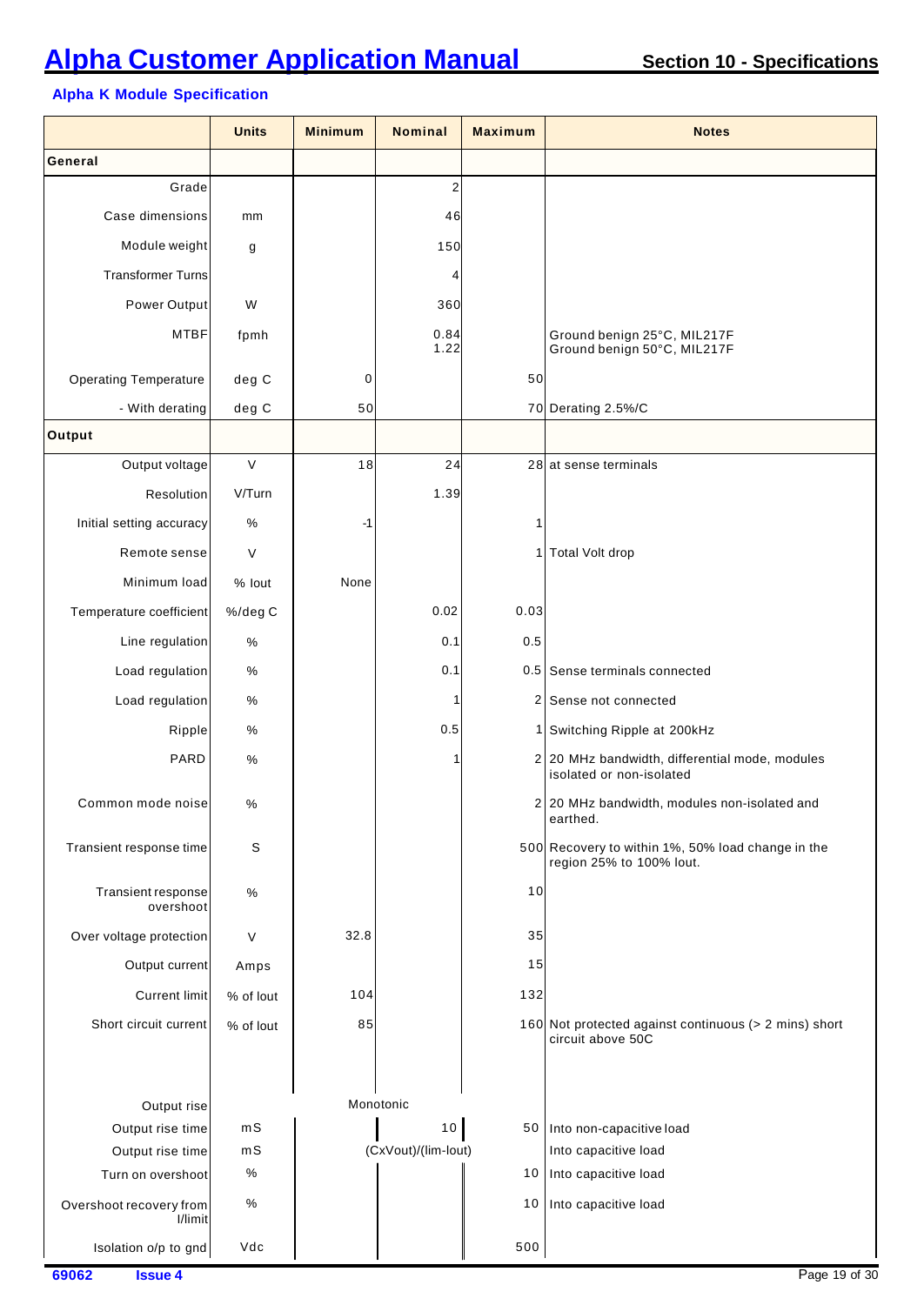#### **Alpha L Module Specification**

|                                      | <b>Units</b> | <b>Minimum</b> | <b>Nominal</b>      | <b>Maximum</b> | <b>Notes</b>                                                                          |
|--------------------------------------|--------------|----------------|---------------------|----------------|---------------------------------------------------------------------------------------|
| General                              |              |                |                     |                |                                                                                       |
| Grade                                |              |                | $\mathbf 2$         |                |                                                                                       |
| Case dimensions                      | mm           |                | 23                  |                |                                                                                       |
| Module weight                        | g            |                | 150                 |                |                                                                                       |
| Transformer Turns                    |              |                | $\mathbf{1}$        |                |                                                                                       |
| Power Output                         | W            |                | 50                  |                |                                                                                       |
| <b>MTBF</b>                          | fpmh         |                | 1.12                |                | Ground benign 25°C, MIL217F                                                           |
|                                      |              |                | 1.63                |                | Ground benign 50°C, MIL217F                                                           |
| <b>Operating Temperature</b>         | deg C        | 0              |                     | 50             |                                                                                       |
| - With derating                      | deg C        | 50             |                     |                | 70 Derating 2.5%/C                                                                    |
| Output                               |              |                |                     |                |                                                                                       |
| Output voltage                       | $\vee$       | 1.8            | 2.0                 |                | 3.2 at power terminal (includes remote sense)                                         |
| Resolution                           | V/Turn       |                | 0.13                |                |                                                                                       |
| Initial setting accuracy             | $\%$         | -1             |                     | 1              |                                                                                       |
| Remote sense                         | V            |                |                     |                | 0.5 Total Volt drop                                                                   |
| Minimum load                         | % lout       | None           |                     |                |                                                                                       |
| Temperature coefficient              | %/deg C      |                | 0.02                | 0.03           |                                                                                       |
| Line regulation                      | mV           |                |                     | 25             |                                                                                       |
| Load regulation                      | mV           |                |                     |                | 25 Sense terminals connected                                                          |
|                                      | mV           |                |                     |                | 100 Sense not connected                                                               |
| Ripple                               | mV           |                |                     |                | 50 Switching ripple at 200Khz                                                         |
| PARD                                 | mV           |                |                     |                | 100 20 MHz bandwidth, differential mode, modules<br>isolated or non-isolated          |
| Transient response time              | S            |                |                     |                | 500 Recovery to within 1%, 50% load change in the                                     |
|                                      |              |                |                     |                | region 25% to 100% lout                                                               |
| Transient response                   | %            |                |                     | 10             |                                                                                       |
| overshoot                            |              |                |                     |                |                                                                                       |
| Over voltage protection              | V            | 4.3            |                     | 4.73           |                                                                                       |
| Output current                       | Amps         |                |                     | 25             |                                                                                       |
| Current limit                        | % of lout    | 104            |                     | 132            |                                                                                       |
| Short circuit current                | % of lout    | 85             |                     |                | 160 Not protected against continuous (greater than 2<br>mins) short circuit above 50C |
|                                      |              |                |                     |                |                                                                                       |
|                                      |              |                |                     |                |                                                                                       |
| Output rise                          | mS           |                | Monotonic           |                |                                                                                       |
| Output rise time<br>Output rise time | mS           |                | (CxVout)/(lim-lout) |                | 10 Into non-capacitive load<br>Into capacitive load                                   |
| Turn on overshoot                    | $\%$         |                |                     |                | 10 Into capacitive load                                                               |
|                                      | $\%$         |                |                     |                | 15 Into capacitive load (12,500uf)                                                    |
| Overshoot recovery from<br>I/limit   |              |                |                     |                |                                                                                       |
| Isolation o/p to and                 | Vdc          |                |                     | 500            |                                                                                       |
| 69062<br><b>Issue 4</b>              |              |                |                     |                | Page 20 of 30                                                                         |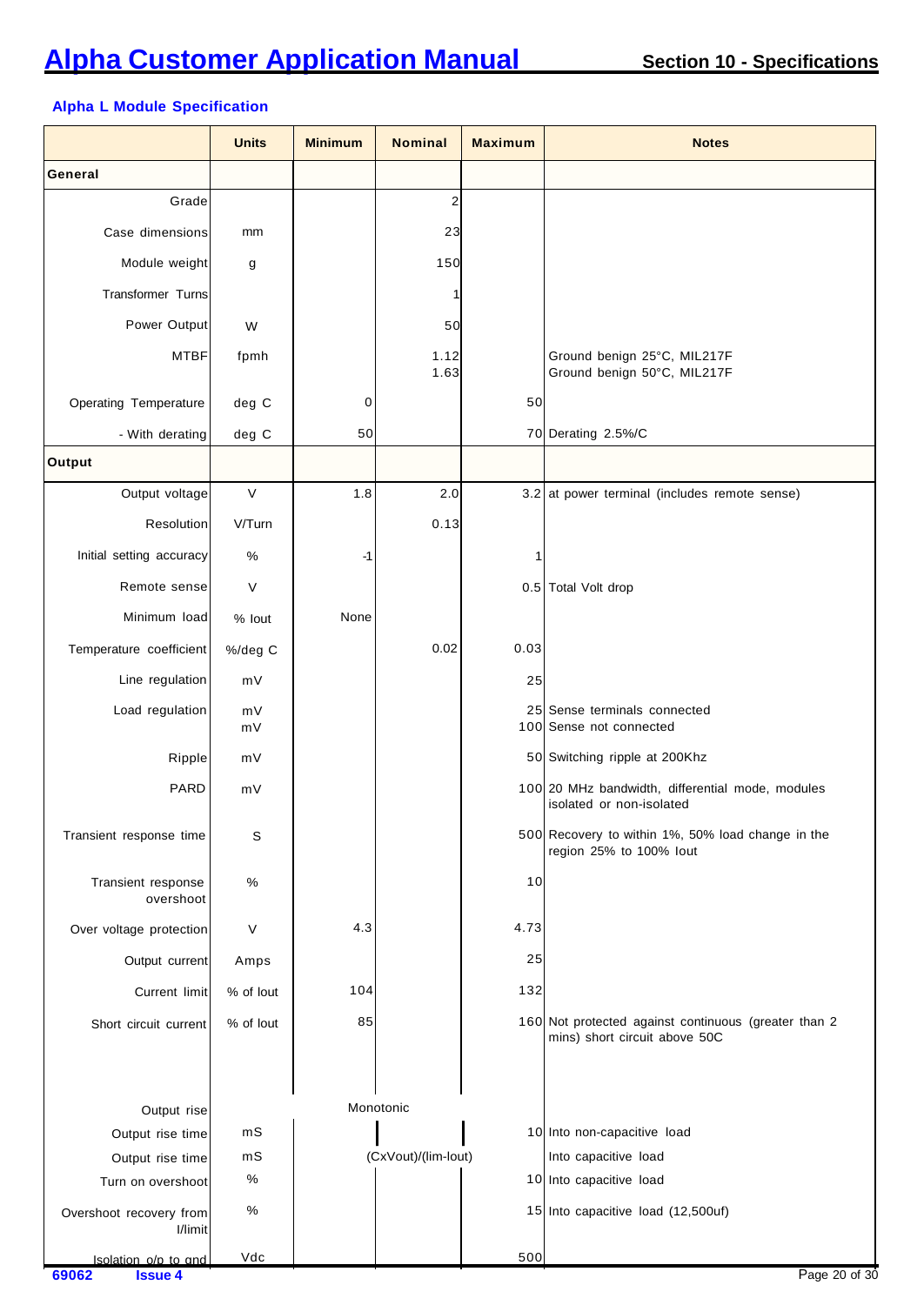### **Alpha M Module Specification**

|                                    | <b>Units</b> | <b>Minimum</b> | <b>Nominal</b>          | <b>Maximum</b> | <b>Notes</b>                                                                          |
|------------------------------------|--------------|----------------|-------------------------|----------------|---------------------------------------------------------------------------------------|
| General                            |              |                |                         |                |                                                                                       |
| Grade                              |              |                | $\sqrt{2}$              |                |                                                                                       |
| Case dimensions                    | mm           |                | 23                      |                |                                                                                       |
| Module weight                      | g            |                | 115                     |                |                                                                                       |
| <b>Transformer Turns</b>           |              |                | $\overline{\mathbf{c}}$ |                |                                                                                       |
| Power Output                       | W            |                | 96                      |                |                                                                                       |
| <b>MTBF</b>                        | fpmh         |                | 0.84<br>1.18            |                | Ground benign 25°C, MIL217F<br>Ground benign 50°C, MIL217F                            |
| <b>Operating Temperature</b>       | deg C        | 0              |                         | 50             |                                                                                       |
| - With derating                    | deg C        | 50             |                         |                | 70 Derating 2.5%/C                                                                    |
| Output                             |              |                |                         |                |                                                                                       |
| Output voltage                     | $\vee$       | 5              | 12                      |                | 15 at sense terminals                                                                 |
| Resolution                         | V/Turn       |                | $1.2$                   |                |                                                                                       |
| Initial setting accuracy           | mV           | 120            |                         | 120            |                                                                                       |
| Remote sense                       | V            |                |                         |                | 1 Total Volt drop                                                                     |
| Minimum load                       | % lout       | None           |                         |                |                                                                                       |
| Temperature coefficient            | %/deg C      |                | 0.02                    | 0.03           |                                                                                       |
| Line regulation                    | %            |                | 0.1                     | 0.5            |                                                                                       |
| Load regulation                    | $\%$<br>%    |                | 0.1                     | $\overline{2}$ | 0.5 Sense terminals connected<br>Sense not connected                                  |
| Ripple 10V-15V output              | %            |                | 0.5                     |                | 1 Switching ripple at 200 KHz                                                         |
| PARD 10V-15V output                | $\%$         |                |                         |                | 2 20 MHz bandwidth, differential mode, modules<br>isolated or non-isolated            |
| Ripple 5V-9.9V output              | %            |                |                         |                | 2 Switching ripple at 200Khz                                                          |
| PARD 5V-9.9V output                | %            |                |                         |                | 3 20Mhz bandwidth, modules non-isolated and earthed.                                  |
| Common mode noise                  | %            |                |                         |                | 2 20Mhz bandwidth, modules non-isolated and earthed.                                  |
| Transient response time            | S            |                | 350                     |                | 500 50% load change in the region 25% to 100% lout                                    |
| Transient response<br>overshoot    | %            |                | 5                       | 10             |                                                                                       |
| Over voltage protection            | V            | 16.8           |                         | 18.1           |                                                                                       |
| Output current                     | Amps         |                |                         | 8              |                                                                                       |
| <b>Current limit</b>               | % of lout    | 104            |                         | 132            |                                                                                       |
| Short circuit current              | % of lout    | 85             |                         |                | 150 Not protected against continuous (greater than 2<br>mins) short circuit above 50C |
| Output rise                        |              |                | Monotonic               |                |                                                                                       |
| Output rise time                   | mS           |                | 15                      | 50             | Into non-capacitive load, min at 5V                                                   |
| Output rise time                   | mS           |                | (CxVout)/(lim-lout)     |                | Into capacitive load                                                                  |
| Turn on overshoot                  | $\%$         |                |                         | 10             | Into capacitive load 12V output                                                       |
| Overshoot recovery from<br>I/limit | $\%$         |                |                         | 10             | Into capacitive load 12V output                                                       |
| Isolation o/p to gnd               | Vdc          |                |                         | 500            |                                                                                       |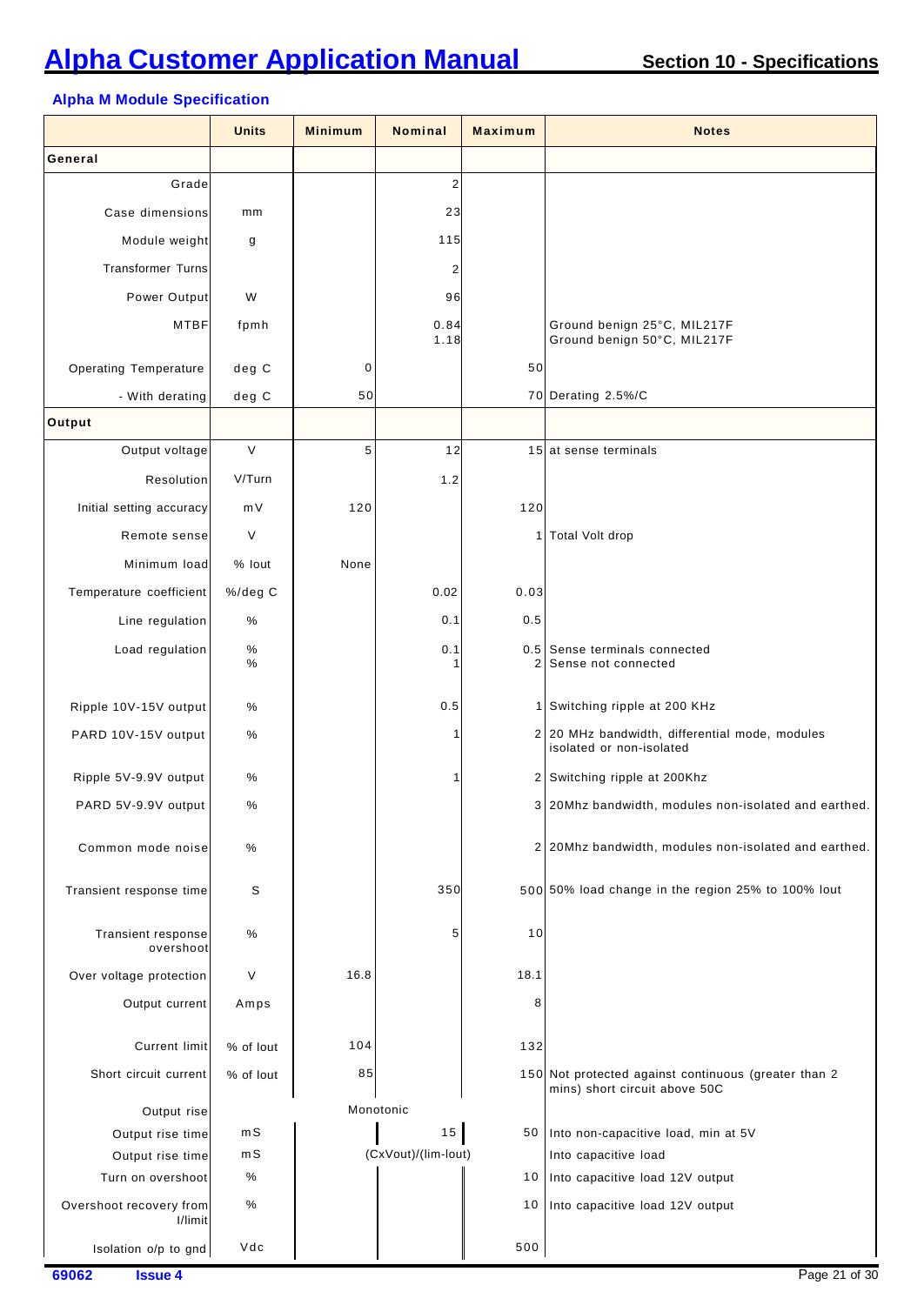### **Alpha N Module Specification**

|                                      | <b>Units</b> | <b>Minimum</b> | <b>Nominal</b>            | <b>Maximum</b> | <b>Notes</b>                                                                          |
|--------------------------------------|--------------|----------------|---------------------------|----------------|---------------------------------------------------------------------------------------|
| General                              |              |                |                           |                |                                                                                       |
| Grade                                |              |                | $\overline{c}$            |                |                                                                                       |
| Case dimensions                      | mm           |                | 23                        |                |                                                                                       |
| Module weight                        | g            |                | 115                       |                |                                                                                       |
| Transformer Turns                    |              |                | 4                         |                |                                                                                       |
| Power Output                         | W            |                | 120                       |                |                                                                                       |
| <b>MTBF</b>                          | fpmh         |                | 0.78                      |                | Ground benign 25°C, MIL217F                                                           |
|                                      |              |                | 1.10                      |                | Ground benign 50°C, MIL217F                                                           |
| <b>Operating Temperature</b>         | deg C        | 0              |                           | 50             |                                                                                       |
| - With derating                      | deg C        | 50             |                           |                | 70 Derating 2.5%/C                                                                    |
| Output                               |              |                |                           |                |                                                                                       |
| Output voltage                       | $\mathsf{V}$ | 18             | 24                        |                | 31 at sense terminals                                                                 |
| Resolution                           | V/Turn       |                | 1.4                       |                |                                                                                       |
| Initial setting accuracy             | $\%$         | $-1$           |                           | 1              |                                                                                       |
| Remote sense                         | V            |                |                           | 1              | Total Volt drop                                                                       |
| Minimum load                         | % lout       | None           |                           |                |                                                                                       |
| Temperature coefficient              | %/deg C      |                | 0.02                      | 0.03           |                                                                                       |
| Line regulation                      | $\%$         |                | 0.1                       | 0.5            |                                                                                       |
| Load regulation                      | $\%$         |                | 0.1                       |                | 0.5 Sense terminals connected                                                         |
|                                      | $\%$         |                |                           | 2              | Sense not connected                                                                   |
| Ripple                               | $\%$         |                | 0.5                       |                | 1 Switching Ripple at 200kHz.                                                         |
| <b>PARD</b>                          | $\%$         |                | $0.5\,$                   |                | 2 20 MHz bandwidth, differential mode, modules<br>isolated or non-isolated            |
| Common mode noise                    | $\%$         |                |                           |                | 2 20Mhz bandwidth, modules non-isolated and earthed.                                  |
| Transient response time              | S            |                |                           |                | 500 50% load change in the region 25% to 100% lout                                    |
|                                      |              |                |                           |                |                                                                                       |
| Transient response<br>overshoot      | $\%$         |                |                           | 2              |                                                                                       |
| Over voltage protection              | V            | 33.4           |                           | 36.2           |                                                                                       |
| Output current                       | Amps         |                |                           |                | $5$ Vout < 29V                                                                        |
|                                      |              |                |                           |                | Vout $> 29V$                                                                          |
| Current limit                        | % of lout    | 104            |                           | 132            |                                                                                       |
| Short circuit current                | % of lout    | 85             |                           |                | 165 Not protected against continuous (greater than 2<br>mins) short circuit above 50C |
|                                      |              |                |                           |                |                                                                                       |
| Output rise                          |              |                | Monotonic                 |                |                                                                                       |
| Output rise time<br>Output rise time | mS<br>mS     |                | 15<br>(CxVout)/(lim-lout) | 50             | Into non-capacitive load, min at 5V                                                   |
| Turn on overshoot                    | $\%$         |                | 5                         | 10             | Into capacitive load<br>Into capacitive load                                          |
|                                      |              |                |                           |                |                                                                                       |
| Overshoot recovery from<br>I/limit   | $\%$         |                | 5                         | 10             | Into capacitive load 12V output                                                       |
| Isolation o/p to gnd                 | Vdc          |                |                           | 500            |                                                                                       |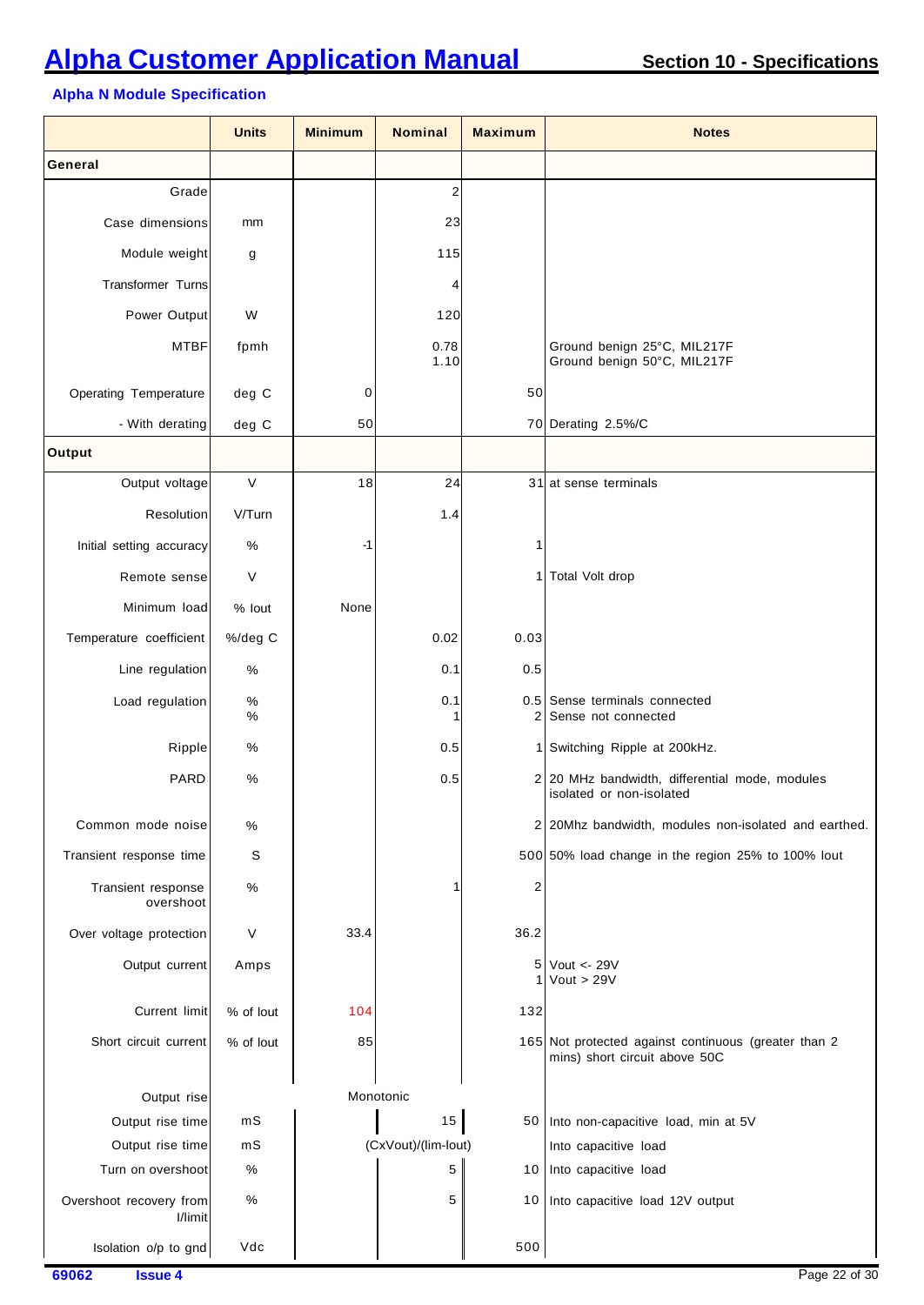### **Alpha P Module Specification**

|                                 | <b>Units</b> |           | <b>Minimum</b>         |                | Nominal                   | <b>Maximum</b>         |                | <b>Notes</b>                                                                       |
|---------------------------------|--------------|-----------|------------------------|----------------|---------------------------|------------------------|----------------|------------------------------------------------------------------------------------|
| General                         |              |           |                        |                |                           |                        |                |                                                                                    |
| Grade                           |              |           |                        |                | $\overline{2}$            |                        |                |                                                                                    |
| Case dimensions mm              |              |           |                        |                | 23                        |                        |                |                                                                                    |
| Module weight gms               |              |           |                        |                | 145                       |                        |                |                                                                                    |
| <b>Transformer Turns</b>        |              |           |                        |                | $CH1 = 2$                 |                        |                |                                                                                    |
|                                 |              |           |                        |                | $CH2 = 4$                 |                        |                |                                                                                    |
| Power Output watts              |              |           |                        |                | $CH1 = 96$<br>$CH2 = 120$ |                        |                |                                                                                    |
|                                 |              |           |                        |                |                           |                        |                |                                                                                    |
| MTBF fpmh                       |              |           |                        |                | 1.64<br>2.33              |                        |                | Ground benign, 25C, MIL217F<br>Ground benign, 50C, MIL217F                         |
| Operating temperature deg C     |              | $\pmb{0}$ |                        |                |                           |                        | $+50$          |                                                                                    |
| - With derating deg C           |              | $+50$     |                        |                |                           |                        | $+70$          | Derating 2.5%/C                                                                    |
|                                 |              |           | Channel 1              |                |                           | Channel 2              |                |                                                                                    |
|                                 |              |           |                        |                |                           |                        |                |                                                                                    |
|                                 |              | Min       | Nom                    | Max            | Min                       | Nom                    | Max            |                                                                                    |
| Output                          |              |           |                        |                |                           |                        |                |                                                                                    |
| Output Voltage                  | Volts        | 5         | 12                     | 16             | 18                        | 24                     | 29             |                                                                                    |
| Resolution                      | V/Turn       |           | 1.2                    |                |                           | 1.4                    |                |                                                                                    |
| Initial setting accuracy        | $\%$         | $-1$      |                        | $+1$           | $-1$                      |                        | $+1$           |                                                                                    |
| Minimum load                    | % of lout    | None      |                        |                | None                      |                        |                |                                                                                    |
| Temperature coefficient         | %/deg C      |           | 0.02                   | 0.03           |                           | 0.02                   | 0.03           |                                                                                    |
| Line regulation                 | $\%$         |           | 0.1                    | 0.5            |                           | 0.1                    | 0.5            |                                                                                    |
| Load regulation                 | $\%$         |           | $\mathbf{1}$           | $\overline{2}$ |                           | $\overline{1}$         | $\overline{2}$ |                                                                                    |
| Ripple 10-15V output            | %            |           | 0.5                    | $\mathbf{1}$   |                           | N/A                    |                | Switching ripple at 200 KHz                                                        |
| PARD 10V-15V output             | %            |           |                        | $\overline{2}$ |                           | N/A                    |                | 20 MHz bandwidth, differential mode,<br>modules isolated or non-isolated           |
| Ripple 5V-9.9V output           | $\%$         |           | $\mathbf{1}$           | $\overline{2}$ |                           | N/A                    |                | Switching ripple at 200 KHz                                                        |
| PARD 5V-9.9V output             | $\%$         |           |                        | 3              |                           | N/A                    |                | 20 MHz bandwidth, differential mode,<br>modules isolated or non-isolated           |
| Ripple 18V-29V output           | %            |           | N/A                    |                |                           | 0.5                    | $\mathbf{1}$   | Switching ripple at 200KHz                                                         |
| PARD 18V-29V output             | $\%$         |           | N/A                    |                |                           | 0.5                    | $\overline{2}$ | 20MHz Bandwidth, differential mode,<br>modules isolated or non-isolated            |
| Common mode noise               | $\%$         |           |                        | $\overline{2}$ |                           |                        | 2              | 20MHz bandwidth, modules non-isolated<br>and earthed.                              |
| Transient response time         | S            |           |                        | 500            |                           |                        | 500            | 50% load change in the region 25% to<br>100% lout.                                 |
| Transient response overshoot    | $\%$         |           | 5                      | 10             |                           | $\mathbf{1}$           | $\overline{2}$ |                                                                                    |
| Over voltage protection         | Volts        | 16.8      |                        | 18.1           | 33.4                      |                        | 36.2           |                                                                                    |
| Output current                  | Amps         |           |                        | 8              |                           |                        | $\,$ 5 $\,$    |                                                                                    |
| Current limit                   | % of lout    | 104       |                        | 132            | 104                       |                        | 132            |                                                                                    |
| Short circuit current           | % of lout    | 85        |                        | 150            | 85                        |                        | 150            | Not protected against continuous (greater<br>than 2 mins) short circuit above 50CC |
| Output rise                     |              |           |                        | Monotonic      |                           |                        |                |                                                                                    |
| Output rise time                | mS           |           | 15                     | 50             |                           | 15                     | 50             | Into non-capacitive load                                                           |
| Output rise time                | s            |           | (CxVout)<br>$(lim-lo)$ |                |                           | (CxVout)<br>$(lim-lo)$ |                | Into capacitive load                                                               |
| Turn on overshoot               | $\%$         |           |                        | 10             |                           |                        | 10             | Into capacitive load                                                               |
| Overshoot recovery from I/limit | $\%$         |           |                        | 10             |                           |                        | 10             | Into capacitive load                                                               |
| Isolation o/p to gnd            | Vdc          |           |                        | 500            |                           |                        | 500            |                                                                                    |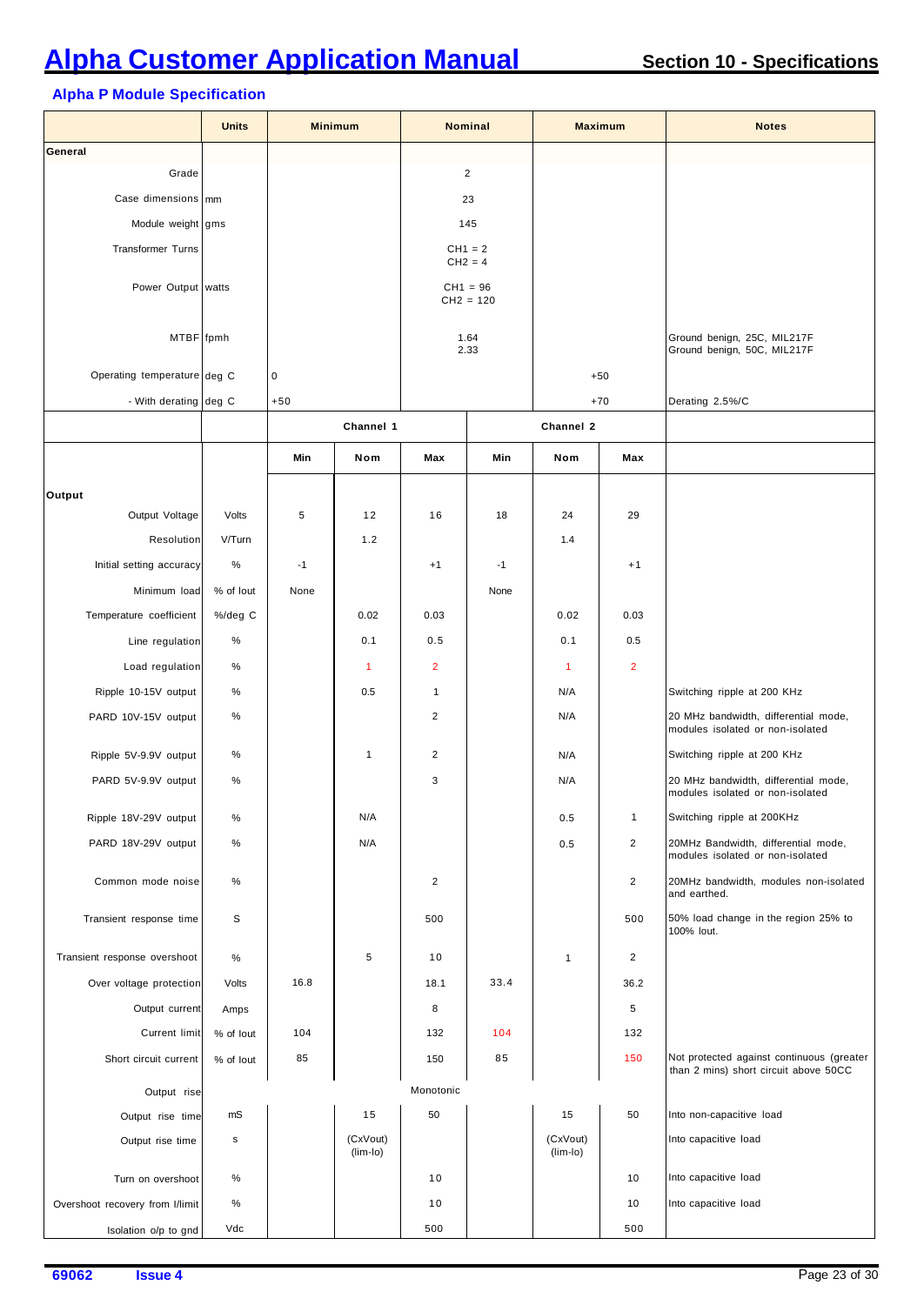### **Alpha Q Module Specification**

|                                    | <b>Units</b> | <b>Minimum</b> | <b>Nominal</b>      | <b>Maximum</b> | <b>Notes</b>                                                                          |
|------------------------------------|--------------|----------------|---------------------|----------------|---------------------------------------------------------------------------------------|
| General                            |              |                |                     |                |                                                                                       |
| Grade                              |              |                | $\overline{2}$      |                |                                                                                       |
| Case dimensions                    | mm           |                | 23                  |                |                                                                                       |
| Module weight                      | g            |                | 145                 |                |                                                                                       |
| Transformer Turns                  |              |                | 1                   |                |                                                                                       |
| Power Output                       | W            |                | 82.5                |                |                                                                                       |
| <b>MTBF</b>                        | fpmh         |                | 0.55                |                | Ground benign 25°C, MIL217F                                                           |
|                                    |              |                | 0.78                |                | Ground benign 50°C, MIL217F                                                           |
| <b>Operating Temperature</b>       | deg C        | $\mathbf 0$    |                     | 50             |                                                                                       |
| - With derating                    | deg C        | 50             |                     |                | 70 Derating 2.5%/C                                                                    |
| Output                             |              |                |                     |                |                                                                                       |
| Output voltage                     | $\vee$       | 2.7            | 3.3                 |                | 3.9 at power terminal (includes remote sense)                                         |
| Resolution                         | V/Turn       |                | 0.3                 |                |                                                                                       |
| Initial setting accuracy           | %            | -1             |                     | 1              |                                                                                       |
| Remote sense                       | V            |                |                     |                | 0.5 Total Volt drop                                                                   |
| Minimum load                       | % lout       | None           |                     |                |                                                                                       |
| Temperature coefficient            | %/deg C      |                | 0.02                | 0.03           |                                                                                       |
| Line regulation                    | $\%$         |                | 0.1                 | 0.5            |                                                                                       |
| Load regulation                    | $\%$         |                | 0.1                 |                | 0.5 Sense terminals connected                                                         |
|                                    | $\%$         |                |                     |                | 2 Sense not connected                                                                 |
| Ripple                             | %            |                | 0.5                 |                | 1 Switching ripple at 200Khz                                                          |
| <b>PARD</b>                        | %            |                | 1                   |                | 2 20 MHz bandwidth, differential mode, modules                                        |
|                                    |              |                |                     |                | isolated or non-isolated                                                              |
| Common mode noise                  | $\%$         |                |                     |                | 4 20Mhz bandwidth, modules non-isolated and earthed.                                  |
| Transient response time            | S            |                | 150                 |                | 500 Recovery to within 1%, 50% load change in the<br>region 25% to 100% lout          |
| Transient response                 | $\%$         |                |                     | 10             |                                                                                       |
| overshoot                          |              |                |                     |                |                                                                                       |
| Over voltage protection            | $\vee$       | 4.26           |                     | 4.59           |                                                                                       |
| Output current                     | Amps         |                |                     | 25             |                                                                                       |
| Current limit                      | % of lout    | 104            |                     | 132            |                                                                                       |
| Short circuit current              | % of lout    | 85             |                     |                | 150 Not protected against continuous (greater than 2<br>mins) short circuit above 50C |
|                                    |              |                |                     |                |                                                                                       |
| Output rise                        |              |                | Monotonic           |                |                                                                                       |
| Output rise time                   | mS           |                |                     |                | 50 Into non-capacitive load                                                           |
| Output rise time                   | mS           |                | (CxVout)/(lim-lout) |                | Into capacitive load                                                                  |
| Turn on overshoot                  | $\%$         |                |                     |                | 10 Into capacitive load                                                               |
| Overshoot recovery from<br>I/limit | $\%$         |                |                     | 10             | Into capacitive load (12,500uf)                                                       |
|                                    | Vdc          |                |                     | 500            |                                                                                       |
| Isolation o/p to gnd               |              |                |                     |                |                                                                                       |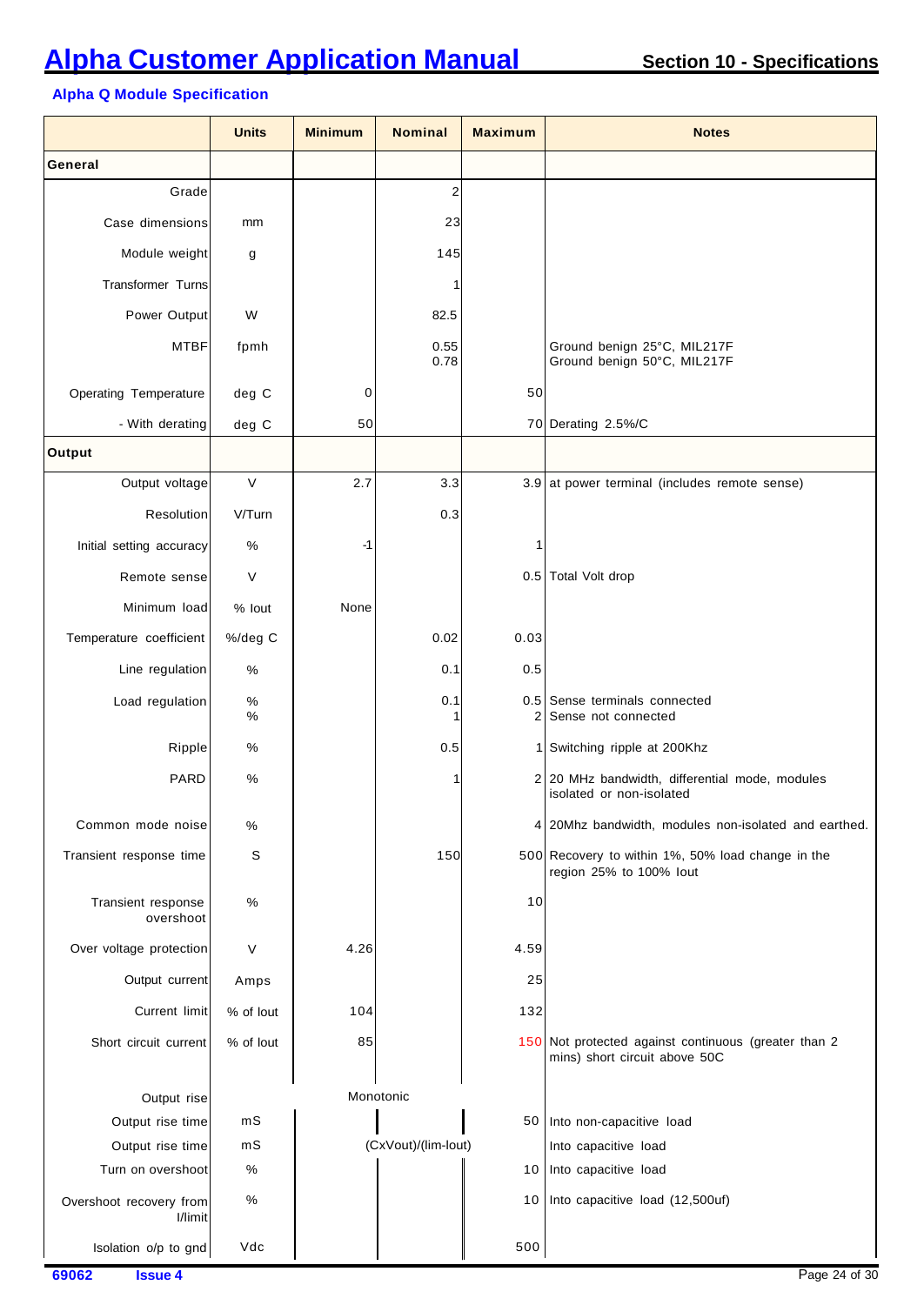#### **Alpha R Module Specification**

|                                 | <b>Units</b> | <b>Minimum</b> | <b>Nominal</b>      | <b>Maximum</b>  | <b>Notes</b>                                                                 |
|---------------------------------|--------------|----------------|---------------------|-----------------|------------------------------------------------------------------------------|
| General                         |              |                |                     |                 |                                                                              |
| Grade                           |              |                | $\overline{c}$      |                 |                                                                              |
| Case dimensions                 | mm           |                | 46                  |                 |                                                                              |
| Module weight                   | g            |                | 239                 |                 |                                                                              |
| Transformer Turns               |              |                | 1                   |                 |                                                                              |
| Power Output                    | W            |                | 198                 |                 |                                                                              |
| <b>MTBF</b>                     | fpmh         |                | 0.82                |                 | Ground benign 25°C, MIL217F                                                  |
|                                 |              |                | 1.27                |                 | Ground benign 50°C, MIL217F                                                  |
| <b>Operating Temperature</b>    | deg C        | 0              |                     | 50              |                                                                              |
| - With derating                 | deg C        | 50             |                     |                 | 70 Derating 2.5%/C                                                           |
| Output                          |              |                |                     |                 |                                                                              |
| Output voltage                  | $\vee$       | 2.7            | 3.3                 |                 | 3.9 at power terminals (includes remote sense)                               |
| Resolution                      | V/Turn       |                | 0.16                |                 |                                                                              |
| Initial setting accuracy        | mV           | $-1$           |                     | 1               |                                                                              |
| Remote sense                    | V            |                |                     |                 | 0.5 Total Volt drop                                                          |
| Minimum load                    | % lout       | None           |                     |                 |                                                                              |
| Temperature coefficient         | %/deg C      |                | 0.02                | 0.03            |                                                                              |
| Line regulation                 | $\%$         |                | 0.1                 | 0.5             |                                                                              |
| Load regulation                 | $\%$         |                | 0.1                 |                 | 0.5 Sense terminals connected                                                |
|                                 | %            |                |                     |                 | 2 Sense not connected                                                        |
|                                 | $\%$         |                | 0.5                 |                 | 1 Switching ripple at 200Khz                                                 |
| Ripple                          |              |                | 1                   |                 |                                                                              |
| PARD                            | $\%$         |                |                     |                 | 2 20 MHz bandwidth, differential mode, modules<br>isolated or non-isolated   |
| Common mode noise               | %            |                |                     |                 | 4.0 20Mhz bandwidth, modules non-isolated and earthed.                       |
| Transient response time         | S            |                |                     |                 | 500 Recovery to within 1%, 50% load change in the                            |
|                                 |              |                |                     |                 | region 25% to 100% lout                                                      |
| Transient response<br>overshoot | $\%$         |                |                     | 10              |                                                                              |
| Over voltage protection         | V            | 4.26           |                     | 4.59            |                                                                              |
| Output current                  | Amps         |                |                     | 60              |                                                                              |
| <b>Current limit</b>            | % of lout    | 105            |                     | 130             |                                                                              |
| Short circuit current           | % of lout    | 85             |                     |                 | 150 Not protected against continuous (greater than 2                         |
|                                 |              |                |                     |                 | mins) short circuit above 50C                                                |
| Output rise                     |              |                | Monotonic           |                 |                                                                              |
| Output rise time                | mS           |                | 5 <sup>1</sup>      | 50              | Into non-capacitive load                                                     |
| Output rise time                | mS           |                | (CxVout)/(lim-lout) |                 | Into capacitive load                                                         |
| Turn on overshoot               | $\%$         |                |                     | 10 <sup>°</sup> | NB Sense must be connected to limit overshoot with<br>purely resistive loads |
| Overshoot recovery from         | $\%$         |                |                     | 10              | Into capacitive load (12,500uf)                                              |
| I/limit                         |              |                |                     |                 |                                                                              |
| Isolation o/p to gnd            | Vdc          |                |                     | 500             |                                                                              |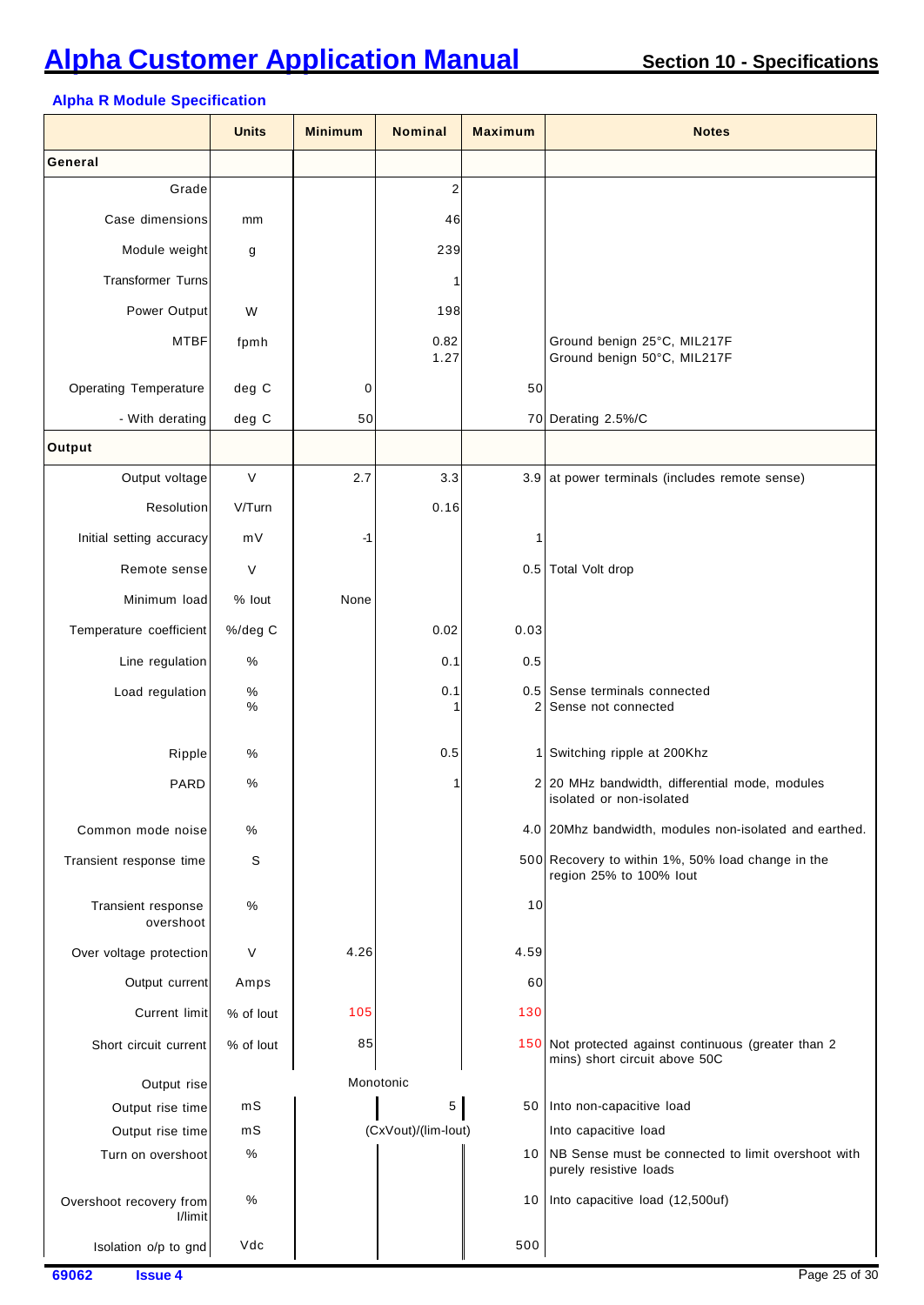#### **Alpha S Module Specification**

|                                    | <b>Units</b> | <b>Minimum</b> | <b>Nominal</b>      | <b>Maximum</b> | <b>Notes</b>                                                                          |
|------------------------------------|--------------|----------------|---------------------|----------------|---------------------------------------------------------------------------------------|
| General                            |              |                |                     |                |                                                                                       |
| Grade                              |              |                | $\overline{2}$      |                |                                                                                       |
| Case dimensions                    | mm           |                | 46                  |                |                                                                                       |
| Module weight                      | g            |                | 283                 |                |                                                                                       |
| Transformer Turns                  |              |                | 1                   |                |                                                                                       |
| Power Output                       | W            |                | 425                 |                |                                                                                       |
| <b>MTBF</b>                        | fpmh         |                | 1.42                |                | Ground benign 25°C, MIL217F                                                           |
|                                    |              |                | 2.32                |                | Ground benign 50°C, MIL217F                                                           |
| <b>Operating Temperature</b>       | deg C        | 0              |                     | 50             |                                                                                       |
| - With derating                    | deg C        | 50             |                     |                | 70 Derating 2.5%/C                                                                    |
| Output                             |              |                |                     |                |                                                                                       |
| Output voltage                     | $\vee$       | 2.5            | 5                   |                | 5.2 at sense terminals                                                                |
| Initial setting accuracy           | mV           | $-1$           |                     | 1              |                                                                                       |
| Remote sense                       | $\vee$       |                |                     |                | 0.5 Total Volt drop                                                                   |
| Minimum load                       | % lout       | None           |                     |                |                                                                                       |
| Temperature coefficient            | %/deg C      |                | 0.02                | 0.03           |                                                                                       |
| Line regulation                    | $\%$         |                |                     | 0.5            |                                                                                       |
| Load regulation                    | mV           |                |                     |                | 50 Sense terminals connected                                                          |
| Ripple                             | $\%$         |                |                     |                | 1 Switching ripple at 200Khz                                                          |
| PARD                               | $\%$         |                |                     |                | 2 20 MHz bandwidth, differential mode, modules<br>isolated or non-isolated            |
| Common mode noise                  | $\%$         |                |                     |                | 4.0 20Mhz bandwidth, modules non-isolated and earthed.                                |
| Transient response time            | S            |                |                     |                | 1000 Recovery to within 1%, 50% load change in the<br>region 25% to 100% lout         |
| Transient response<br>overshoot    | $\%$         |                |                     | 10             |                                                                                       |
| Over voltage protection            | V            | 6.26           |                     | 7.0            |                                                                                       |
| Output current                     | Amps         |                |                     | 85             |                                                                                       |
| <b>Current limit</b>               | % of lout    | 105            |                     | 130            |                                                                                       |
| Short circuit current              | % of lout    | 90             |                     |                | 150 Not protected against continuous (greater than 2<br>mins) short circuit above 50C |
|                                    |              |                |                     |                |                                                                                       |
| Output rise                        |              |                | Monotonic           |                |                                                                                       |
| Output rise time                   | mS           |                |                     | 50             |                                                                                       |
| Output rise time                   | mS<br>$\%$   |                | (CxVout)/(lim-lout) |                | Into capacitive load                                                                  |
| Turn on overshoot                  |              |                |                     |                | 10 NB Sense must be connected to limit overshoot with<br>purely resistive loads       |
| Overshoot recovery from<br>I/limit | $\%$         |                |                     |                | 10 Into capacitive load (12,500uf)                                                    |
| Isolation o/p to gnd               | Vdc          |                |                     | 500            |                                                                                       |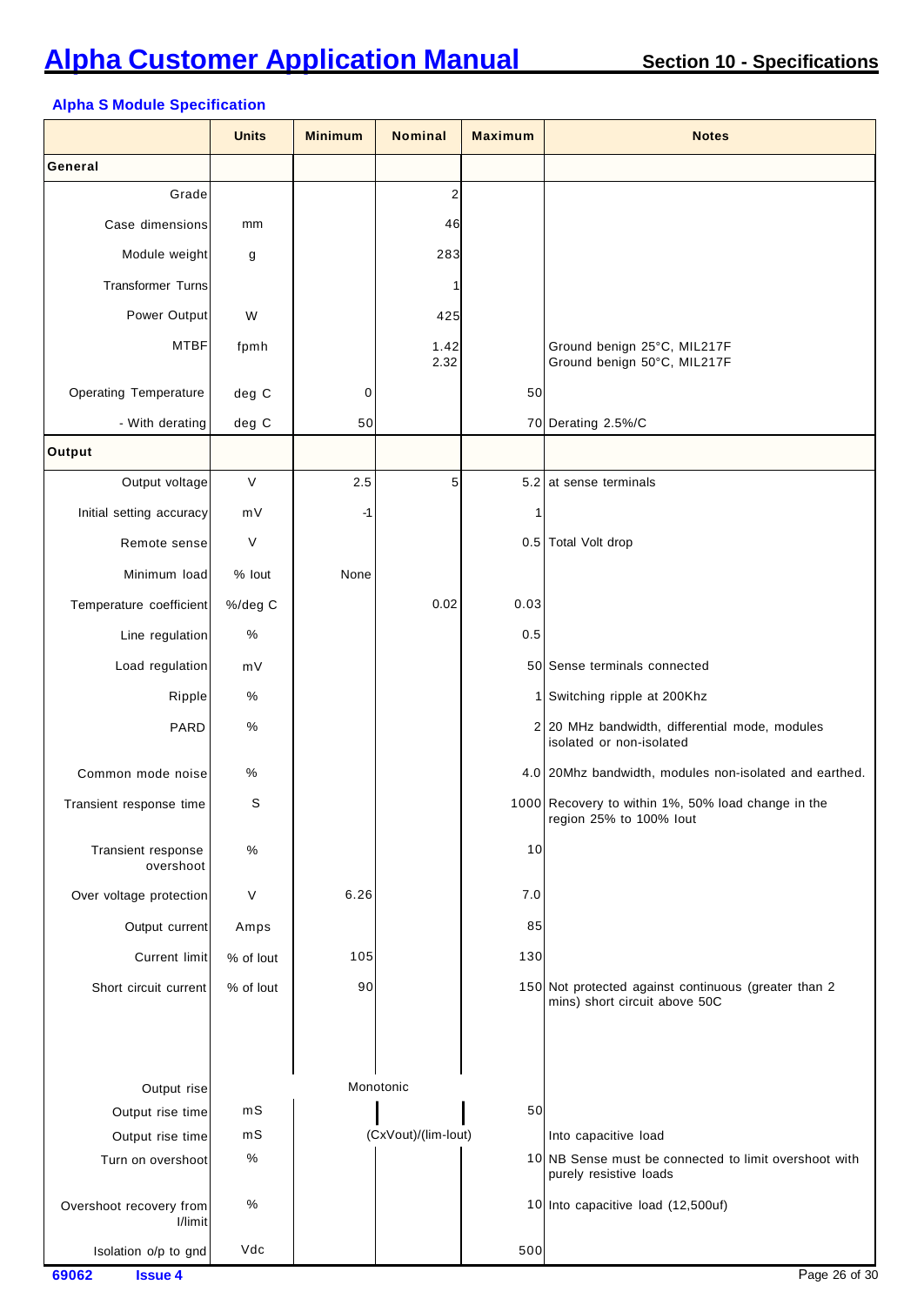#### **Alpha T Module Specification**

|                                 | <b>Units</b> | <b>Minimum</b> | <b>Nominal</b>          | <b>Maximum</b>  | <b>Notes</b>                                                                          |
|---------------------------------|--------------|----------------|-------------------------|-----------------|---------------------------------------------------------------------------------------|
| General                         |              |                |                         |                 |                                                                                       |
| Grade                           |              |                | $\overline{\mathbf{c}}$ |                 |                                                                                       |
| Case dimensions                 | mm           |                | 46                      |                 |                                                                                       |
| Module weight                   | g            |                | 239                     |                 |                                                                                       |
| Transformer Turns               |              |                | 1                       |                 |                                                                                       |
| Power Output                    | W            |                |                         |                 |                                                                                       |
| <b>MTBF</b>                     |              |                | 1.36                    |                 | Ground benign 25°C, MIL217F                                                           |
|                                 | fpmh         |                | 1.85                    |                 | Ground benign 50°C, MIL217F                                                           |
| <b>Operating Temperature</b>    | deg C        | 0              |                         | 50              |                                                                                       |
| - With derating                 | deg C        | 50             |                         |                 | 70 Derating 2.5%/C                                                                    |
| Output                          |              |                |                         |                 |                                                                                       |
| Output voltage                  | $\vee$       | 1.8            | 2.0                     |                 | 3.2 at power terminals (includes remote sense)                                        |
| Resolution                      | V/Turn       |                | 0.13                    |                 |                                                                                       |
| Initial setting accuracy        | mV           | $-1$           |                         | 1               |                                                                                       |
| Remote sense                    | V            |                |                         |                 | 0.5 Total Volt drop                                                                   |
|                                 |              |                |                         |                 |                                                                                       |
| Minimum load                    | % lout       | None           |                         |                 |                                                                                       |
| Temperature coefficient         | %/deg C      |                | 0.02                    | 0.03            |                                                                                       |
| Line regulation                 | mV           |                |                         | 25              |                                                                                       |
| Load regulation                 | $\%$         |                | ٢                       |                 | 25 Sense terminals not connected                                                      |
| Ripple                          | mV           |                |                         |                 | 50 Switching ripple at 200Khz                                                         |
| PARD                            | mV           |                |                         |                 | 100 20 MHz bandwidth, differential mode, modules                                      |
|                                 |              |                |                         |                 | isolated or non-isolated                                                              |
| Common mode noise               | $\%$         |                |                         |                 | 2.0 20Mhz bandwidth, modules non-isolated and earthed.                                |
| Transient response time         | S            |                |                         |                 | 500 Recovery to within 1%, 50% load change in the                                     |
|                                 |              |                |                         |                 | region 25% to 100% lout                                                               |
| Transient response<br>overshoot | $\%$         |                |                         | 10              |                                                                                       |
| Over voltage protection         | V            | 4.3            |                         | 4.8             |                                                                                       |
| Output current                  | Amps         |                |                         | 60              |                                                                                       |
| <b>Current limit</b>            |              | 104            |                         | 132             |                                                                                       |
|                                 | % of lout    |                |                         |                 |                                                                                       |
| Short circuit current           | % of lout    | 85             |                         |                 | 160 Not protected against continuous (greater than 2<br>mins) short circuit above 50C |
|                                 |              |                | Monotonic               |                 |                                                                                       |
| Output rise                     | mS           |                | 5 <sup>1</sup>          | 10              | Into non-capacitive load                                                              |
| Output rise time                |              |                |                         |                 |                                                                                       |
| Output rise time                | mS           |                | (CxVout)/(lim-lout)     |                 | Into capacitive load                                                                  |
| Turn on overshoot               | $\%$         |                |                         | 10 <sup>1</sup> | NB Sense must be connected to limit overshoot with<br>purely resistive loads          |
| Overshoot recovery from         | V            |                |                         | 0.8             | Into capacitive load (12,500uf)                                                       |
| I/limit                         |              |                |                         |                 |                                                                                       |
| Isolation o/p to gnd            | Vdc          |                |                         | 500             |                                                                                       |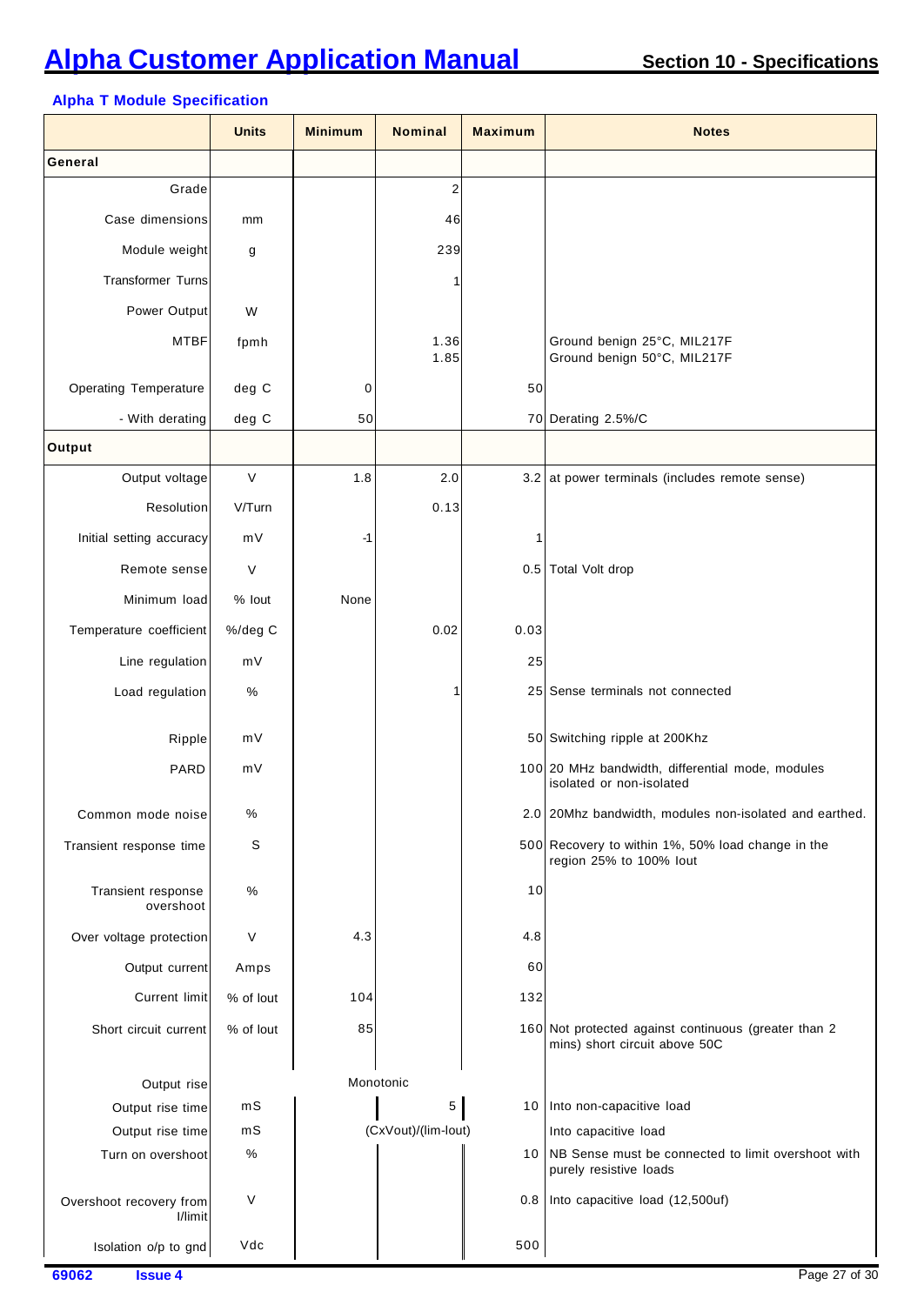### **Alpha U Module Specification**

|                                    | <b>Units</b> | <b>Minimum</b> | <b>Nominal</b>          | <b>Maximum</b> | <b>Notes</b>                                                                  |
|------------------------------------|--------------|----------------|-------------------------|----------------|-------------------------------------------------------------------------------|
| General                            |              |                |                         |                |                                                                               |
| Grade                              |              |                | $\overline{\mathbf{c}}$ |                |                                                                               |
| Case dimensions                    | mm           |                | 23                      |                |                                                                               |
| Module weight                      | g            |                | 133                     |                |                                                                               |
| <b>Transformer Turns</b>           |              |                | 3                       |                |                                                                               |
| Power Output                       | W            |                | 256                     |                |                                                                               |
| <b>MTBF</b>                        | fpmh         |                | 1.06<br>1.61            |                | Ground benign 25°C, MIL217F<br>Ground benign 50°C, MIL217F                    |
| <b>Operating Temperature</b>       | deg C        | 0              |                         | 50             |                                                                               |
| - With derating                    | deg C        | 50             |                         |                | 70 Derating 2.5%/C                                                            |
| Output                             |              |                |                         |                |                                                                               |
| Output voltage                     | V            | 10             | 16                      |                | 20 at sense terminals                                                         |
| Resolution                         | V/Turn       |                | 1.0                     |                |                                                                               |
| Initial setting accuracy           | $\%$         | $-1$           |                         | 1              |                                                                               |
| Remote sense                       | V            |                |                         | 1              |                                                                               |
| Minimum load                       | % lout       | None           |                         |                | <b>Total Volt drop</b>                                                        |
| Temperature coefficient            | %/deg C      |                |                         | 0.03           |                                                                               |
| Line regulation                    | $\%$         |                | 0.02                    | 0.5            |                                                                               |
| Load regulation                    | $\%$         |                | 0.1                     |                | 0.5 Sense terminals connected                                                 |
| Load regulation                    | $\%$         |                | 0.1                     | 2              | Sense not connected                                                           |
| Ripple                             | %            |                |                         |                | 1 Switching Ripple at 200kHz                                                  |
| PARD                               | %            |                | 0.5                     |                | 2 20 MHz bandwidth, differential mode, modules<br>isolated or non-isolated    |
| Common mode noise                  | $\%$         |                |                         |                | 2 20 MHz bandwidth, modules non-isolated and<br>earthed.                      |
| Transient response time            | S            |                |                         |                | 500 Recovery to within 1%, 50% load change in the<br>region 25% to 100% lout. |
| Transient response<br>overshoot    | %            |                |                         | 10             |                                                                               |
| Over voltage protection            | V            | 21.9           |                         | 24.3           |                                                                               |
| Output current                     | Amps         |                |                         | 16             |                                                                               |
| <b>Current limit</b>               | % of lout    | 104            |                         | 132            |                                                                               |
| Short circuit current              | % of lout    | 85             |                         | 160            |                                                                               |
|                                    |              |                |                         |                | Not protected against continuous (> 2 mins) short<br>circuit above 50C        |
| Output rise                        |              |                | Monotonic               |                |                                                                               |
| Output rise time                   | mS           |                | 10                      | 50             | Into non-capacitive load                                                      |
| Output rise time                   | mS           |                | (CxVout)/(lim-lout)     |                | Into capacitive load                                                          |
| Turn on overshoot                  | $\%$         |                |                         | 10             | Into capacitive load                                                          |
| Overshoot recovery from<br>I/limit | $\%$         |                |                         | 10             | Into capacitive load                                                          |
| Isolation o/p to gnd               | Vdc          |                |                         | 500            |                                                                               |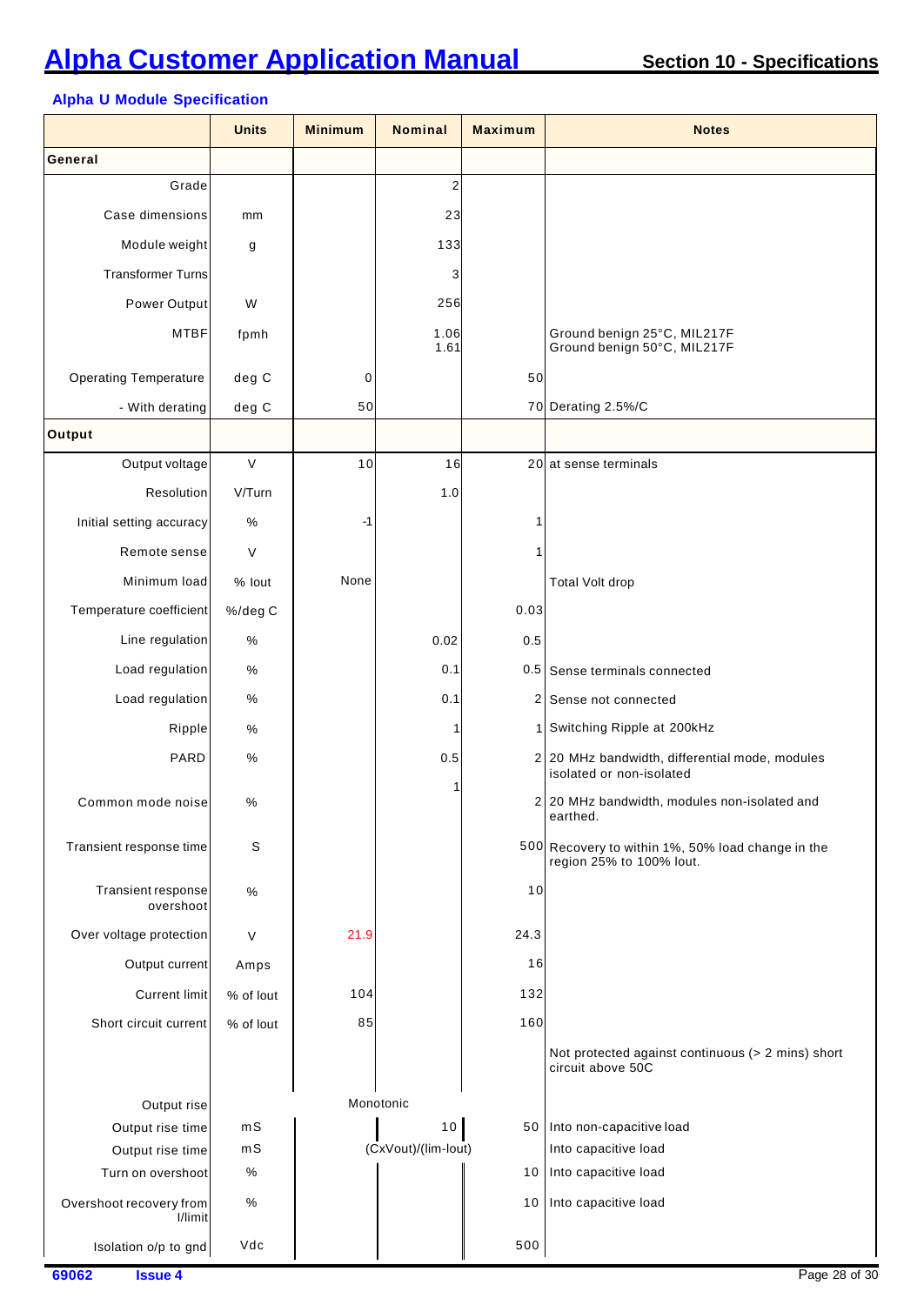### **Alpha W Module Specification**

|                                    | <b>Units</b> | <b>Minimum</b> | Nominal             | <b>Maximum</b> | <b>Notes</b>                                                                  |
|------------------------------------|--------------|----------------|---------------------|----------------|-------------------------------------------------------------------------------|
| General                            |              |                |                     |                |                                                                               |
| Grade                              |              |                | $\mathbf 2$         |                |                                                                               |
| Case dimensions                    | mm           |                | 23                  |                |                                                                               |
| Module weight                      | g            |                | 130                 |                |                                                                               |
| <b>Transformer Turns</b>           |              |                | 1                   |                |                                                                               |
| Power Output                       | W            |                | 75                  |                |                                                                               |
| <b>MTBF</b>                        | fpmh         |                | 1.09<br>1.52        |                | Ground benign 25°C, MIL217F<br>Ground benign 50°C, MIL217F                    |
| <b>Operating Temperature</b>       | deg C        | 0              |                     | 50             |                                                                               |
| - With derating                    | deg C        | 50             |                     |                | 70 Derating 2.5%/C                                                            |
| Output                             |              |                |                     |                |                                                                               |
| Output voltage                     | $\vee$       | 4.5            | $5.0$               |                | 5.5 at sense terminals                                                        |
| Resolution                         | V/Turn       |                | 0.15                |                |                                                                               |
| Initial setting accuracy           | %            | $-1$           |                     | $+1$           |                                                                               |
| Remote sense                       | V            |                |                     |                | 0.5 Total Volt drop                                                           |
| Minimum load                       | % lout       | None           |                     |                |                                                                               |
| Temperature coefficient            | %/deg C      |                | 0.02                | 0.03           |                                                                               |
| Line regulation                    | $\%$         |                | 0.1                 | 0.5            |                                                                               |
| Load regulation                    | %            |                | 0.1                 |                | 0.5 Sense terminals connected                                                 |
| Load regulation                    | ℅            |                | 1                   | 2 <sub>1</sub> | sense not connected                                                           |
| Ripple                             | %            |                |                     |                | 2 Switching ripple at 200KHz                                                  |
| PARD                               | %            |                |                     |                | 3 20 MHz bandwidth, differential mode, modules<br>isolated or non-isolated.   |
| Common mode noise                  | %            |                |                     |                | 3 20 MHz bandwidth, modules non-isolated and<br>earthed.                      |
| Transient response time            | S            | 200            |                     |                | 500 Recovery to within 1%, 50% load change in the<br>region 25% to 100% lout. |
| Transient response<br>overshoot    | %            |                |                     | 10             |                                                                               |
| Over voltage protection            | V            | 6.16           |                     | 6.76           |                                                                               |
| Output current                     | Amps         |                |                     |                | 15 Vout <- 12V                                                                |
| <b>Current limit</b>               | % lout       | 104            |                     | 132            |                                                                               |
| Short circuit current              | % lout       | 85             |                     |                | 160 Not protected against continuous (greater than 2                          |
|                                    |              |                |                     |                | mins) short circuit above $50C$ $100\% = 16A$                                 |
|                                    |              |                |                     |                |                                                                               |
| Output rise                        |              |                | Monotonic           |                |                                                                               |
| Output rise time                   | mS           |                | 5 <sup>1</sup>      | 10             | Into non-capacitive load                                                      |
| Output rise time                   | mS           |                | (CxVout)/(lim-lout) |                | Into capacitive load                                                          |
| Turn on overshoot                  | %            |                |                     | 10             | Into capacitive load                                                          |
| Overshoot recovery from<br>I/limit | $\%$         |                |                     | 10             | Into capacitive load                                                          |
| Isolation o/p to gnd               | Vdc          |                |                     | 500            |                                                                               |